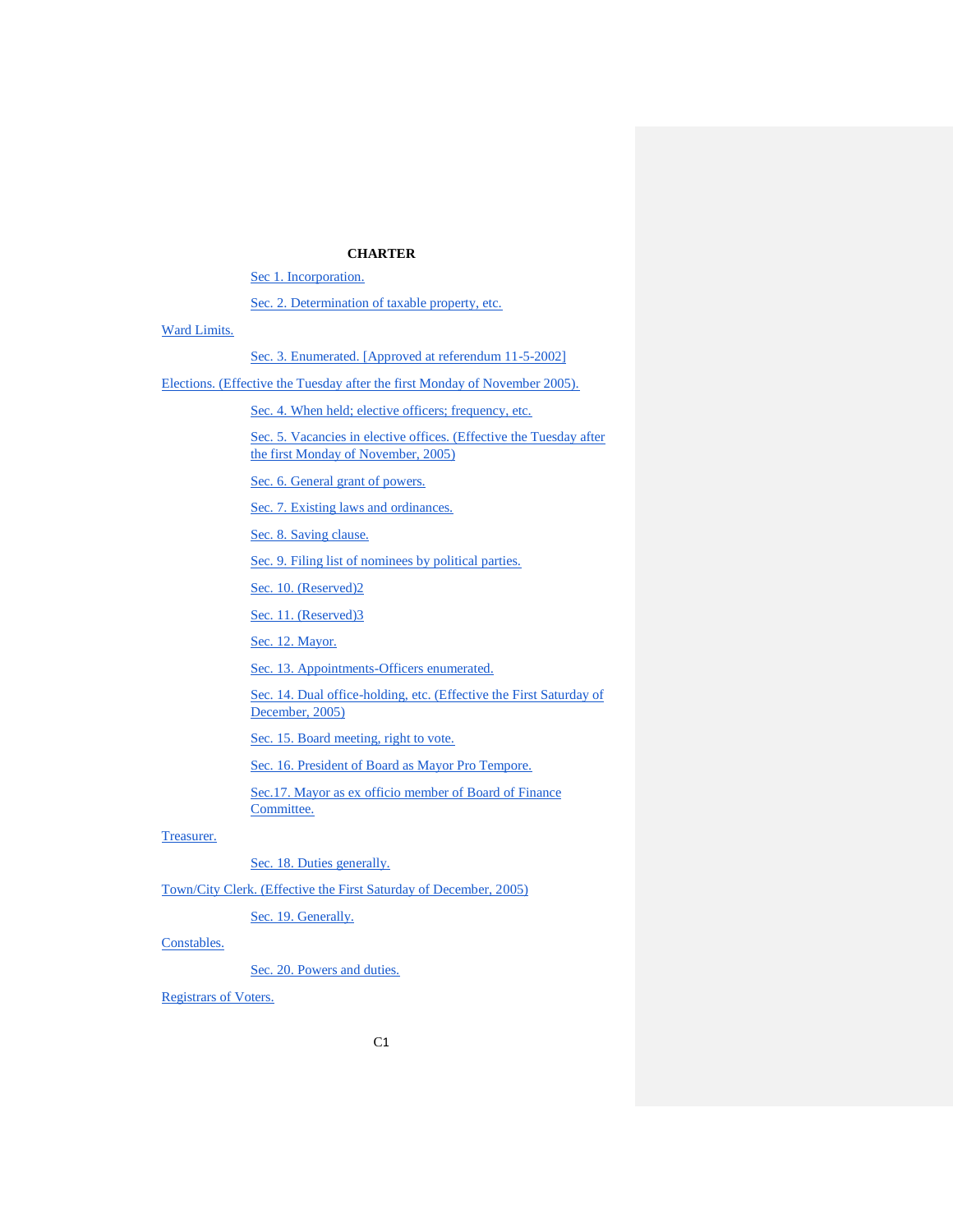[Sec. 21. Powers and duties.](#page-12-3)

## [Aldermen.](#page-12-4)

[Sec. 22. Generally.](#page-12-5)

[Sec. 23. Passage of ordinances, etc.; notice of special meetings, etc.](#page-13-0)

[Sec. 24. Grants and leases of real estate.](#page-14-0)

[Sec. 25. Fire police force.](#page-14-1)

[Sec. 26. Compelling attendance and testimony of witnesses.](#page-15-0)

Sec. 27. (Reserved)4

Sec. 28. (Reserved)5

[Sec. 29. Authority to make temporary loans.](#page-15-1)

[Sec. 30. Legislative authority.](#page-15-2)

[Board of Apportionment and Taxation.](#page-16-0)

[Sec. 31. Generally. \[Approved at referendum 11-5-2002\]](#page-16-1)

[Sec. 32. Powers and duties.](#page-17-0)

[Sec. 33. Annual appropriation for certain charities.](#page-18-0)

[Sec. 34. Disposition of unused appropriations.](#page-19-0)

[Sec. 35. Liability of city officials for expenses](#page-19-1) beyond [appropriations.](#page-19-1)

[Finance Director \(Effective the First Saturday of December, 2005\)](#page-19-2)

[Sec. 36. Generally.](#page-19-3)

[Sec. 37. Duties in General \(Effective the First Saturday of](#page-20-0)  [December, 2005\)](#page-20-0)

[Sec. 38. Responsibility for processing claims, etc., against city.](#page-20-1)  [\(Effective the First Saturday of December, 2005\)](#page-20-1)

Sec. 39. Monthly financial report. (Effective the First Saturday of [December, 2005\)](#page-21-0)

# [Health.](#page-22-0)

[Sec. 40. Generally. \[Approved at referendum 11-5-2002\]](#page-22-1)

# [Tax Collector.](#page-22-2)

[Sec. 41. Generally.](#page-22-3)

[Sec. 42. Uncollectible taxes.](#page-23-0)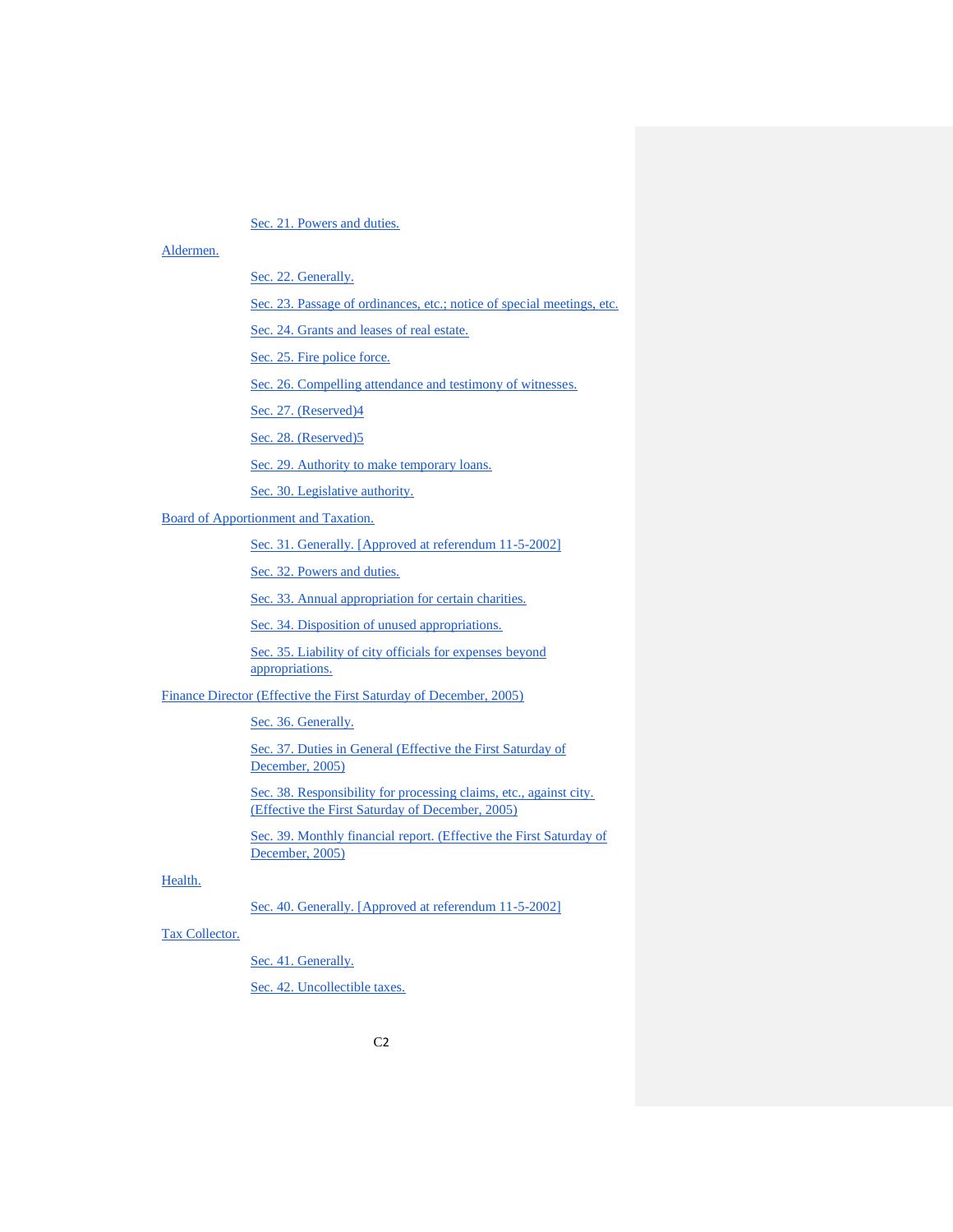**Street Commissioner[.Director of Public Works.](#page-24-0)** 

[Sec. 43. Generally.](#page-24-1)

[Board of Police Commissioners.](#page-24-2)

[Sec. 44. Generally.](#page-24-3)

## [Police Department.](#page-25-0)

[Sec. 45. Generally.](#page-25-1)

[Sec. 46. Political activity.](#page-26-0)

[Sec. 46A. \(Reserved\)5](#page-26-1)

[Sec. 47. Appointments, promotions and vacancies.](#page-26-2)

[Sec. 48. Vacancy in office of Chief of Police.](#page-27-0)

[Sec. 49. Auxiliary police.](#page-28-0)

[Fire Commissioner.](#page-28-1)

[Sec. 50. Powers and duties generally.](#page-28-2)

Sec. 51. Limitation on number of active members who are not [actual residents of city. \[Approved at referendum 11-5-2002\]](#page-29-0)

[Sec. 52. Board of Ethics.](#page-29-1)

# [Sinking Fund Commissioners.](#page-30-0)

Sec. 53. (Reserved)6

Sec. 54. (Reserved)7

Sec. 55. Annual appropriation to sinking fund.

# [Assessment Officer.](#page-30-1)

[Sec. 56. Assessment Officer; office created; appointment.](#page-30-2)

[Sec. 57. Qualifications. \[Approved at referendum 11-4-2003\]](#page-30-3)

[Sec. 58. Powers and duties.](#page-30-4)

[Sec. 59. Certain provisions not to apply.](#page-31-0)

[Sec. 60. \(Reserved\)8](#page-31-1)

[Sec. 61. Submittal of taxable personal property lists-Required.](#page-31-2)

[Sec. 62. Same-Form.](#page-31-3)

[Sec. 63. Same-Penalty for failure to submit; exceptions.](#page-32-0)

[Board of Assessment Appeals.](#page-32-1)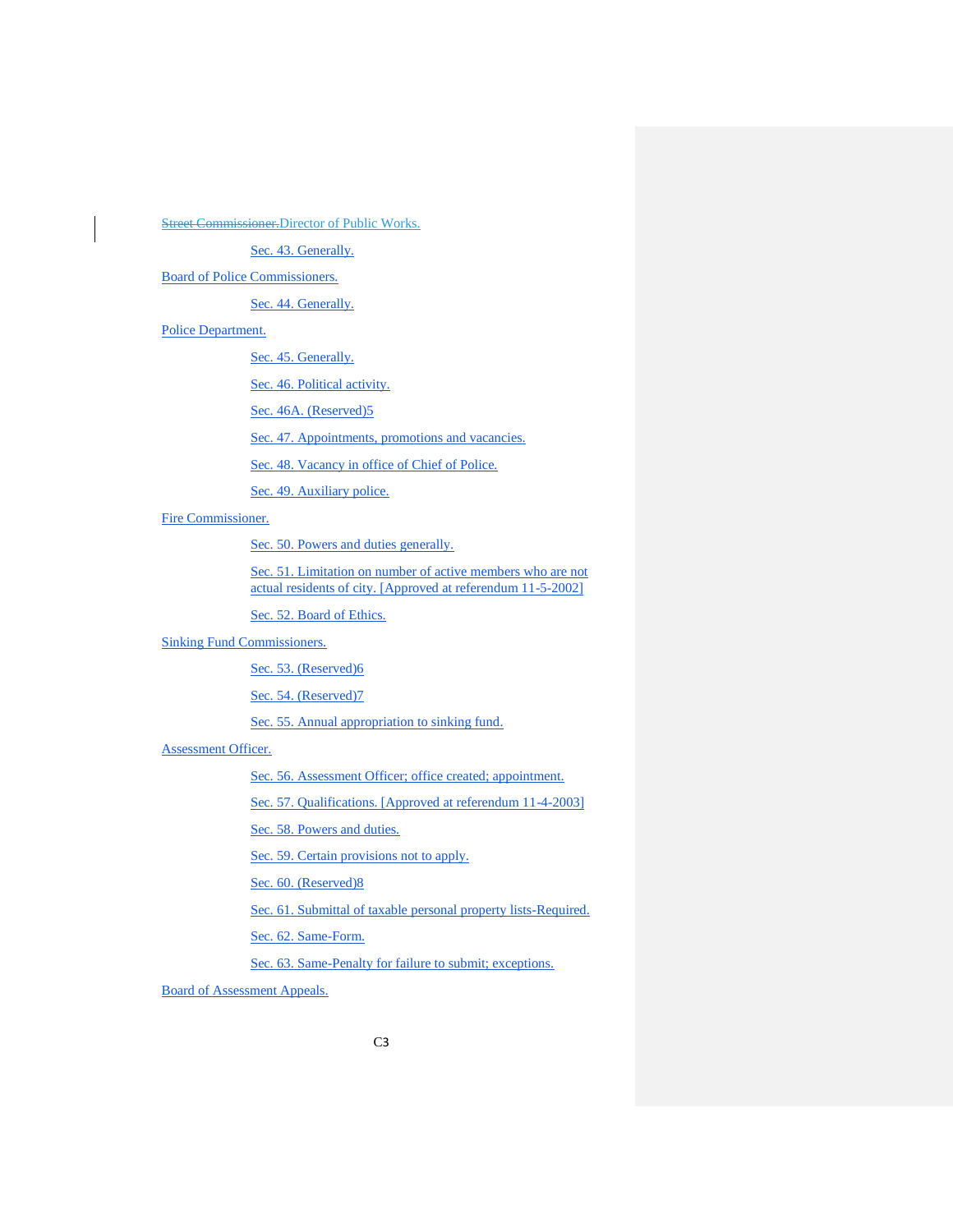[Sec. 64. Generally. \[Approved at referendum 11-5-2002\]](#page-32-2)

## [Finance Committee.](#page-32-3)

[Sec. 65. Generally.](#page-32-4)

Sec. 66. Procedure [for making certain purchases-Sealed bid](#page-33-0)  [required; exceptions.](#page-33-0)

[Sec. 67. Same-Opening bids, etc.](#page-34-0)

[Sec. 68. Security for bids.](#page-35-0)

[Sec. 69. Payment of bills, claims, etc.](#page-35-1)

[Sec. 70. Salaries of city officials and employees.](#page-36-0)

# [Bonds of City Officials.](#page-36-1)

[Sec. 71. Required-Generally.](#page-36-2)

[Sec. 72. Same-Form, cost, etc.](#page-36-3)

[School District.](#page-37-0)

[Sec. 73. Generally.](#page-37-1)

[Board of Education. \(Effective the Tuesday After the First Monday of November](#page-37-2)  [2005\)](#page-37-2)

[Sec. 74 Composition, powers and duties.](#page-37-3)

[Sec. 75. Vacancies.](#page-38-0)

[Sec. 76. Fiscal affairs.](#page-38-1)

## [Highways.](#page-38-2)

[Sec. 77. Layout; construction; alteration; grading, etc.](#page-38-3)

[Sec. 78. Procedure for appealing damage or assessment of benefits.](#page-39-0)

Sec. 79. Limitations on settlement of claims for damage.

Sec. 80. Assessment of improvement expense where appropriations have been made.

## [Sidewalks, Curbs and Gutters.](#page-39-1)

[Sec. 81. Authority to construct generally.](#page-39-2)

[Sec. 82. Execution of construction; assessment of expense.](#page-39-3)

Sec. 83. Notice to abutting property owners regarding sidewalks, [etc., improvements.](#page-39-4)

[Sec. 84. Removing obstructions.](#page-40-0)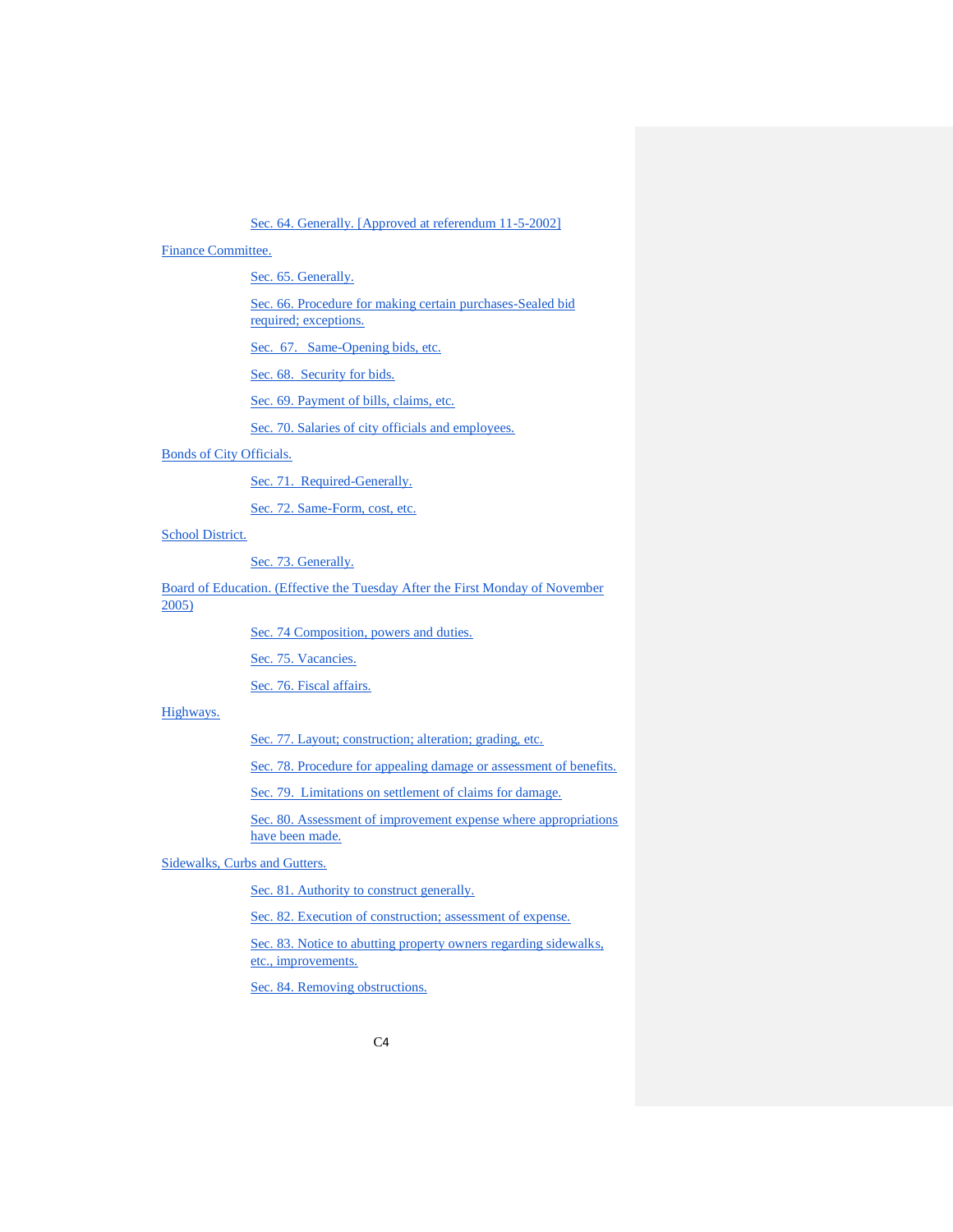## [Assessments.](#page-40-1)

[Sec. 85. Manner of making generally.](#page-40-2)

[Sec. 86. Failure, neglect of Tax Collector to comply with](#page-41-0)  [requirements.](#page-41-0)

[Sec. 87. Lien of tax assessments.](#page-41-1)

Sec. 88. Right to file lien when appeal is taken from appraisal of [damages or assessments of benefits.](#page-42-0)

[Sec. 89. Enforcing collection.](#page-42-1)

[Sec. 90. Assessment of benefits generally.](#page-42-2)

## [Public Parks.](#page-43-0)

[Sec. 91. Generally.](#page-43-1)

[Sec. 92. Use of Coon Hollow Park for educational purposes](#page-43-2)  [authorized.](#page-43-2)

[Issuing Bonds.](#page-43-3)

[Sec. 93. Authority to issue generally.](#page-43-4)

[Public Library.](#page-44-0)

[Sec. 94. Generally.](#page-44-1)

[Sec. 95. Board of Directors-Authority generally.](#page-45-0)

[Sec. 96. Same-Organization.](#page-45-1)

[Sec. 97. Fiscal affairs.](#page-46-0)

[Sec. 98. Rules and regulations.](#page-46-1)

[Sec. 99. Management, etc., of library trust funds.](#page-47-0)

[Birmingham Water](#page-47-1) Company.

Sec. 100. Authority to acquire, etc.

[Sec. 101. Meetings of boards and commissions.](#page-47-2)

[Sec. 102. Fire Chief-Assistant Fire Chiefs. \[Approved at](#page-48-0)  [referendum 11-5-2002\]](#page-48-0)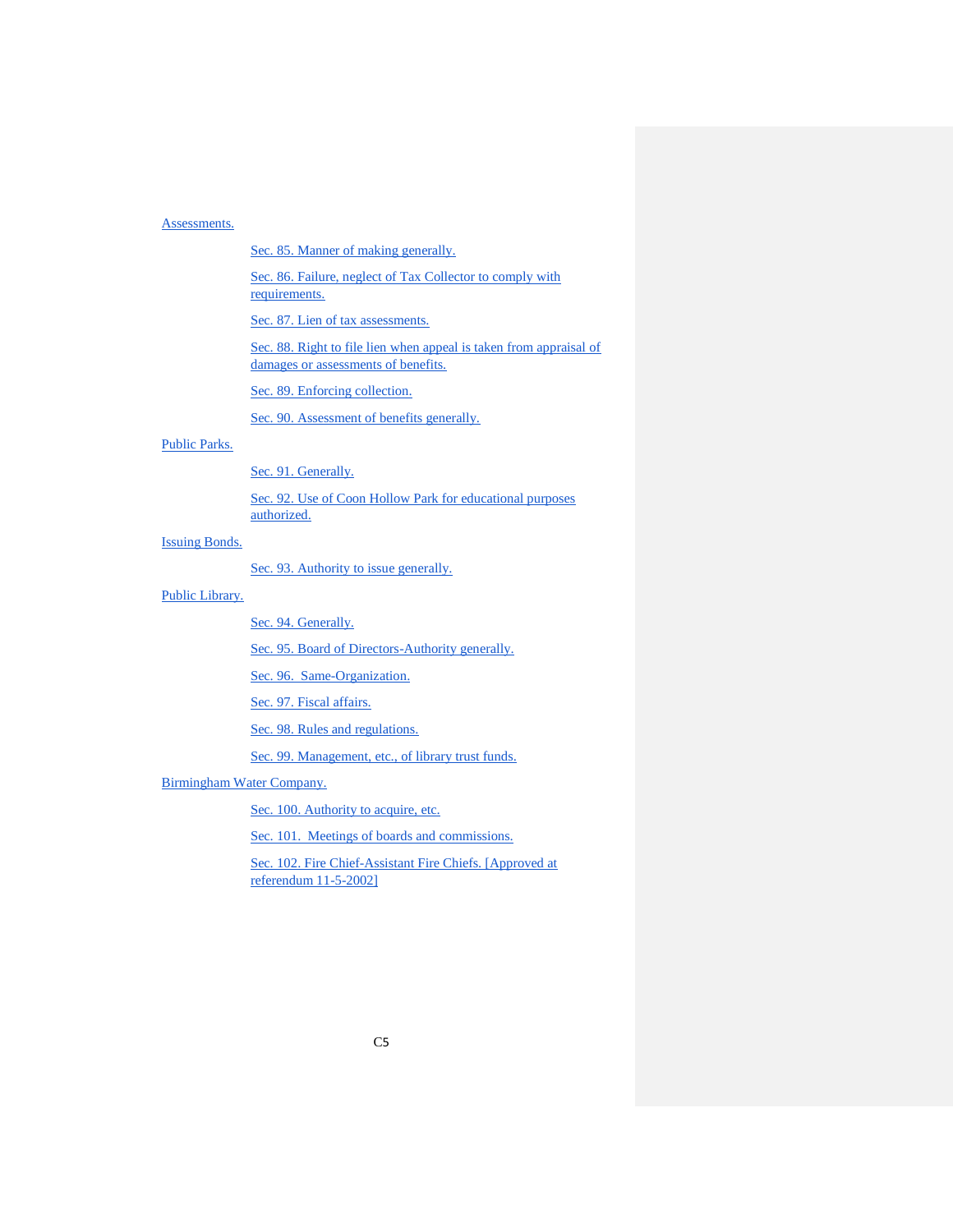#### **The Charter**

## <span id="page-5-0"></span>**Sec 1. Incorporation.**

All inhabitants of the City of Derby shall be and hereafter remain a body politic and corporate by the name of the City of Derby, and by such name they and their successors shall have perpetual succession, and be capable of suing and being sued, pleading and being impleaded in all suits of any nature whatsoever, and of purchasing, holding and conveying any estate, real or personal, and may have a common Seal, and alter the same. They shall also be freemen of said city, and shall have all the powers conferred upon a city under the general statutes.

## <span id="page-5-1"></span>**Sec. 2. Determination of taxable property, etc.**

All the inhabitants and property within the limits of the city shall be liable to taxation to defray expenses imposed upon said city in such amounts as are determined by the Board of Apportionment and Taxation. It shall be the duty of the Assessment Officer and Board of Assessment Appeals Tax Review of said city to indicate in the compilation of the grand list that property which is and that property which is not taxable by said city. All motor vehicles registered in the names of residents of the City of Derby shall be liable to taxation at the rate imposed upon the property within the limits of the city. It shall be the duty and responsibility of the Board of Apportionment and Taxation to decide in what manner and for what purposes the revenue derived from the taxation is to be expended.

## **Ward Limits.**

#### <span id="page-5-3"></span><span id="page-5-2"></span>**Sec. 3. Enumerated. [Approved at referendum 11-5-2002]**

The City of Derby shall be divided into three wards, which wards shall be redistricted every ten years, following the decennial census, pursuant to applicable state and federal statutes.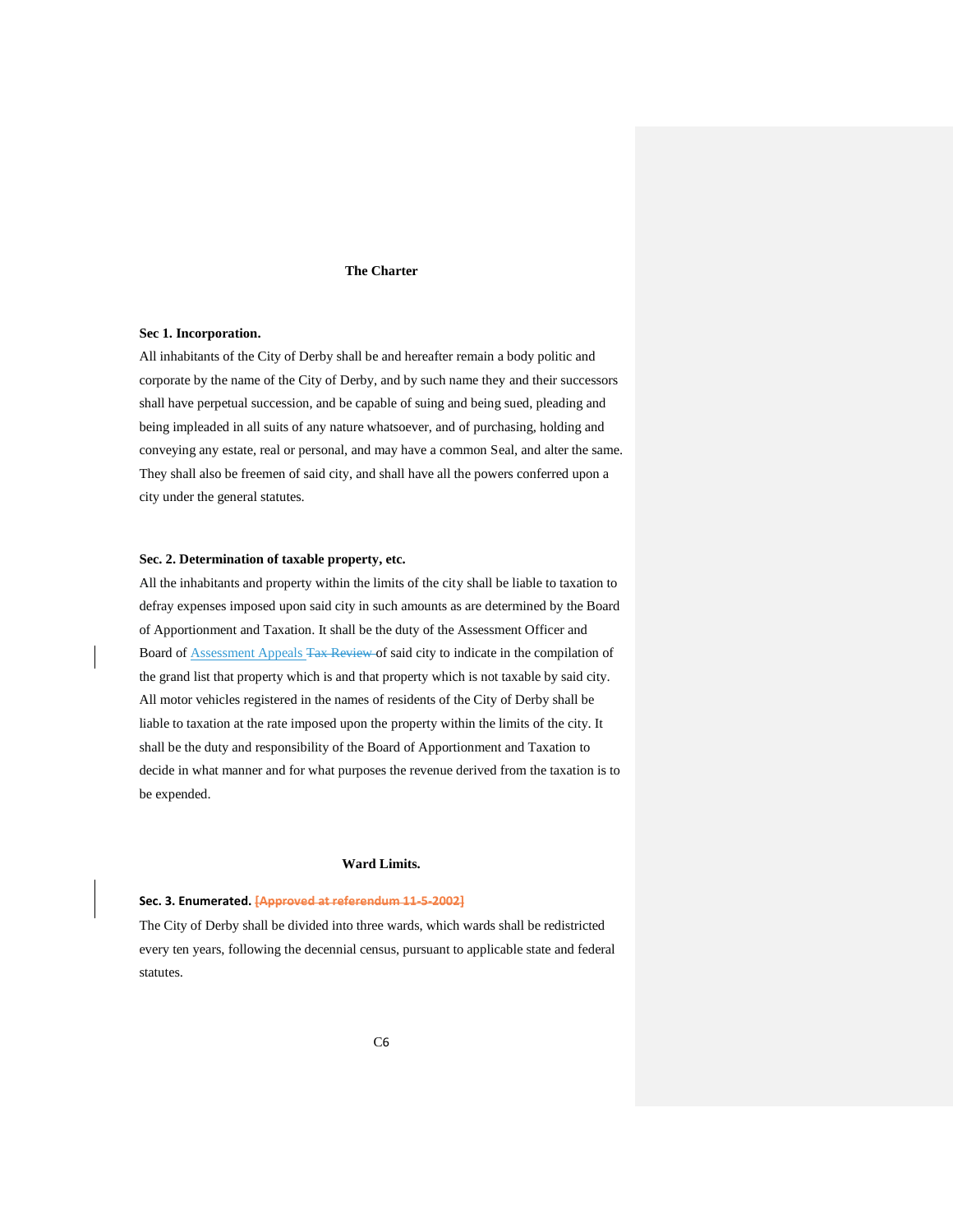#### <span id="page-6-0"></span>**Elections. (Effective the Tuesday after the first Monday of November 2005).**

#### <span id="page-6-1"></span>**Sec. 4. When held; elective officers; frequency, etc.**

a) A city election shall be held on the Tuesday after the first Monday of November 2005, and biennially thereafter, the odd numbered years except as otherwise provided in this section or unless otherwise provided for by the Connecticut General Statutes, in the several wards of said city, at which time the electors in said city by a plurality of the votes cast, shall elect a Mayor, a Treasurer, a Town/City Clerk, two Constables, three nine members of the Board of Education, and a Board of apportionment and Taxation composed of ten members. At said election the electors of each ward shall, by a plurality of the ballots cast, elect three **AldermenAlders** from each Ward. The constables shall be elected one from each of the two political parties casting the greatest number of ballots for such officers, respectively. Officers so elected shall hold their offices for a term of two years from the first Saturday of December next succeeding their election and until their successors are elected and have qualified, except that the Town/eCity Clerk shall hold his/her office for a term of four years from the first Saturday of December next succeeding his/her election and until his/her successor is elected and has qualified, and except that said three members elected to the Board of Education shall hold their offices for a term of two years from the first day of January 2006 until the first Saturday of December 2007.

b) A city election shall be held on the Tuesday after the first Monday of November 2007, and biennially thereafter, to elect officers to succeed those whose terms are expiring, for terms of two years from the first Saturday of December next succeeding their election and until their successors are elected and have qualified. At said election to be held in 2007, and biennially thereafter, the electors, by a plurality of the votes cast, shall elect nine members of the Board of Education. The Board of Education so elected shall hold their offices for a term of two years from the first Saturday of December next succeeding their election and until their successors have qualified.

**Formatted:** Indent: Left: 0.5", No bullets or numbering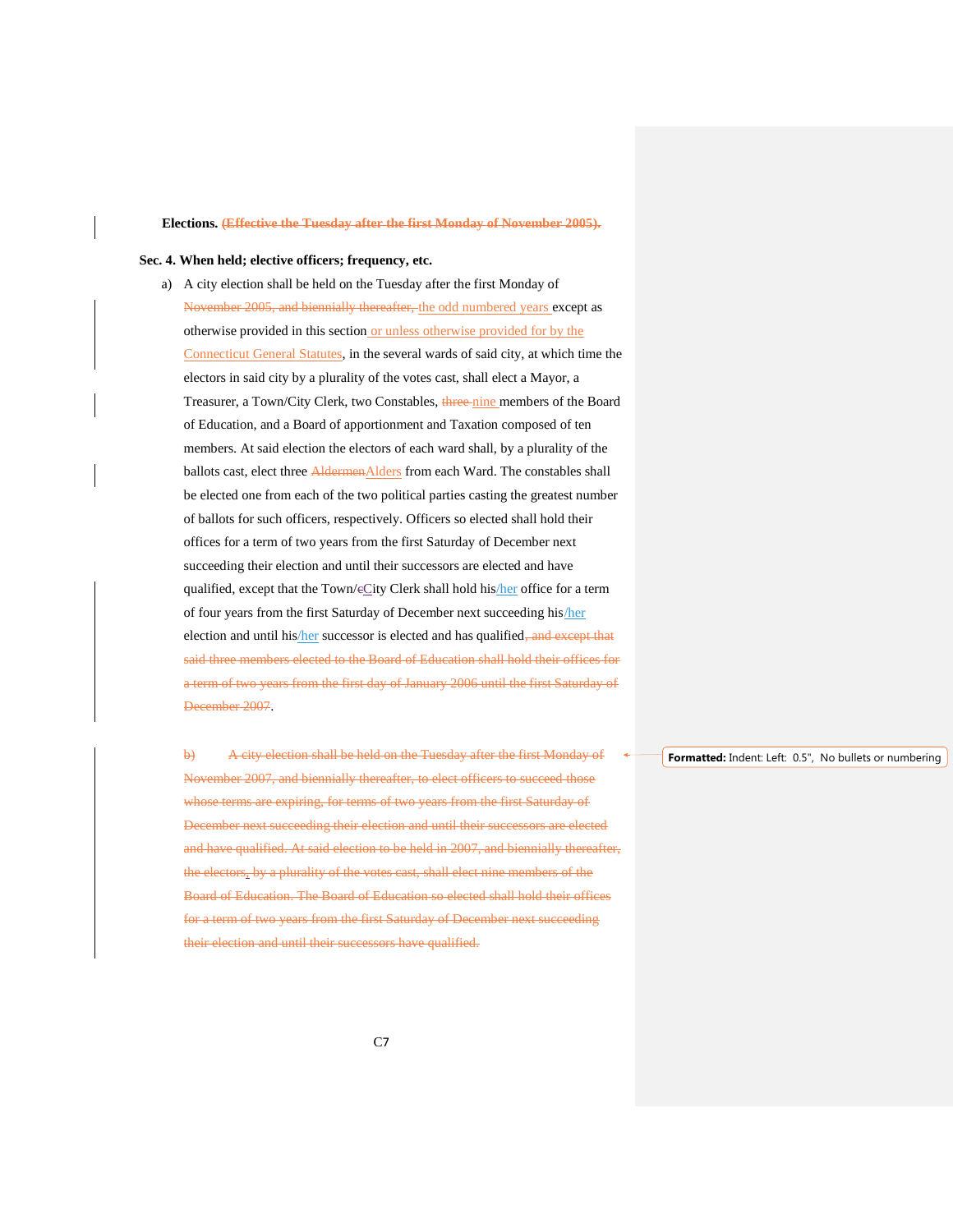$e/b$ )No one political party shall nominate more candidates for any one office than may be elected from that party.

 $\dot{\theta}$ ). At any election held under the provisions of this section, the electors may vote for as many candidates as may be ·elected, or as many as may be elected in their particular ward.

# <span id="page-7-0"></span>**Sec. 5. Vacancies in elective offices. (Effective the Tuesday after the first Monday of November, 2005)**

Whenever any elective officer of said city shall die, resign or remove his/her residence from said city, or whenever any ward officer shall die, resign or remove his/her residence from said ward, or whenever for any reason any city or ward officer shall become incapacitated to perform the duties of his/her office, such office shall be vacant and the members of the Board of AldermenAlders from the same political party in which such vacancy occurs shall forthwith fill such vacancy from the political party in which such vacancy occurs. However, if the said elective officer is not a member of a political party, then such vacancy shall be filled by the Mayor, subject to the approval of the Board of AldermenAlders; if there are no members of the Board of AldermenAlders from the same political party in which such vacancy occurs, then such vacancy shall be filled forthwith by the Mayor, who shall make such appointment from a list of not fewer less than three names to be submitted to the Mayor by the chairman of the towncity committee of the political party in which such vacancy occurs.

## <span id="page-7-1"></span>**Sec. 6. General grant of powers.**

In addition to all powers granted to cities under the Constitution and general law, the city shall have all powers specifically granted by this Charter and all powers fairly implied and/or incident to the powers expressly granted, and all other powers incident to the management of the property, government and affairs of the city, including the power to enter into contracts with the United States or any federal agency, the State of Connecticut, or any political subdivision thereof for services and the use of facilities, the exercise of which is not expressly forbidden by the Constitution and general law of the State of Connecticut. The enumeration of particular powers in this and any other chapter of this Charter shall not be construed as limiting this general grant of power and shall be considered as an addition thereto.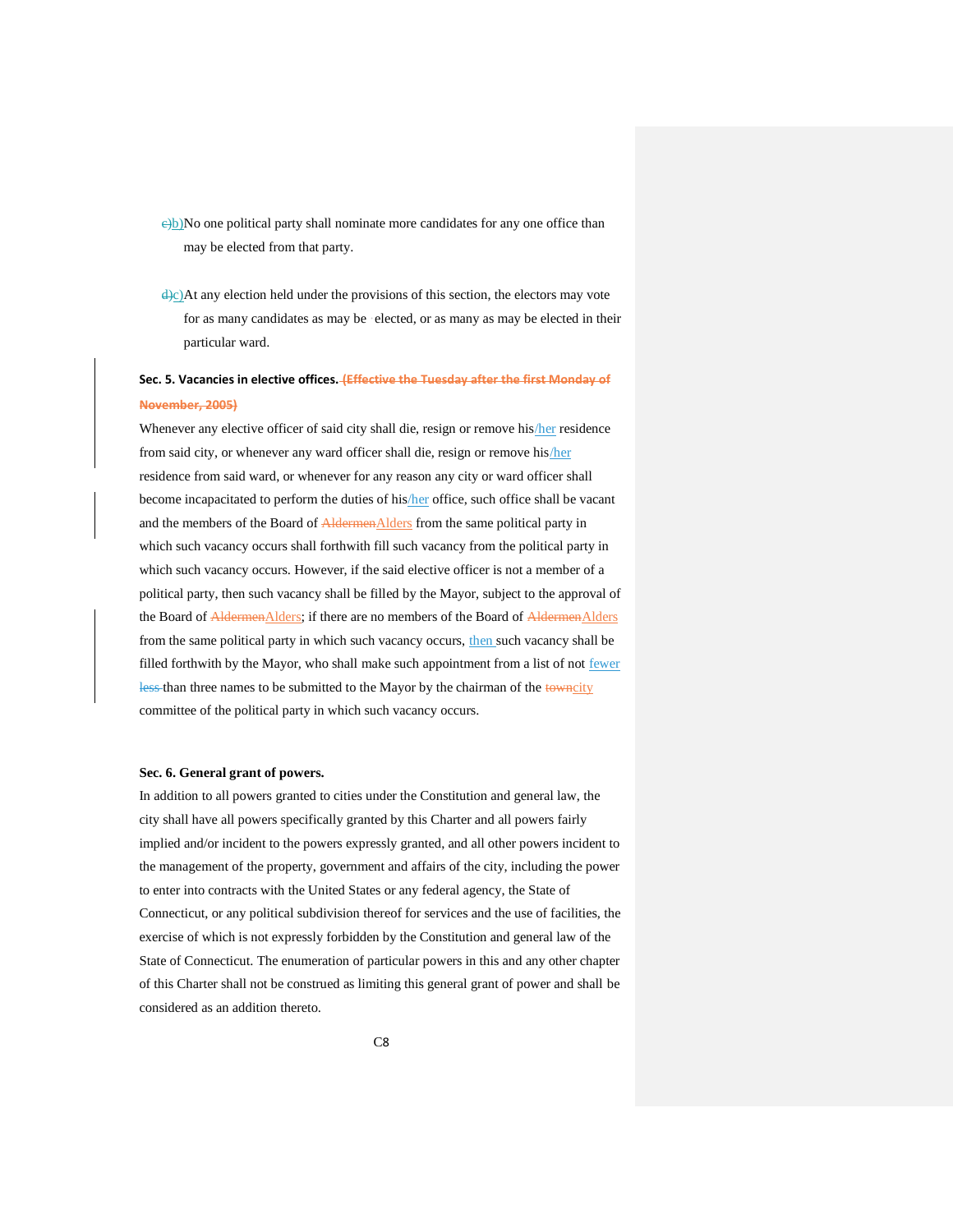#### <span id="page-8-0"></span>**Sec. 7. Existing laws and ordinances.**

As of the effective date of this Charter, all general laws and special acts applying to the city, all ordinances of the city and all rules and regulations of any boards and commissions of the city shall continue in force, except insofar as they are inconsistent with the provisions of this Charter or are repealed.

#### <span id="page-8-1"></span>**Sec. 8. Saving clause.**

If any chapter, section or part of any section of this Charter shall be held invalid by a court of competent jurisdiction, such holding shall n9t affect the remainder of this Charter nor the context in which the section or part so held invalid may appear, except to the extent that an entire section or part of a section may be inseparably connected in meaning and effect with the section or part to which such holding shall directly apply.

## <span id="page-8-2"></span>**Sec. 9. Filing list of nominees by political parties.**

The secretary of each political primary, caucus or city convention nominating candidates for any office to be voted for in any election in said city shall, within twenty-four hours after such nominations are made, make and file with the **TownTown/City Clerk**, a complete list of the names of the candidates nominated, including the offices for which such candidates are nominated. Any number of voters associated together and nominating candidates for city or state officers, either directly or through a city convention to which delegates are chosen, shall be a political party within the meaning of this act.

#### <span id="page-8-3"></span>**Sec. 10. (Reserved)<sup>2</sup>**

## <span id="page-8-4"></span>**Sec. 1210. Mayor.**

The Mayor of said city shall be the chief executive officer thereof; he/she-shall be vigilant in the execution and enforcement of its laws and ordinances. He/She shall have the power to administer oaths, to sign contracts, deeds and other instruments. The Mayor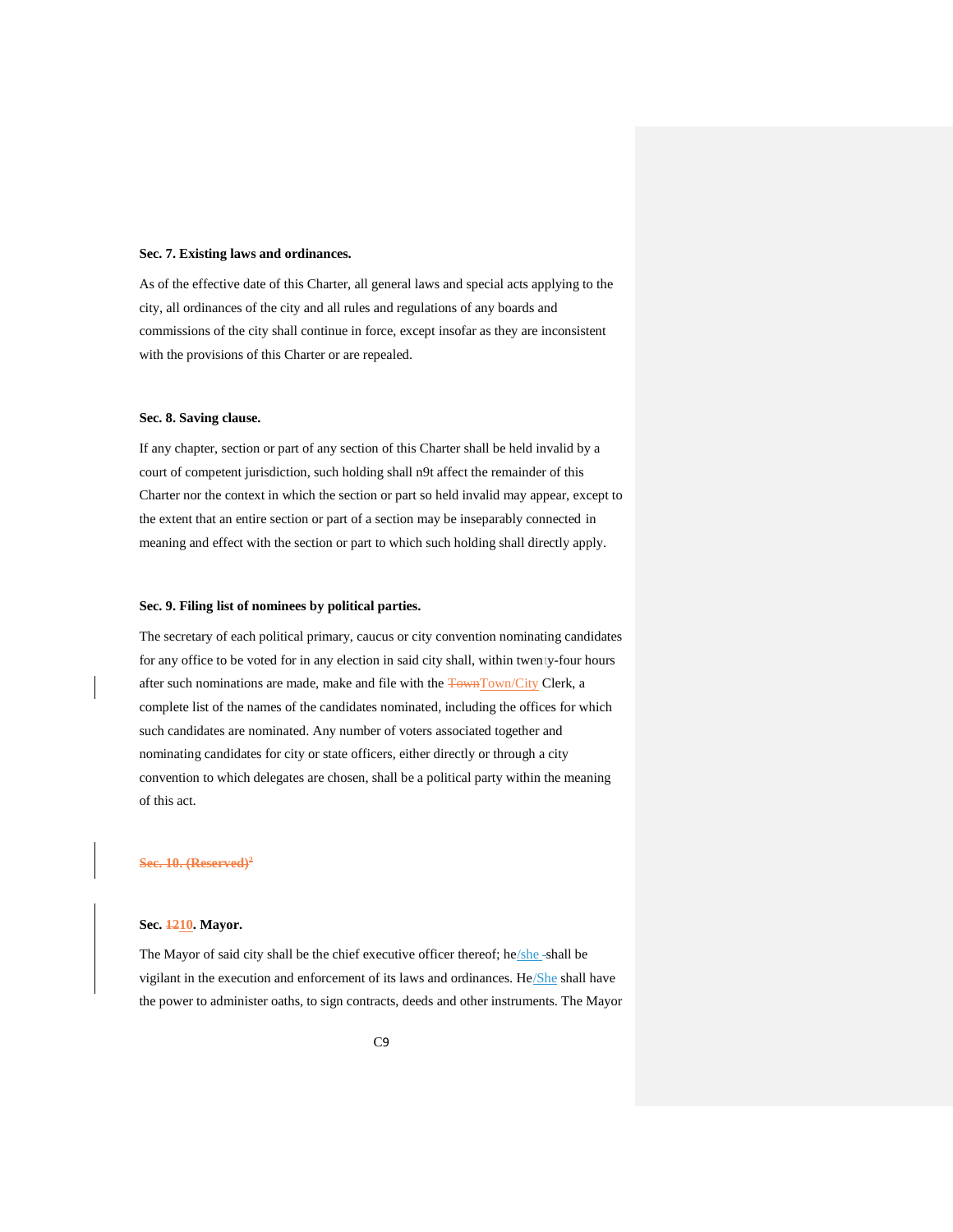shall recommend the adoption of all such measures connected with the police, security, health, cleanliness and general well- being of said city and the improvement of its government and finances as he/she shall deem expedient. He/She-may communicate to the Board of AldermenAlders at the end of each fiscal year a general statement of the situation, state and condition of the city in relation to its government, expenditures, finances and improvements which report and recommendations shall be kept on file in the office of the **Town/City Clerk**. He/She shall also discharge aI1 the duties imposed upon himhim/her by the charter and ordinances of the city and shall have and exercise all other executive and administrative powers conferred by the laws of the state upon any municipal chief executive.

## <span id="page-9-0"></span>**Sec. 13. 11 Appointments-Officers enumerated.**

The Mayor, within thirty days after assuming the duties of his/her office, shall appoint a Corporation Counsel, a Health Officer, a Tax Collector, a Director of Public Works Street Commissioner who shall also be a Tree Warden, three Police Commissioners as hereinafter provided, a Fire Commissioner, Sinking Fund Commissioners, a Building Official and a Board of Ethics and a Sealer of Weights and Measures, each whom shall hold office until the first Monday of January next succeeding the next biennial city election and until their respective successors are appointed and qualified. The Mayor shall also appoint the Assessment Officer as hereinafter provided. The Mayor is vested with the authority to remove any officer of said city, appointed by  $\frac{1}{2}$  himhim/her, for any cause that shall seem to said Mayor sufficient, of which cause said Mayor shall be sole judge, and his/her actions shall not be subject to review by any court or other tribunal. Whenever the Mayor of the City of Derby, pursuant to the provisions of any portion of the Charter of said city, is called upon to appoint office holders from the minority party in said city, said Mayor shall make such appointment from a list of at least three candidates for each such office submitted by that member of the Board of AldermenAlders in said city who is the leader of the members of the minority party in said Board of AldermenAlders. It there are no members of the Board of AldermenAlders party, the Mayor shall make such appointment from a list of at least three candidates for each such office submitted by the chairman of the towncity committee of such minority political party. Each of said officers shall be sworn to a faithful discharge of their duties. The Mayor and Board of AldermenAlders may require any officers to give bonds to the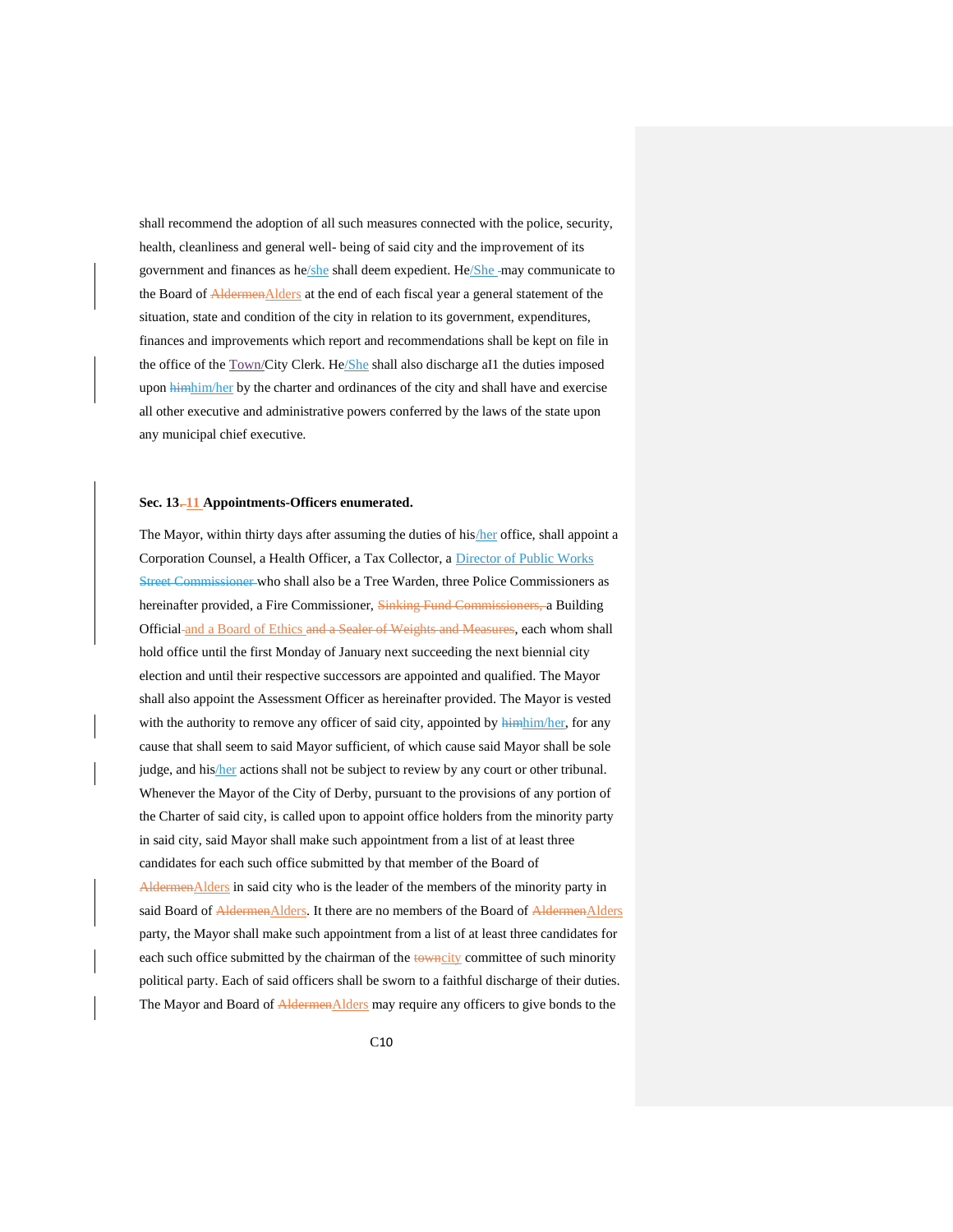such amount as said Board may determine, except where the amount is herein provided for.

<span id="page-10-0"></span>**Sec. 14. Dual office-holding, etc. (Effective the First Saturday of December, 2005)**

## <span id="page-10-1"></span>**Sec. 1512. Board meeting, right to vote.**

The Mayor shall preside at the meetings of the Board of AldermenAlders and shall in the event of a tie have a vote only on matters other than any ordinance or bill or claim against the city.

## <span id="page-10-2"></span>**Sec. 1613. President of Board as Mayor Pro Tempore.**

At the beginning of each municipal year the Board of AldermenAlders shall elect from among its members a President of the Board, who shall preside in the absence of the Mayor, and in case of death, resignation, absence, disability or inability to act of the Mayor shall possess all authority and perform all duties of the Mayor until such Mayor shall return, or be able to act, or until another is chosen and qualified in hishis/her place, as the case may be.

#### <span id="page-10-3"></span>**Sec. 1714. Mayor as ex officio member of Board of Finance Committee.**

The Mayor shall be, ex officio, a member of the Finance Committee. In case of disagreement between the members of the Finance Committee in any matter pertaining to the Finance Committee, or pertaining to the duties and powers of the Finance Committee, the Mayor shall vote to dissolve such tie, and thereupon such action shall be deemed to be the action of a majority of the Finance Committee.

## **Treasurer.**

## <span id="page-10-5"></span><span id="page-10-4"></span>**Sec. 1815. Duties generally.**

The Treasurer of said city shall have the same authority and perform the same duties in said city as **TownCity** Treasurers have and perform in their respective towncities.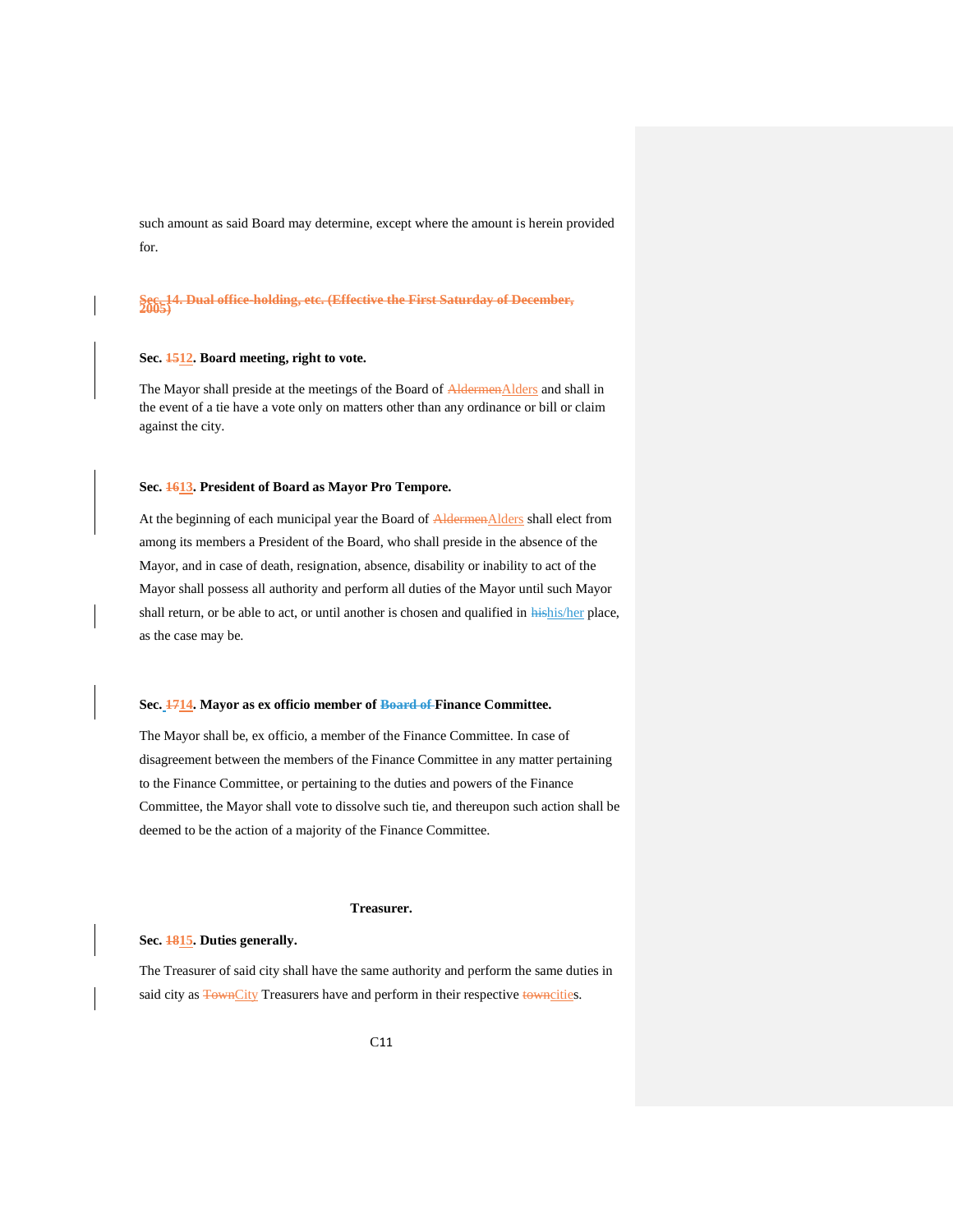He/She shall, at the end of each fiscal year, report to the Board of AldermenAlders a statement of the receipts of money paid into the treasury, and the expenditures therefrom, during said year, with an accurate statement of the condition of the treasury at the end of such fiscal year, which report, having been duly audited, shall be published in the annual city report. Said Treasurer shall, in a book kept for that purpose, enter the date, amount and time payable, of all monies borrowed by said city, upon note or otherwise, with the name of the payee, and upon the payment of any such loan, shall enter the same in proper manner in said book. He/She shall pay orders drawn upon the Treasurer by the proper authority and shall comply with all ordinances and orders of the Board of AldermenAlders concerning hishis/her office. No order shall be paid or accepted by said Treasurer in excess of the appropriation made by said city for that year on the account against which such order is drawn, nor unless the order shall state from what appropriation it is payable.

#### <span id="page-11-0"></span>**Town/City Clerk. (Effective the First Saturday of December, 2005)**

#### <span id="page-11-1"></span>**Sec. 1916. Generally.**

The Town/City Clerk shall have all powers and duties as prescribed by law and may, with the approval of the Mayor of said city, appoint an Assistant Town/City Clerk, and said Town/City Clerk shall, ex officio, be the registrar of births, marriages and deaths of said towncity. , and the Assistant Town/City Clerk shall, ex officio, be the assistant registrar of births, marriages, and deaths of said town. Said Clerk is authorized to administer oaths or affirmations for any purpose incident to the discharge of said Clerk's duties. Said Clerk shall keep the records of the city and shall make a correct record of all votes and proceedings of the Board of AldermenAlders and of such other Board or committee of which said Clerk may be Clerk. Said Clerk shall issue notices of all meetings of said Board and shall serve all notices or orders passed by the Board of AldermenAlders, which are required to be served or given, and shall make a record of such service. Said Clerk shall cause ordinances of said city to be published according to law and record the same, with said Clerk's certification of such publication. Said Clerk shall issue such licenses and permits as shall be prescribed by the Charter and ordinances of said city or granted by the Board of AldermenAlders, and shall make a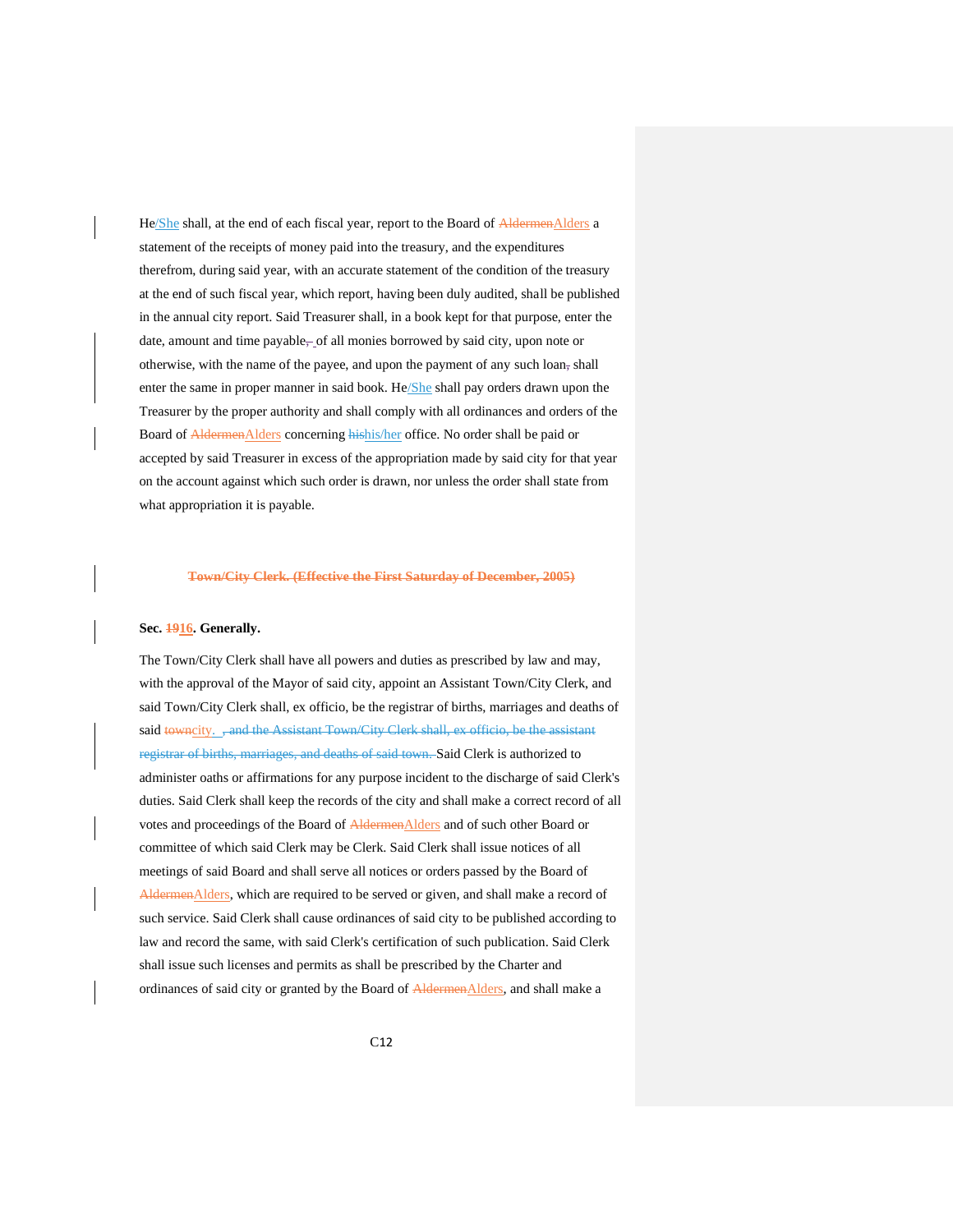record thereof. Said Clerk shall collect all fees therefor and pay the same to the Treasurer of the city every thirty days. All records of such Clerk shall be, either by themselves or certified copies under the Seal of said city, evidence in all courts of the matters therein contained. Said Clerk shall keep the office of the Clerk open at such hours as the Board of **AldermenAlders** may direct. Said Clerk shall be the Clerk of the Board of **AldermenAlders**, Board of Apportionment and Taxation, Finance Committee and Board of Education, and said Clerk shall perform the duties incident to such positions and any other duties required of said Clerk by any vote or ordinance of the Board of **AldermenAlders**.

#### **Constables.**

#### <span id="page-12-1"></span><span id="page-12-0"></span>**Sec. 2017. Powers and duties.**

The Constables shall, within the limits of the city, have authority as set forth in the General Statutes. Said Constables shall serve notice of orders of the Board of AldermenAlders when directed by the Clerk.

## **Registrars of Voters.**

## <span id="page-12-3"></span><span id="page-12-2"></span>**Sec. 2118. Powers and duties.**

The Registrars of Voters shall exercise the authority and perform the duties in said city required by law of such officers in the several towncities. They shall each appoint two Deputies to assist in the duties of such office.

#### **AldermenAlders.**

#### <span id="page-12-5"></span><span id="page-12-4"></span>**Sec. 2219. Generally.**

The **Board** of **AldermenAlders** shall consist of nine members who shall be elected and hold office as hereinbefore provided. Five members of the Board of AldermenAlders, exclusive of the Mayor, shall constitute a quorum, and the affirmative vote of five **Formatted:** Font: Bold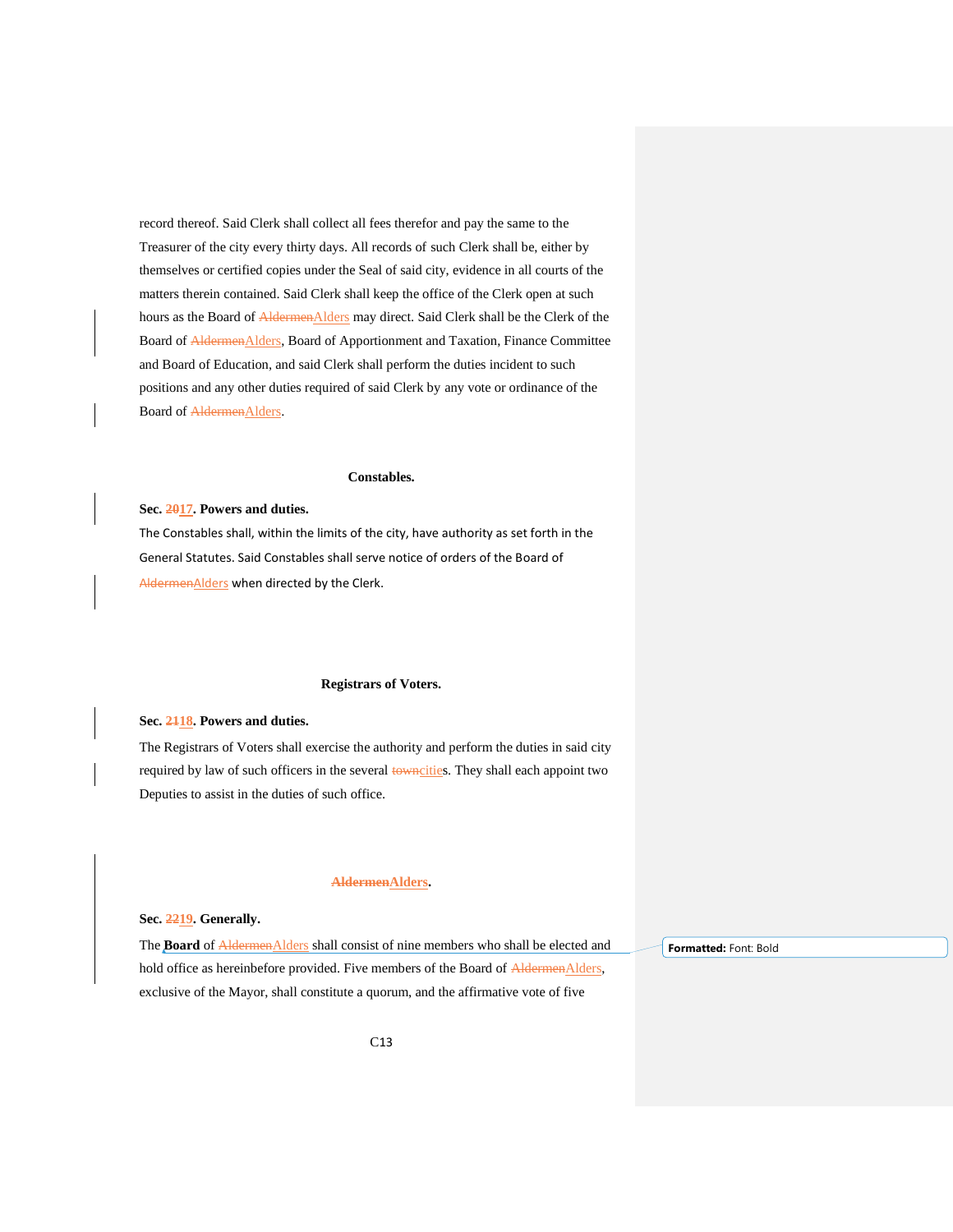members of said Board, exclusive of the Mayor, shall be required to approve any ordinance, or bill or claim against the city. The Mayor shall appoint all the regular or standing committees of said Board. The Board of **AldermenAlders** may be specially convened at any time by the Mayor upon notice as the ordinances of the city shall prescribe, and regular meetings of said Board shall be held at such times as ·may be fixed by the Board. Said Board may determine the rules of its proceedings, punish its members for disorderly conduct, and by two-thirds vote of all its members, present or absent, suspend or expel a member for cause. Said expulsion or suspension shall only be after notice and an opportunity to be heard. Any member of said Board who shall, directly or indirectly, accept, receive, take or bargain for any bribe or fee or pecuniary consideration in connection with any duty as such official shall be fined an amount equal to such bribe, fee or pecuniary consideration, and shall be expelled from said office and be forever .disqualified from holding any office in said city.

#### <span id="page-13-0"></span>**Sec. 2320. Passage of ordinances, etc.; notice of special meetings, etc.**

Every vote, resolution, order or ordinance having passed said Board of AldermenAlders, , shall, within five days, be sent to the Mayor, who shall within fifteen days after its receipt either approve it, in which case it shall become operative and effectual, or disapprove it, in which case it shall not become operative or effectual, in which latter case he/she-shall return it to the Board of AldermenAlders, at or before its next regular with a statement of hishis/her objections in writing, and after such statement has been another vote shall be taken by the yeas and nays upon such measure, and if the result of such vote is in its favor by the affirmative vote of at least six members of the Board, it shall thereupon become operative and effectual as though approved by  $\frac{\text{H}_i}{\text{H}_i}$ Mayor shall within fifteen days after the receipt of any such measure, in case he/she approves of it, or in case he/she refuses to signify hishis/her approval or disapproval thereof, file the same with the  $\underline{Town/C}$ ity Clerk. In case  $\underline{a}$  vote, resolution, order or ordinance shall relate to two or more subjects, the Mayor may approve or disapprove such vote, resolution, order or ordinance, in whole or in part, in the manner and with the effect hereinbefore provided. Said Board of **AldermenAlders** shall not be specially meet within twenty-four hours of notice given by the Mayor, unless notice is given to all the members thereof, either in person or by leaving a copy of such notice at their usual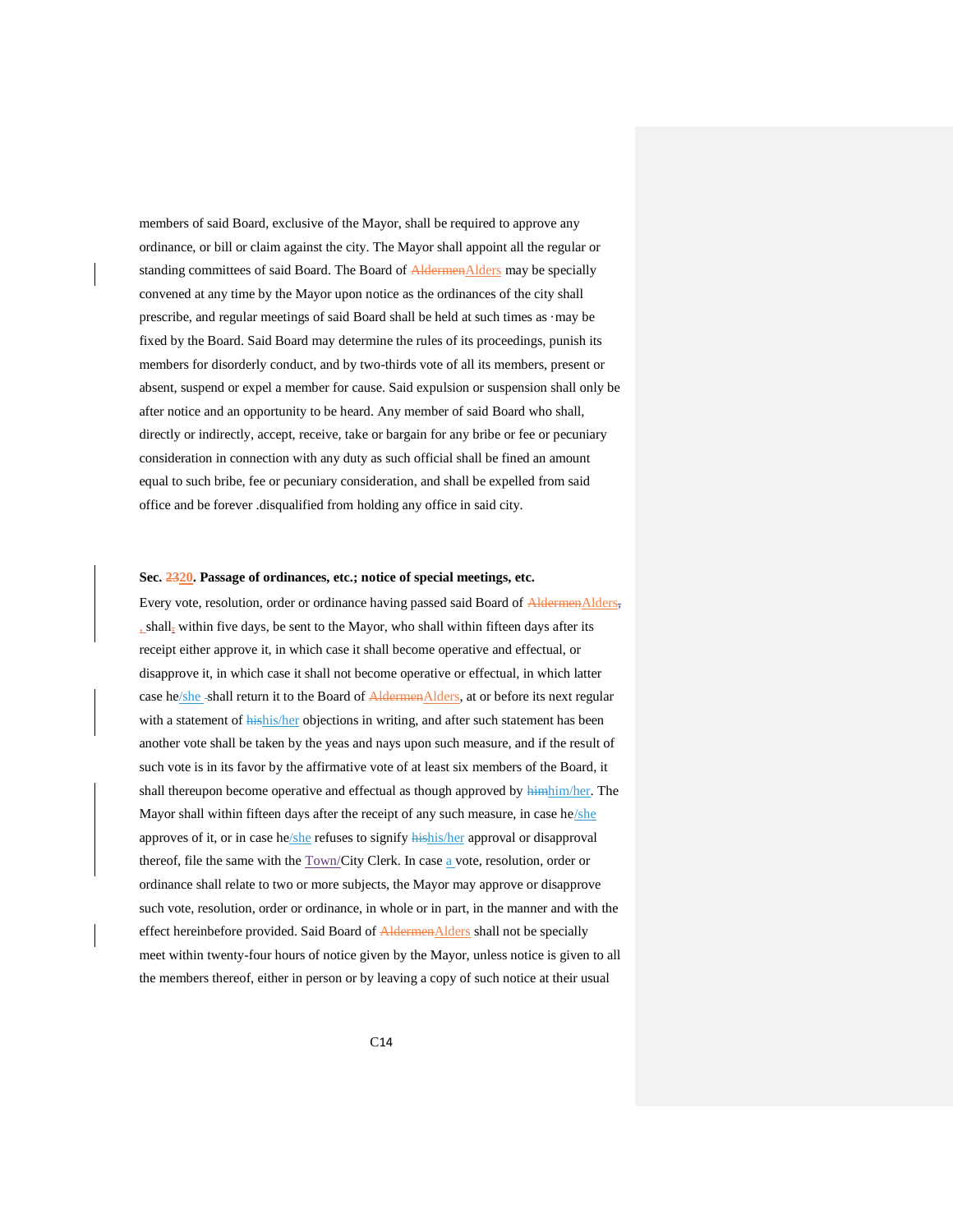place of abode, but any meeting of the Board of AldermenAlders at which the Mayor AldermenAlders are present shall be a legal meeting.

## <span id="page-14-0"></span>**Sec. 2421. Grants and leases of real estate.**

All grants and leases of real estate, belonging to said city signed by the Mayor, sealed with the City Seal, approved by the Board of **AldermenAlders** and recorded in the towncity where the real estate is situated, shall be effectual to convey the property described therein. The Board of Alders shall hold a public hearing prior to sale if required pursuant to Connecticut General Statutes § 7-163e, as same may be amended from time to time. All grants and leases of real estate shall be awarded to. the highest responsible bidder, and shall be founded on sealed bids based upon terms and conditions as may be determined by the Board of Alders from time to time. made in compliance with public notice, duly advertised by publication at least in a newspaper published in New Haven County having a circulation in the City of Derby at least five days before the time fixed for the opening of such bids. The Board of AldermenAlders shall have charge of such advertising. The form of such notice shall include terms and conditions under which such grant or lease may be made, and such notice, grant or lease shall be approved by the Corporation Counsel. The lessee shall give bonds with surety, to the satisfaction of the Mayor, for the faithful performance of and compliance with .the terms of such grant or lease. If the successful bidder shall fail to accept such grant or lease within ten days after written notice that the same has been awarded to himhim/her according to hishis/her bid, or if he/she shall fail to execute hishis/her contract and to give proper surety, such grant or lease shall be readvertised and regranted or relet in the manner provided herein.

## <span id="page-14-1"></span>**Sec. 2522. Fire police force.**

Said Board of AldermenAlders may appoint a fire police force of not more than thirty members to act in conjunction with the Fire Department when on duty, and also to act as special police whenever their services may be required, and may make such rules and regulations as may be necessary for the government, control and maintenance thereof.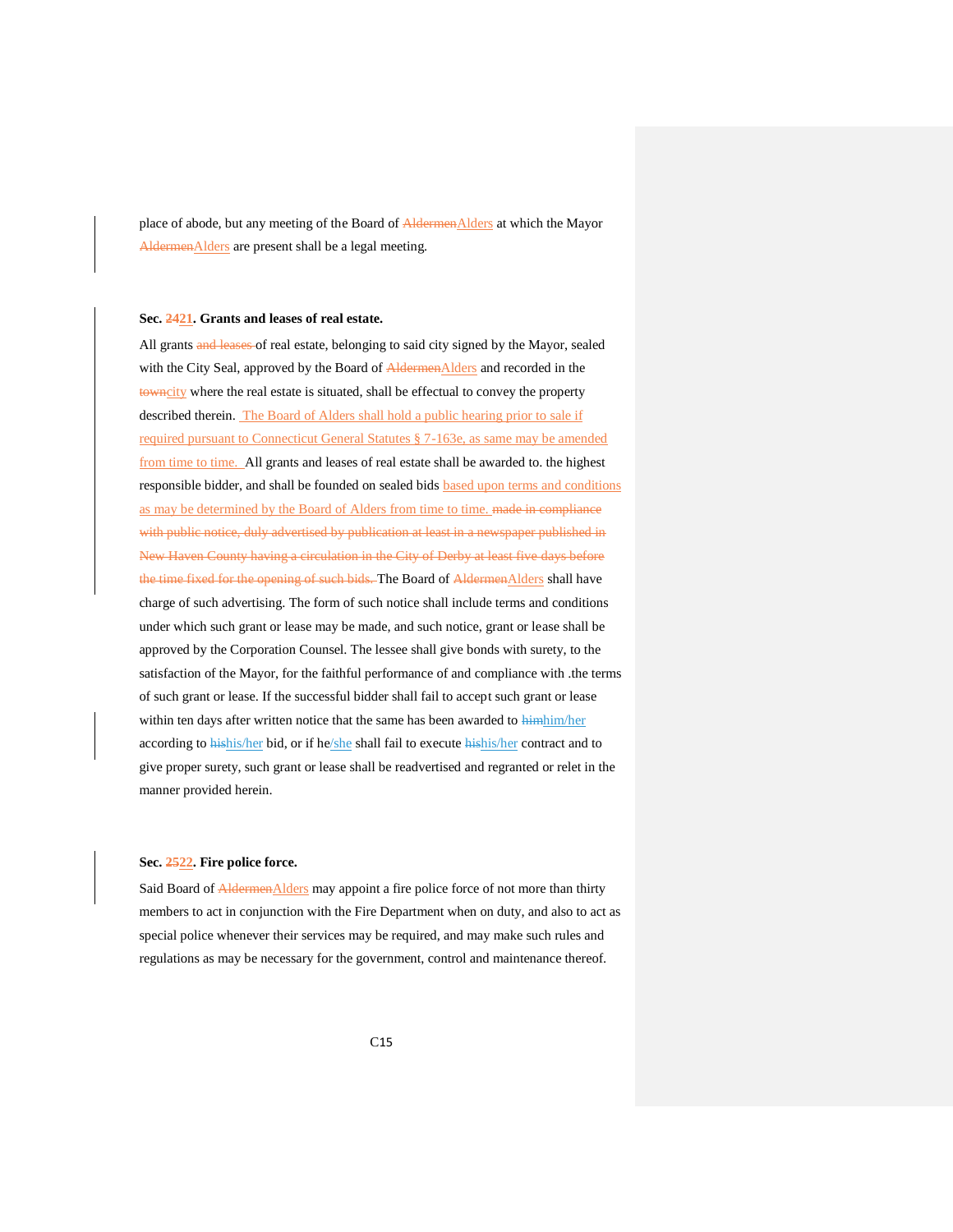#### <span id="page-15-0"></span>**Sec. 2623. Compelling attendance and testimony of witnesses.**

Every committee of the Board of AldermenAlders shall have authority to compel the attendance and testimony of witnesses and to request any judge to issue a capias for the appearance of witnesses and to administer oaths by its chairman.

#### <span id="page-15-1"></span>**Sec. 2924. Authority to make temporary loans.**

The Board of AldermenAlders of the City of Derby, by and with the consent and approval of the Board of Apportionment and Taxation of said city, is authorized in the name of said city to borrow temporarily such sums from time to time as in *itstheir* opinion may be needed for city purposes in anticipation of such taxes as shall have been previously laid by said city, provided the total outstanding obligations of such temporary loans at any time shall not exceed the sum of two percent of the taxable grand list of said city at such time. The Treasurer of said city, when authorized by said Board of AldermenAlders and said Board of Apportionment and Taxation, shall execute and persons or corporations from which the money is borrowed one or more promissory notes signed by the Treasurer and countersigned by the Mayor covering such amounts. All notes so executed and delivered shall be binding on the city, and the city shall be liable to pay for the same according to the tenor and effect thereof. The money so borrowed shall be paid from the taxes previously laid as soon as such taxes shall have been collected. In no case shall any of such temporary loans, made in anticipation of taxes, remain unpaid at the end of the fiscal year in which such money is borrowed.

#### <span id="page-15-2"></span>**Sec. 3025. Legislative authority.**

The legislative power of the city shall be vested exclusively in the Board of AldermenAlders which, when assembled according to law; is authorized by a majority vote of the members of said Board to make, alter, repeal and enforce ordinances not inconsistent with this act or the laws of this state or of the United States for the following purposes: to create, regroup, consolidate or abolish boards or commissions, departments and offices and to define the power, duties and responsibilities thereof, provided the. same are not inconsistent with the Charter or the General Statutes; and to provide for the preservation of order, peace, safety, health and welfare of the city and its inhabitants; to manage, regulate and control the finances and property, real and personal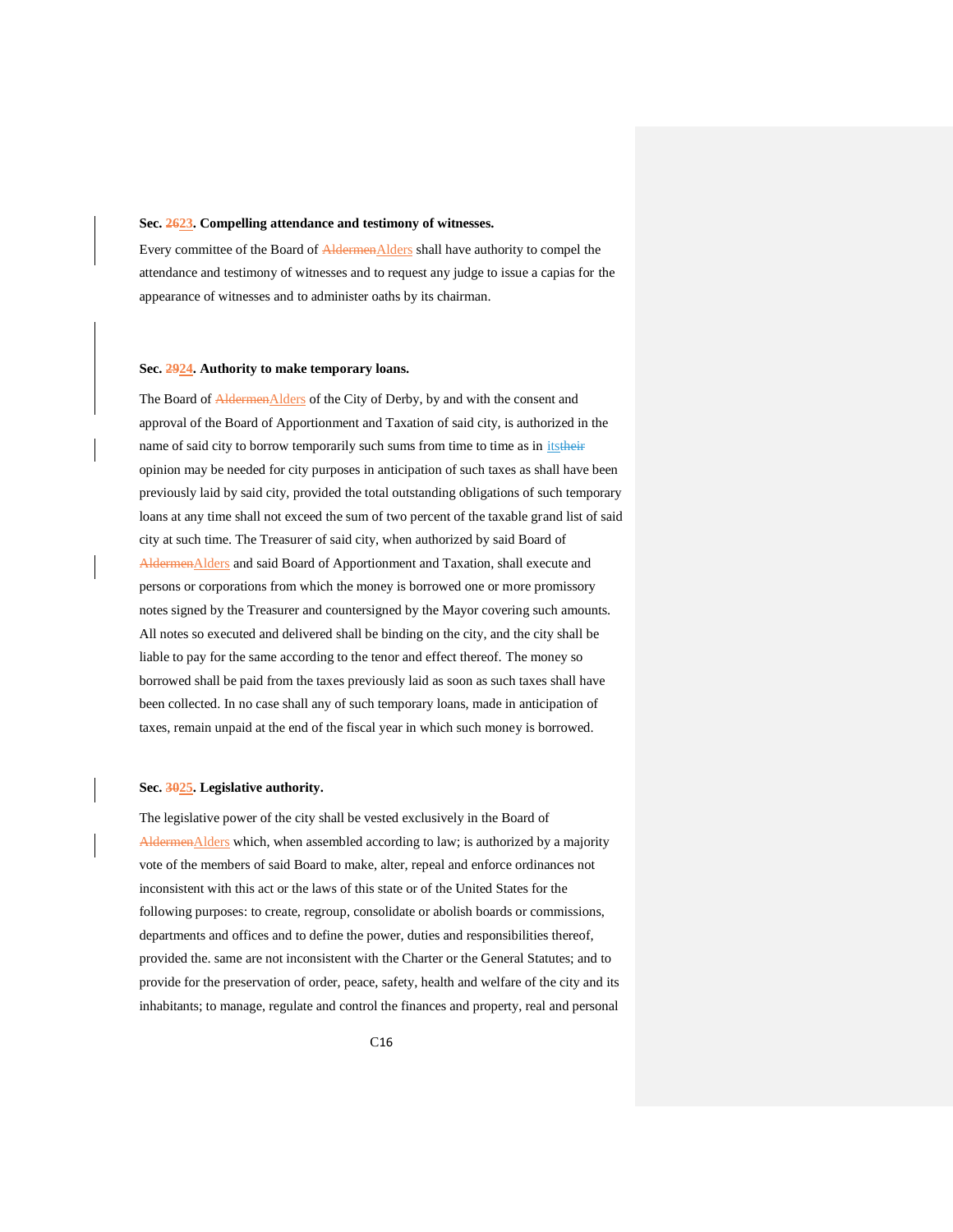of the city; to regulate the mode of assessment and collection of taxes for city purposes; to provide for the due execution and delivery of deeds, grants or leases of city property, and contracts and of evidence of indebtedness issued by such city; to provide the mode of keeping the accounts of said city and of adjusting claims against said city; and such other powers as are appropriate to the exercise of its authority as a legislative body of the city; and such powers and duties which, on the effective date of this Charter were conferred by law. The form of all ordinances shall be as follows: "Be it ordained by the Board of AldermenAlders of the City of Derby." No such ordinance shall take effect until the same has been published at least twice in some newspaper published in New Haven County and having a circulation in said city. as my be required by Connecticut General Statutes §7-157, as same may be amended from time to time.

## **Board of Apportionment and Taxation.**

#### <span id="page-16-1"></span><span id="page-16-0"></span>**Sec. 3126. Generally. [Approved at referendum 11-5-2002]**

The Board of Apportionment and Taxation shall consist of ten members who shall be elected and hold office as hereinafter provided. The Mayor of said city shall, ex officio, be a member of said Board of Apportionment and Taxation and shall preside at the meetings of the Board. Said Board shall elect one of its members as Chairman to act in the absence of .the Mayor. Seven members of the Board, exclusive of the Mayor, shall constitute a quorum, and the concurrence of seven votes shall be necessary for the transaction of business. The meetings of said Board shall be called by the Town/City Clerk on request of the Mayor or, in hishis/her absence, on request of the Chairman of the Board. The Town/City Clerk shall be Clerk of said Board and shall make and keep true records of all the votes and proceedings of said Board, which shall at all reasonable times be open to public inspection and be preserved with the records of the city. No more than six persons of the ten persons elected as members of the Board of Apportionment and Taxation shall belong to the same political party. In such election, the winners shall be determined as under existing law with the following exception: The Town/City Clerk shall prepare a list of the candidates ranked from top to bottom according to the number of votes each receives; when the number of members of any one political party who would be elected exceeds six, only the candidates of such political party with the highest number of votes up to the limit of such maximum of six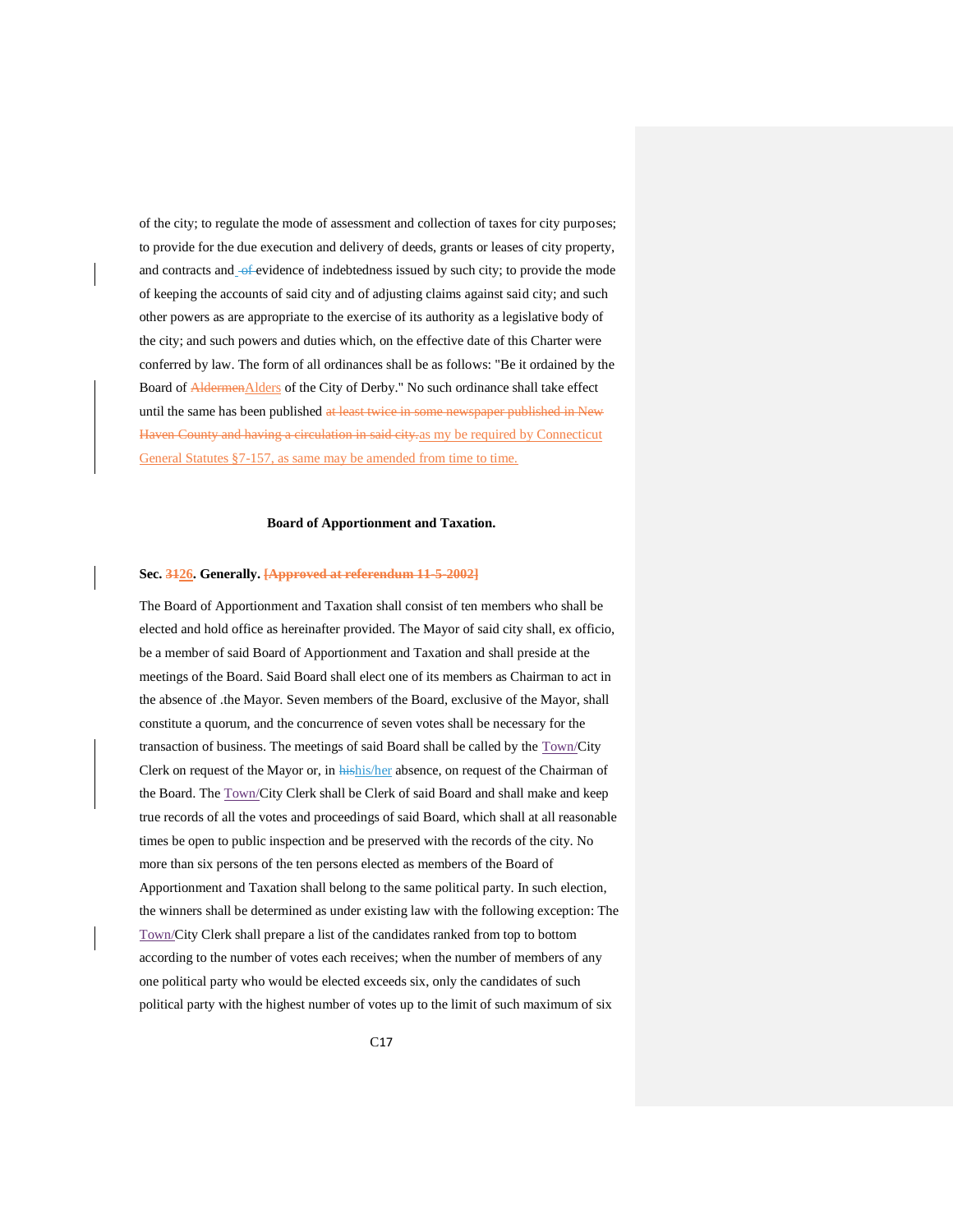members shall be elected, and the names of the remaining candidates of such · political party shall be stricken from the list. The remaining four members of said Board shall be elected from the next highest ranking candidates remaining on said list. Nothing contained herein shall be construed so as to prevent any elector from writing upon the ballot, in the space provided by law, the name of any person for such office.

## <span id="page-17-0"></span>**Sec. 3227. Powers and duties.**

Said Board shall have authority to require different city officers to furnish all the information which they may possess and to exhibit all books, contracts, reports, papers and documents in their respective departments or in their possession requisite, in the opinion of said Board, to enable it to discharge the duties imposed upon it by this act. Said Board shall lay such taxes as may be required upon the grand list of the city which shall have been made according to law next before the laying of such tax. Each Board of the city government and each officer of the city under whose control money is expended shall, on or before the first day of April in each year, submit to said Board an estimate of the amount of money required by such Board or such officer for the next ensuing year, giving details as far as practicable. Said Board, at a meeting thereof to be held in May in each year, shall prepare an estimate of the amounts required by each department of the city government for the ensuing year, giving particulars as far as possible, and recommending appropriations for all the city expenses for said year and shall cause such estimates forthwith to be published in a newspaper published in New Haven County and having a circulation in said city. Said Board shall hold a meeting in May in each year, and may adjourn the same from time to time to a day not later than the last business day of May and at said meeting or any adjournment thereof, it shall hear all parties who may desire to be heard relative to any alterations in such estimates and appropriations, and may make any alterations in such estimates and appropriations, and may make such additional appropriations as it shall deem proper. Said Board, having made such alterations as it may determine, shall prepare a statement of appropriations and tax rates which it proposes to make and levy<del>, and cause the same to be published in a newspaper</del> published in New Haven County and having a circulation in said city, not later than three days after the last business day in May in said year. Said Board is authorized to make appropriations and lay taxes for all city purposes and for all other purposes required by law and may fix the time when any tax laid by it shall become due and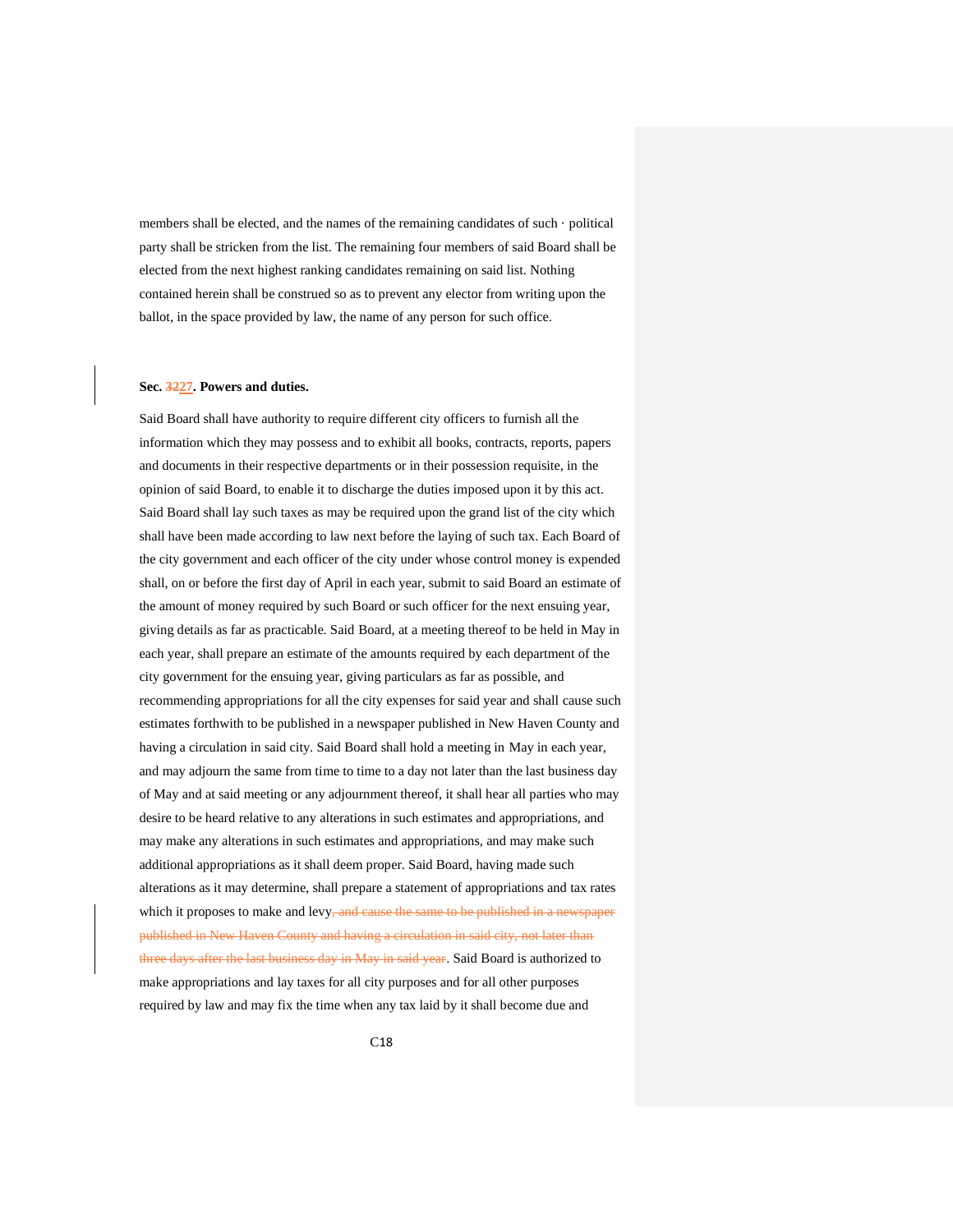payable. The Board of Apportionment and Taxation shall have no authority to make appropriations in excess of the revenues of the city for any year, and in no case shall the expenses of the city exceed its revenue for any year, except in cases and for purposes for which the city is authorized by special act of the General Assembly to issue bonds and when bonds are in fact so issued.

No money other than that appropriated as aforesaid shall be expended for any purpose unless a special appropriation therefor shall first be approved by seven votes taken by yeas and nays of the members thereof but said Board shall have no authority to make· any such special appropriation unless the unappropriated revenues of the city are sufficient for the purpose. If a special appropriation in excess of the unappropriated revenues of the city is required for any purpose, an estimate of the same shall be prepared by the Mayor and submitted to the Board of. Apportionment and. Taxation at a special meeting called for that purpose; and said Board, at said meeting, or any adjournment thereof, shall have-authority to make any such appropriation and to lay a special tax to meet the same; but no such appropriation shall be made unless a special tax is laid sufficient to cover the amount by which such appropriation exceeds the unappropriated revenues of the city. Any appropriation, regular or special, so made, for any specific purpose shall not be expended for any other purpose, and, if unexpended shall be returned to the City Treasurercovered back into treasury within fifteen days after the expiration of the fiscal year for which it is made. All appropriations thus made shall remain on the **Town/City Clerk's** books to the credit of the specific purposes respectively for which they are made, not exceeding fifteen days after the expiration of the fiscal year for which they are so made for the purpose of paying bills lawfully contracted during such fiscal year and which are properly chargeable to said appropriations, and said appropriation shall remain applicable to such specific purposes and to be applied thereto, during said period.

#### <span id="page-18-0"></span>**Sec. 3328. Annual appropriation for certain charities.**

Said Board of Apportionment and Taxation shall annually appropriate the sum of one thousand dollars for the Griffin Hospital of said city and shall annually appropriate the sum of five hundred dollars for the Derby Neck Library Association, and may appropriate for any charitable or civic purposes such sum as it may determine.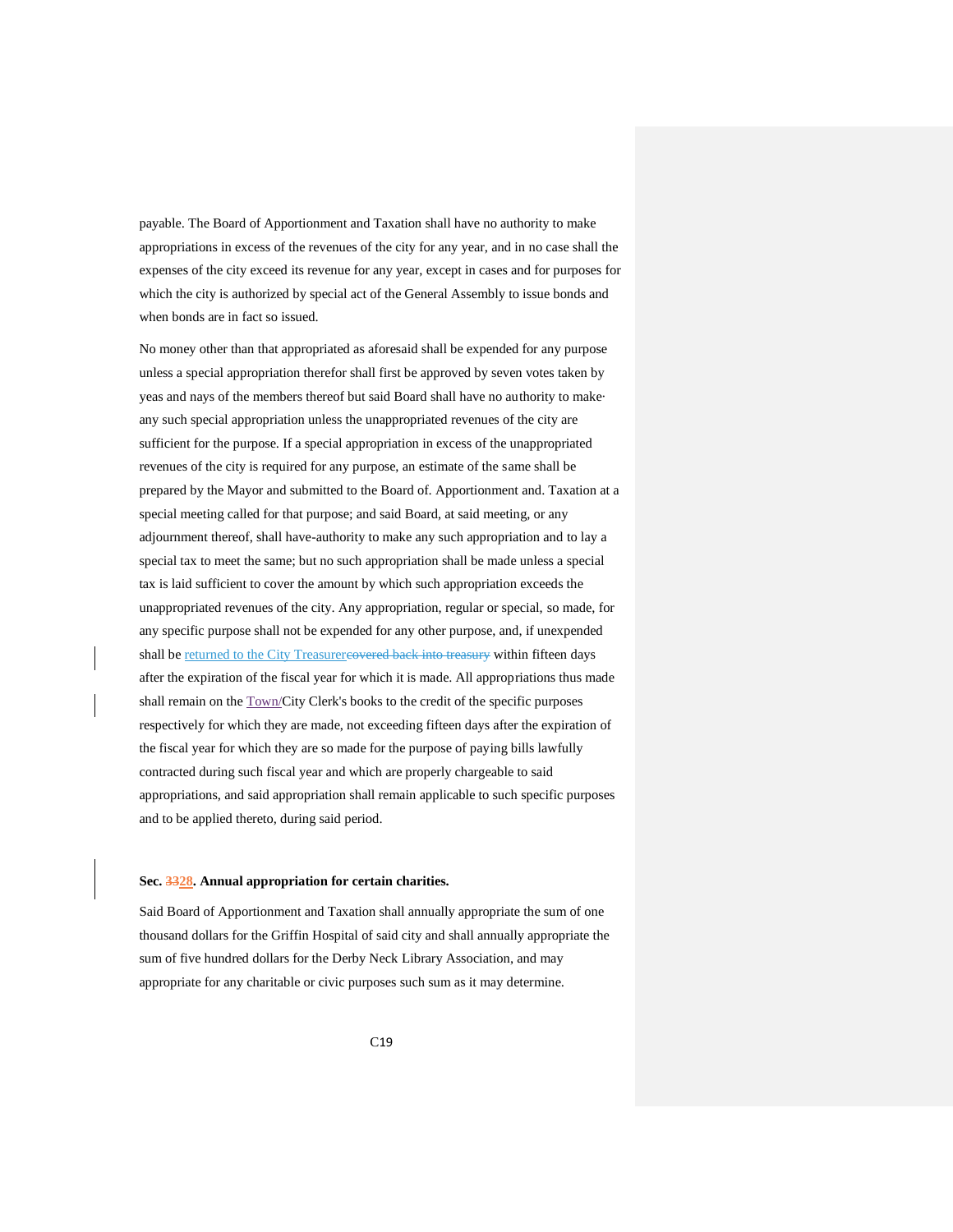## <span id="page-19-0"></span>**Sec. 3429. Disposition of unused appropriations.**

When any appropriation shall have been made and for any reason such appropriation, or any part thereof, shall not be used, excepting any appropriation made for any school purpose, such appropriation, or any unused part thereof, as the case may be, shall, upon the unanimous vote of the entire Board of AldermenAlders and of the entire Board of Apportionment and Taxation and with the approval of the Mayor, become unappropriated revenue of the city.

## <span id="page-19-1"></span>**Sec. 3530. Liability of city officials for expenses beyond appropriations.**

No official of said city shall, either directly or indirectly, incur any expense or obligation on behalf of the city in excess of the amount appropriated for the use of the department for which such official is charged; and in case any official of said city shall contract any debt or obligation in the name of the city in excess of the appropriation made to be expended by such official, such official shall be liable upon hishis/her bond for the excess beyond the appropriation properly applicable thereto, and said city shall not in any case be liable for such excess.

# **Finance Director (Effective the First Saturday of December, 2005)**

## <span id="page-19-3"></span><span id="page-19-2"></span>**Sec. 3631. Generally.**

The Mayor shall appoint a Finance Director, subject to the approval of the Board of AldermenAlders. The Finance Director shall be paid an annual salary that is appropriate based upon qualifications, experience and performance, as adopted by the Board of AldermenAlders. At a minimum, the Finance Director shall possess the following qualifications:

(a). A bachelor's of science degree in the field of business, accounting, finance or such other related field, and either (1) at least seven years' experience in the field of finance or (2) at least five years' experience as a licensed Certified Public Accountant;

or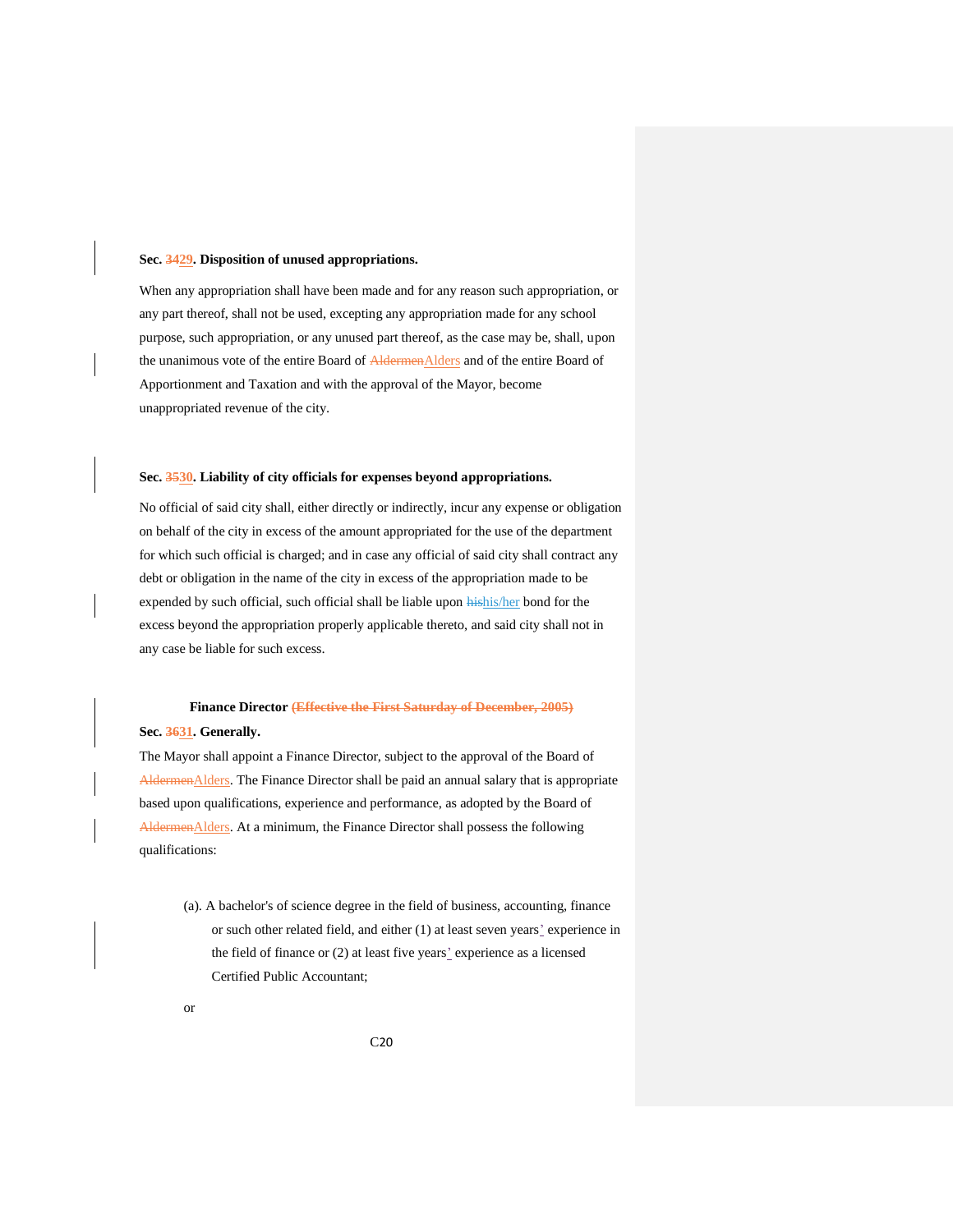(b). A master's degree in business administration or such other related field, and at least five years' experience in the field of finance;

The Mayor may appoint an Assistant Finance Clerk Director who shall assist the Finance Director, and at the request of the Finance Director, perform the duties and exercise the authority of the Finance Director. In case of a vacancy in the office of the Finance Director, the Assistant Finance Clerk shall perform all necessary duties as the Finance Director until the Mayor shall fill such vacancy. In addition, the Mayor may appoint such additional Finance Clerks as may be required to fulfill the duties of the Finance Department.

<span id="page-20-0"></span>**Sec. 3732. Duties in General (Effective the First Saturday of December, 2005)** The Finance Director shall be the chief fiscal officer of the City, and the head of the Finance Department. The Finance Director shall keep, in books provided for that purpose, accounts of each of the city departments with such city officers as may be designated by the Mayor, and such other accounts as the ordinances may provide for. Said Finance Director shall prescribe the form of all accounts and shall keep a separate account of each item of the appropriations and shall require all orders to state specifically against which appropriations the order is drawn. Said Finance Director shall not allow any appropriation to be overdrawn or any appropriations for any other object or purpose to be drawn upon for one object or purpose or by any department other than that for which the appropriation was made. No order shall be issued unless sufficient funds to pay the same shall be in the treasury. If said Finance Director shall draw any order in payment of any bill, contract or claim in excess of the appropriation properly made therefor, the city shall not be liable for such excess but said Finance Director shall be personally liable therefor, and the sureties upon said Finance Director's bond shall be liable therefor to the amount of said Finance Director's bond.

# <span id="page-20-1"></span>**Sec. 3833. Responsibility for processing claims, etc., against city. (Effective the First Saturday of December, 2005)**

Each claim or account against the city shall be verified by the oath or affirmation of the claimant or **hishis/her** authorized agent, if required by the Finance Director, and also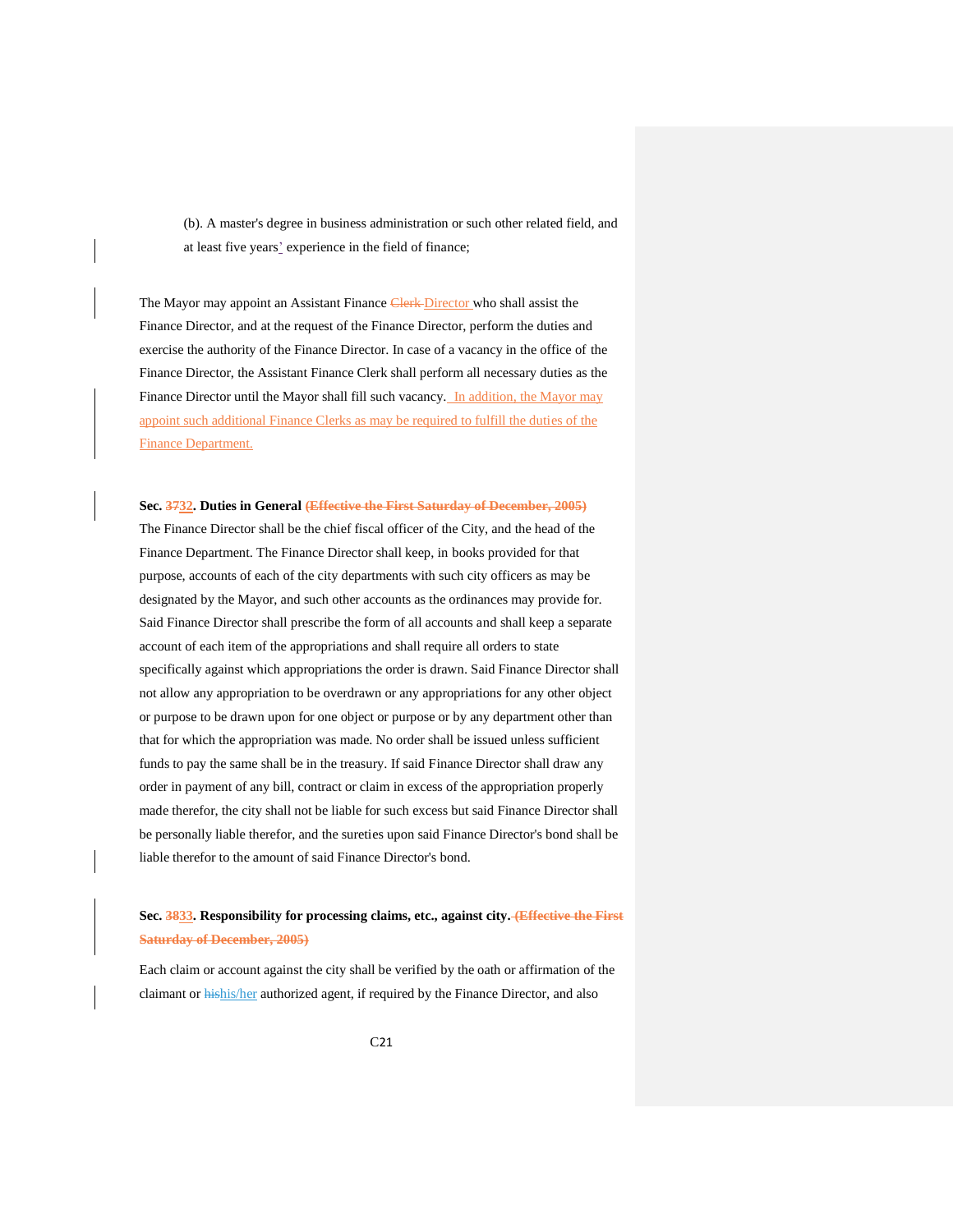certified to be correct and due by the officer or Board by whom or under whose authority the same was contracted if contracted under the authority of any officer or Board. Such claim or account shall then be transmitted to the City/ Town Clerk who shall submit the same to the Finance Director. The Finance Director shall carefully examine the same and upon finding it correct, said Finance Director shall so certify and submit the same to the Finance Committee for approval. No bill shall be paid until approved by the Finance Committee in writing. If any claimant shall be indebted to the city, the Finance Director shall report such indebtedness to said Committee, together with the claim. Said Finance Director shall number the several claims when approved by the Finance Committee and enter them in books kept by said Finance Director for that purpose, and when any such claim shall have been so numbered and entered, the Finance Director shall draw said Finance Director's order on the Treasurer for the amount due and prepare a receipt in accordance therewith. No order shall be issued or delivered in payment of any claim until the same has been countersigned by the Mayor and by Finance Director, or, in said Finance Director's absence, inability or at said Finance Director's request, by the President of the Board of AldermenAlders, provided, in case of any interest for which the city is legally liable upon its bonds, the Finance Director may draw said Finance Director's order upon the Treasurer for the amount thereof, upon which order when countersigned by the Mayor, such interest shall be paid. When the identity of any claimant is doubtful; such claimant may be required to make oath or affirmation or furnish other evidence satisfactory to the Finance Director that said claimant is the person or the legal representative of the person in whose favor such claim is made.

#### <span id="page-21-0"></span>**Sec. 3934. Monthly financial report. (Effective the First Saturday**

The Finance Director shall keep a correct account, under the supervision of the Mayor, of all receipts, and expenditures of the city during each fiscal year in proper books of account, arranged in such manner and under such heads or departments as to exhibit accurately and completely the financial condition of the several departments of the city, and said Finance Director shall report monthly to the Mayor the amount expended up to the period of such report by each head or department.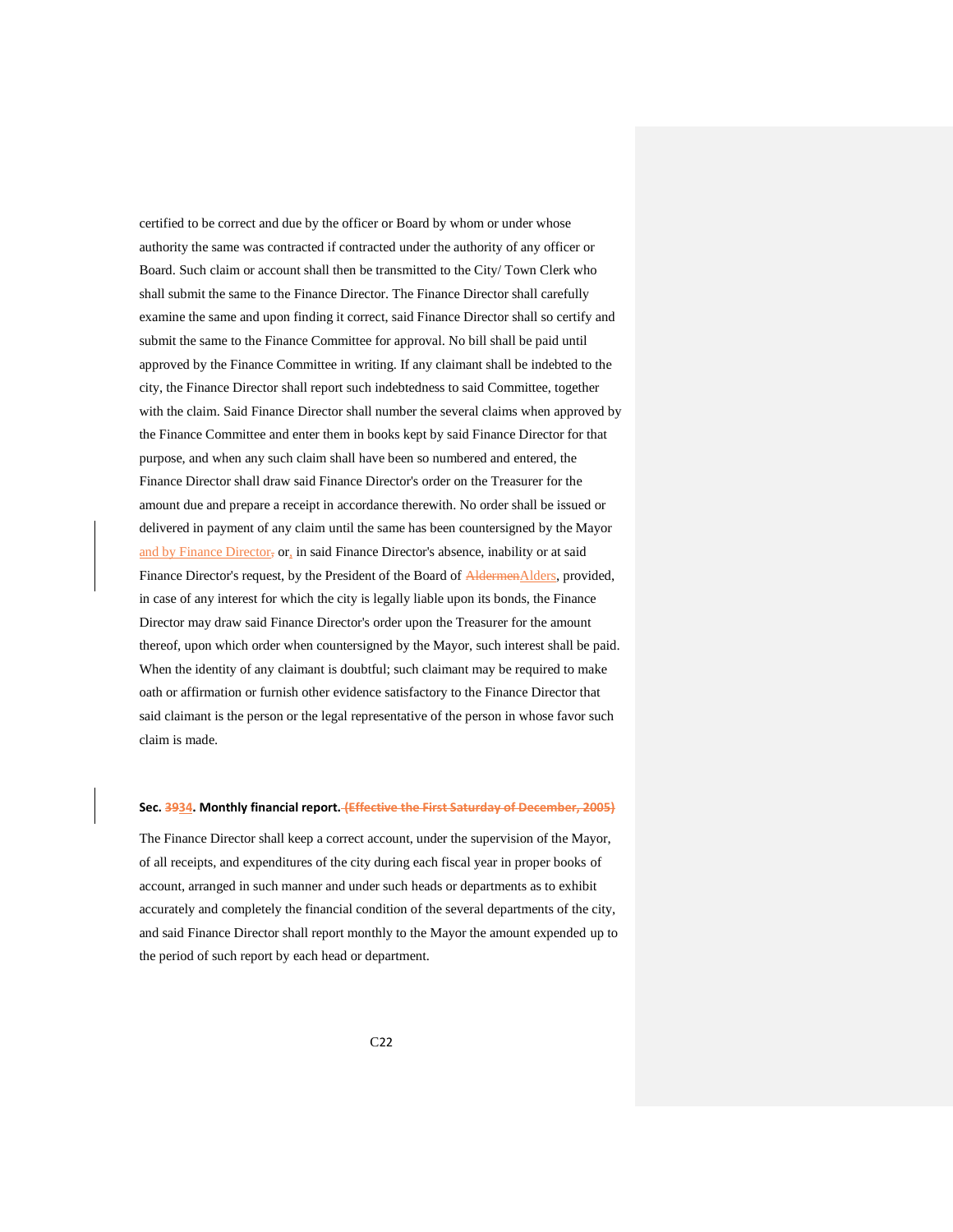## **Health.**

## <span id="page-22-1"></span><span id="page-22-0"></span>**Sec. 4035. Generally. [Approved at referendum 11-5-2002]**

The Director of Health shall exercise within said city all the authority and shall be subject to all the duties conferred upon and required of TownCity Health Officers, Boards of Health or Health Committees of TownCities. The compensation of such Director of Health shall be such reasonable amount as may be allowed by the Board of AldermenAlders for hishis/her services and expenses. Pursuant to the General Statutes, as amended, the City may enter into a health district which shall act as the City's Department of Health, and its Director shall act as the City's Director of Health.

#### **Tax Collector.**

#### <span id="page-22-3"></span><span id="page-22-2"></span>**Sec. 4136. Generally.**

The Tax Collector of said city shall hold **hishis/her** office until the first Monday in January, following the next biennial city election and until hishis/her successor shall be appointed and shall have qualified. He/She shall have all the authority and be subject to all the duties imposed by law on the Tax Collectors of towncities, and as soon as any tax shall have become due and payable, he/she shall collect such tax forthwith by authority of the provisions of Sections 1225 to 1232, inclusive, of the General Statutes and amendments thereto, and of Sections 219a to 233a inclusive of the 1931 cumulative supplement to the General Statutes and amendments thereto, set forth in Connecticut General Statutes and shall, within eighteen months after each unpaid tax, or the first installment thereof in case installment payments shall have been authorized, shall have become due and payable, exclusive of each lawful abatement which shall have been made under the provisions of Section 1206 of the Connecticut General Statutes and amendments thereto, exclusive of each lawful deduction because of a correction which shall have been made by the provisions of Section 1161 of theof Connecticut General Statutes and amendments thereto, exclusive of each uncollectible tax which shall have been lawfully transferred to the suspense tax book under the provisions of of Section 233a of the 1931 cumulative supplement to the Connecticut General Statutes and amendments thereto, and exclusive of each tax, the collection of which shall have been deferred and the lien for which shall have been continued by certificate under the provisions of Sections 227a and 228a of the 1931 cumulative supplement to the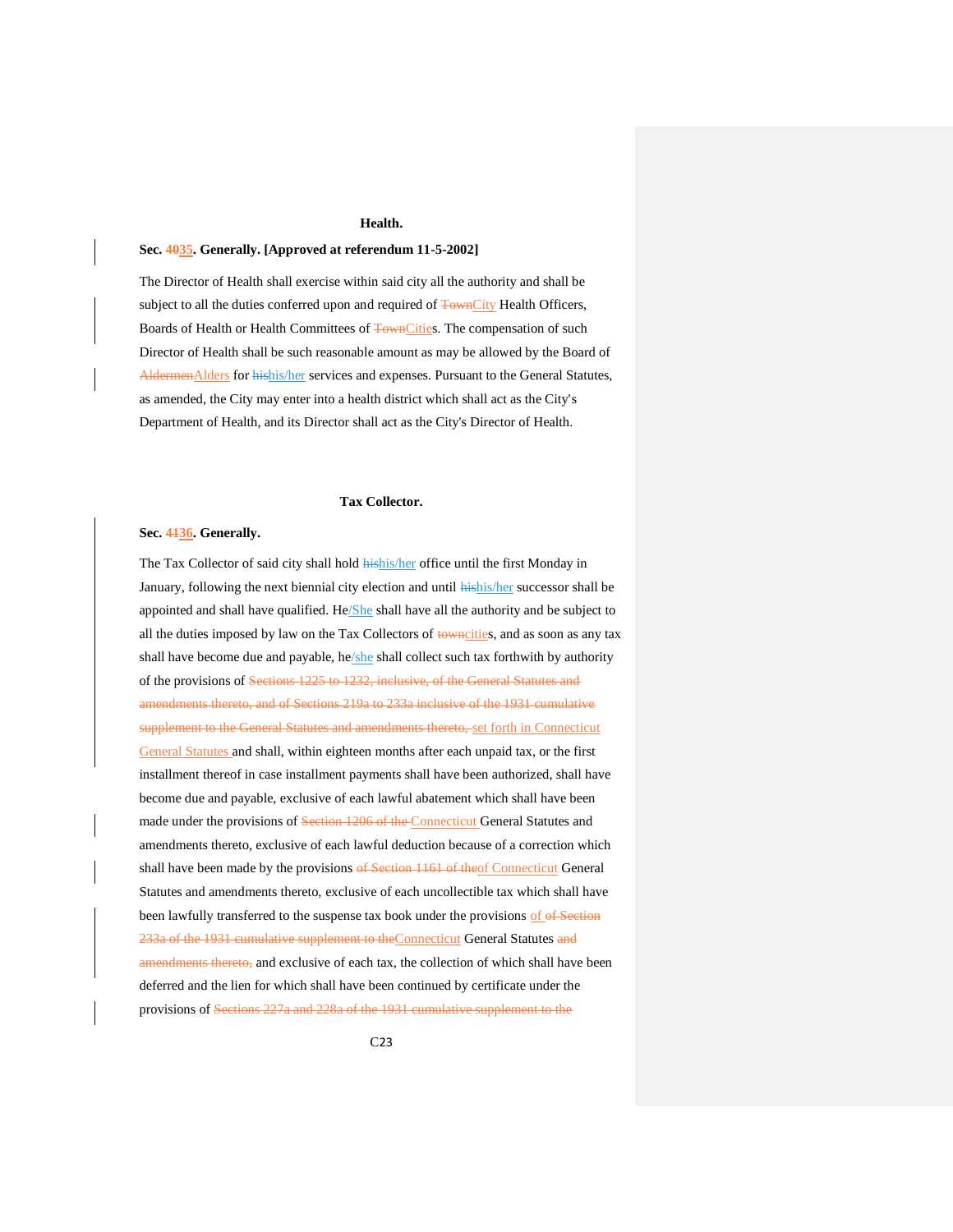Connecticut General Statutes and amendments thereto, proceed to collect such tax as it by interest, fees and charges and shall, within two years after each such tax, or the first installment thereof, in if installment payments shall have been authorized, shall have become due and payable, pay the same, together with all interests, fees and charges, to the Treasurer, of the City of Derby.

All welfare activities of the city shall be administered by the Tax Collector who shall serve as the Welfare Officer. Said Welfare Officer shall have all the powers and duties, not inconsistent with this Charter, conferred or imposed by the General Statutes with regard to poor and dependent persons, and shall have such other powers and duties as may be prescribed by the Board of AldermenAlders.

## <span id="page-23-0"></span>**Sec. 4237. Uncollectible taxes.**

The Tax Collector of said city shall, annually on the first Monday in June, render to the Board of **Aldermen**Alders a report giving by rate bill the amount of each uncollectible tax, the name and address of the person against whom each such tax was levied and the reason why such collector believes each such tax uncollectible. The Board of AldermenAlders, shall .either itself or by ·a committee appointed by it, investigate such report within thirty days after the same was filed with the Town/City Clerk; and said Board of AldermenAlders, at the succeeding meeting of the Board, may abate such unpaid taxes as it may find for any cause should be abated, or may order such unpaid taxes transferred to the suspense tax book, in accordance with the provisions of Section 41-36 hereof. If the Tax Collector shall neglect or refuse to conform to the provisions hereof, the Mayor shall forthwith institute suit against himhim/her and hishis/her bondsman for the collection· of the amount of such unpaid taxes. Any vacancy in the office of Tax Collector shall be filled by the Mayor for the unexpired portion of the term.

C24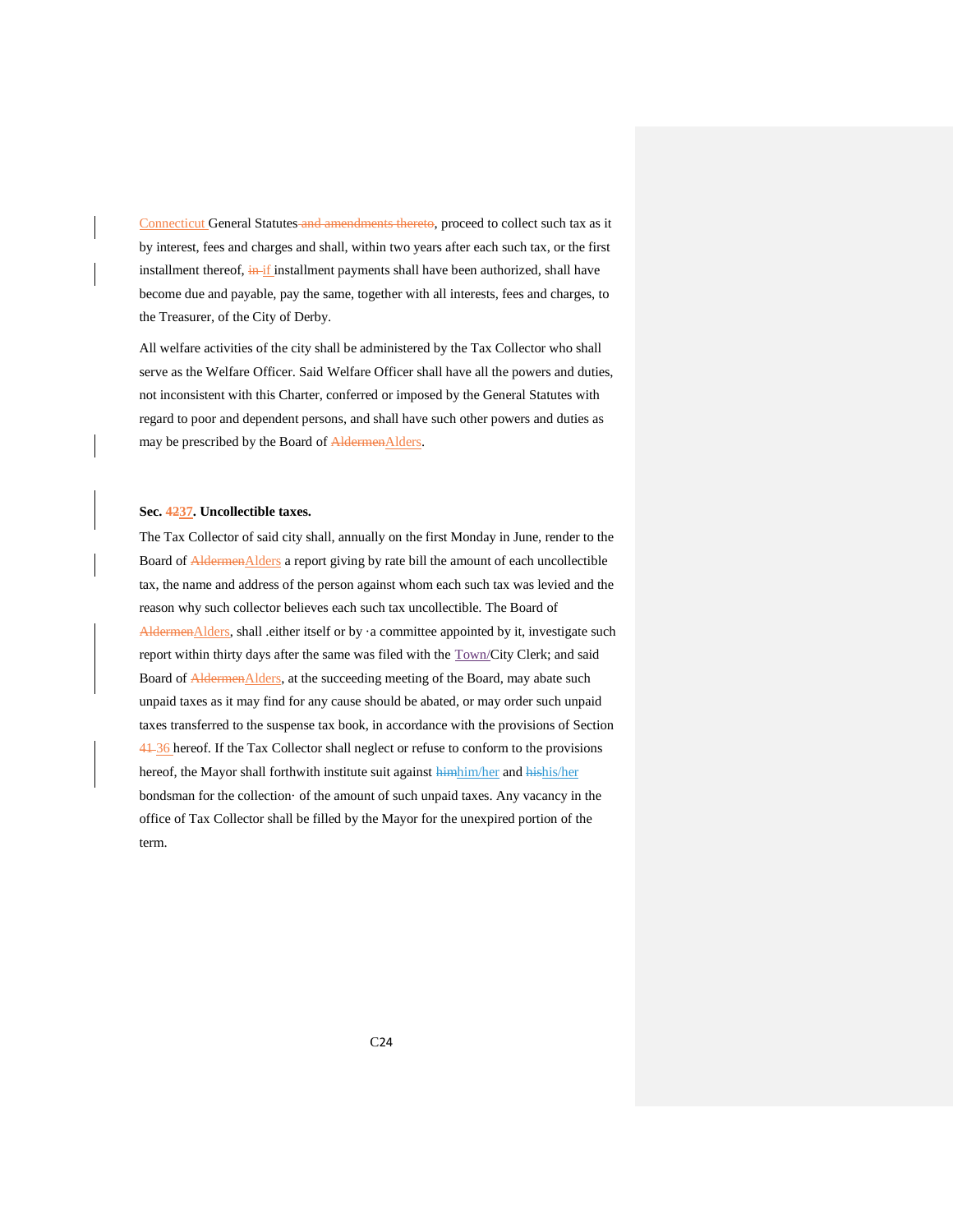# **Street CommissionerDirector of Public Works.**

#### <span id="page-24-1"></span><span id="page-24-0"></span>**Sec. 4338. Generally.**

The Street CommissionerDirector of Public Works shall give hishis/her entire time and attention to the duties of hishis/her office. He/She shall not be engaged in any other business or occupation while he/she is acting as such Commissioner. Said Commissioner shall have general superintendence, management and control over all streets, sidewalks, crosswalks, bridges, sewers and gutters within said city; shall cause the same at all times to be kept in good condition and repair; and shall have supervision of the opening and excavating of streets, gutters or walks for putting in or taking out gas pipes, water pipes and public and private sewers, and connecting private sewers with the public sewers; he/she may employ such persons as may be necessary for the performance of the duties imposed upon such Commissioner. Said Commissioner shall, on or before the first day of April in each year, make and present to the Mayor an estimate of the expense of keeping all of said streets, sidewalks, crosswalks, bridges, sewers and gutters in proper condition and repair for the year next ensuing; he/she shall, before entering upon any public work or improvement other than ordinary repairs, make a report thereof to the Board of AldermenAlders, with an estimate of the probable cost of the same, and no such work other than ordinary repairs shall be commenced by said Commissioner until the same shall have been approved by the vote of the Board of AldermenAlders and ordered to be done and the money therefor shall have been appropriated. The Street CommissionerDirector of Public Works shall be the Tree Warden in said city. He/She shall have the care and control of all public shade trees in said city, shall expend all funds appropriated for the setting out and maintenance of the same and shall enforce all provisions of law relating to the preservation of such trees. His/Her compensation as Street CommissionerDirector of Public Works shall include hishis/her compensation for services as Tree Warden.

#### **Board of Police Commissioners.**

## <span id="page-24-3"></span><span id="page-24-2"></span>**Sec. 4439. Generally.**

Within thirty days after assuming office, the Mayor shall appoint a Board of Police Commissioners consisting of three members, at least one of whom shall be from each of the two leading political parties, who shall hold office for two years, from the first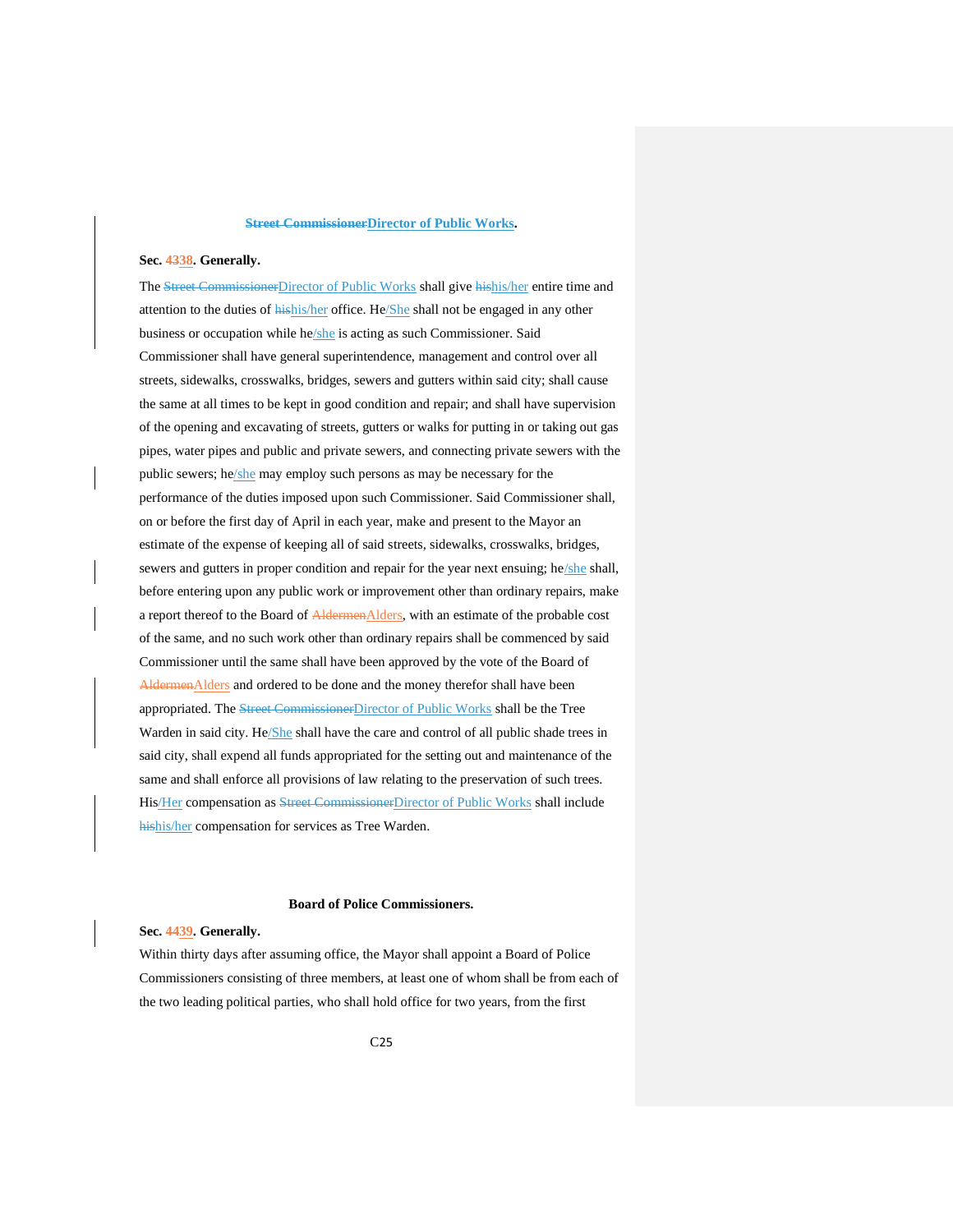Saturday of December and until their successors are chosen and have qualified. Said Board of Police Commissioners shall prescribe the duties of the officers and members of said the Police Department, and shall make all rules and regulations not inconsistent with the laws of the state, this Charter or the ordinances of said city, for the government and control of said Department. It shall appoint all officers and members of said Department, and fix, subject to the approval of the Board of AldermenAlders, the compensation to be paid to each officer and member of said Department. Every officer and member of said Department shall hold hishis/her office and membership in said Department until he/she shall resign or be removed or suspended by said Board of Police Commissioners for cause. Said removal or suspension shall only be after notice and an opportunity to be heard. Whenever any officer or member of said Department shall.be removed or suspended by said Board, it shall file a copy of said order of removal or suspension with the Town/City Clerk of said city who shall within three days thereafter lodge a copy of such order of removal or suspension with such officer or member, or forward such copy by mail, postage prepaid, letter registered, and addressed to such officer or member at hishis/her last known post office address. Any such order of removal or suspension shall contain the reasons for such removal or suspension and the time when the same shall take effect.

#### **Police Department.**

#### <span id="page-25-1"></span><span id="page-25-0"></span>**Sec. 4540. Generally.**

The Police Department in said city shall consist of one Chief, no less than one Lieutenant, no less than one Detective Sergeant, no less than three Sergeants, no less than one Detective and such number of police officers at least one of which shall be a female, and supernumerary police officers as the Board of AldermenAlders of said city may from time to time designate. Members of the supernumerary police may be called into service by the Chief of Police whenever in the opinion of the Board of Police Commissioners the services of such supernumerary police or any of them may be required. All appointments to the regular force of police officers shall be made from the supernumerary police.

No person shall be appointed a member of the supernumerary police who is less than eighteen or more than sixty-five years of age, and membership in the supernumerary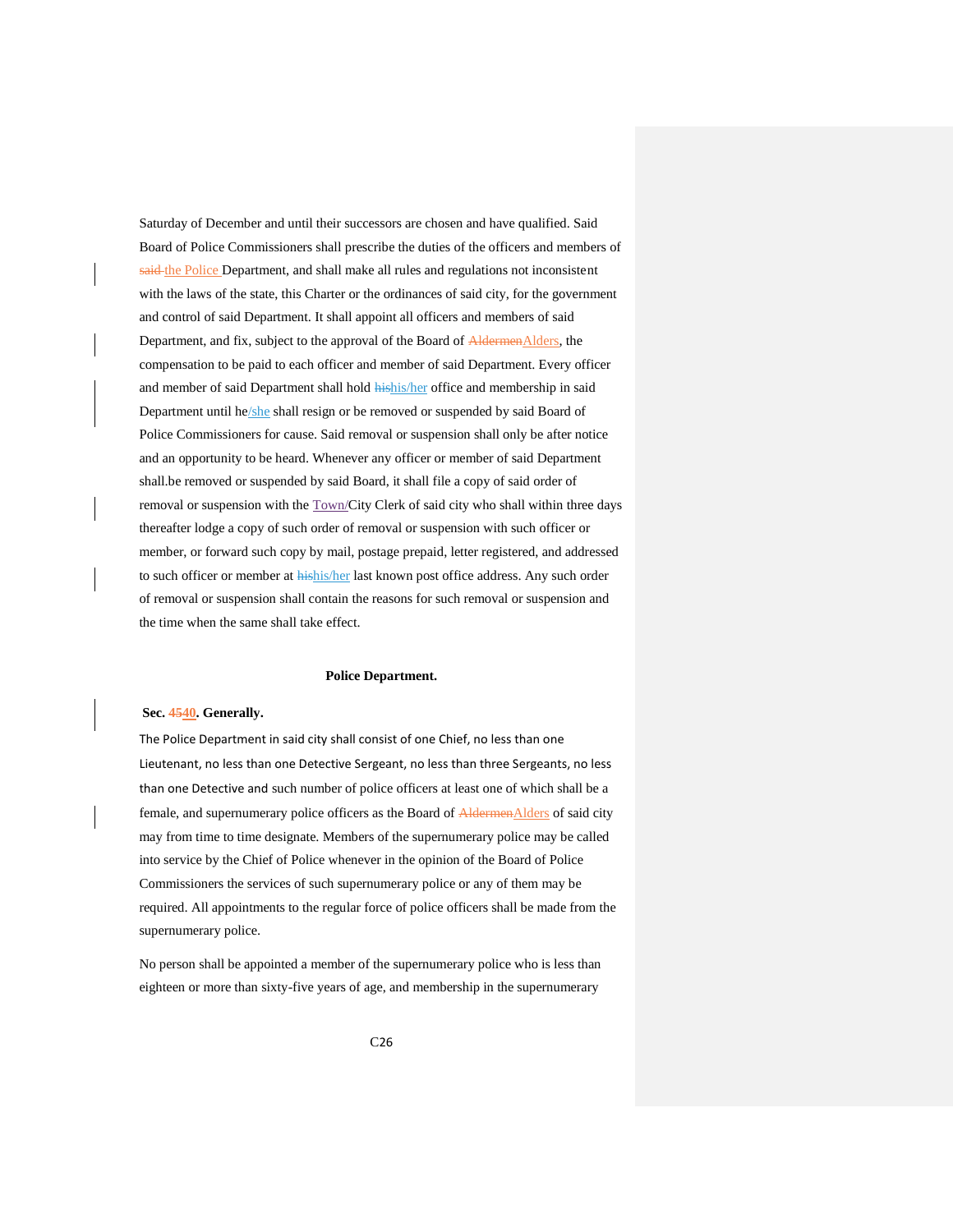police shall terminate upon the attainment of sixty-five years of age. The Board of Police Commissioners shall issue to any supernumerary policeman attaining such age an honorable discharge from the Police Department of said city.

## <span id="page-26-0"></span>**Sec. 4641. Political activity.**

No member of the regular Police Department may: (1) Use **hishis/her** official authority or influence for the purpose of interfering with or affecting the result of an election or a nomination for office; (2) directly or indirectly coerce, attempt to coerce, command or advise a state or local officer or employee to pay, lend or contribute anything of value to a party, committee, or organization, agency or person for political purposes. Violation by any officer or member of the regular Police Department of any of the provisions of this section shall be a cause for removal or suspension from said Department as the Board of Police Commissioners may determine. Said removal or suspension shall only be after notice and an opportunity to be heard.

#### <span id="page-26-1"></span>**Sec. 46A. (Reserved)<sup>5</sup>**

#### <span id="page-26-2"></span>**Sec. 4742. Appointments, promotions and vacancies.**

Applicants for membership or promotion in the Police Department shall submit to civil service examinations conducted by the Board of Police Commissioners under the supervision of the State Police, which examination shall be both written and oral and shall be based on the Connecticut State Police entrance examinations.

- (a) If a vacancy occurs in the ranks of the supernumerary force, the applicant who attains the highest grade among those persons taking such examination shall be appointed to the supernumerary force.
- (b) If a vacancy occurs in the ranks of police officers, then all supernumerary police officers who have been so employed for a period of six months shall be eligible to take an examination as aforesaid to fill said vacancy. The member of the supernumerary police force who shall attain the highest grade in such examination shall be appointed to any such vacancy.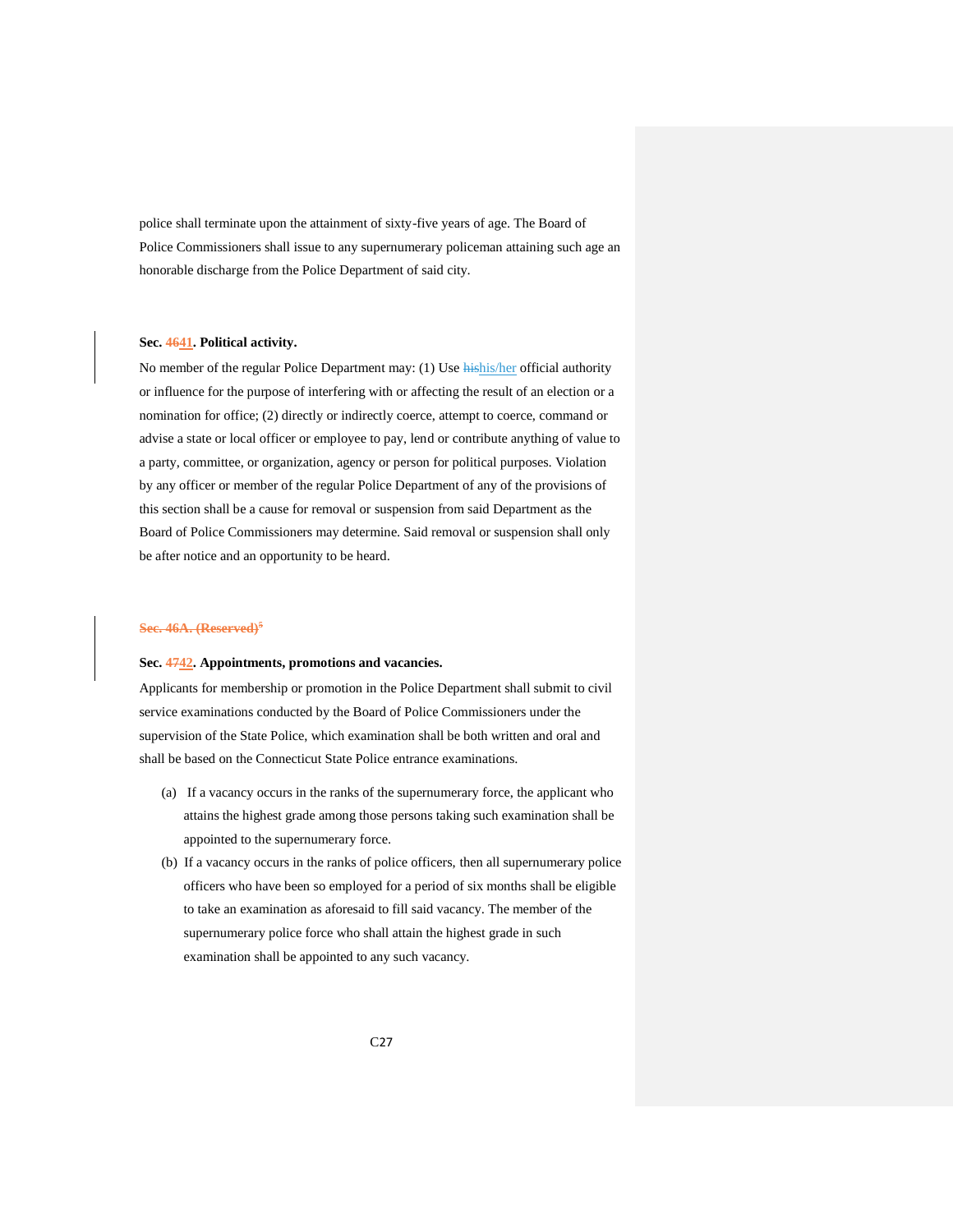- (c) If a vacancy occurs in the positions of Lieutenant, Detective Sergeant or Detective, then all members of the Police Department other than supernumerary police officers who shall have had at least five years of service shall be eligible to take an examination as aforesaid to fill such vacancy. The applicant who attains the highest grade in such examination shall be appointed to any such vacancy.
- (d) When any vacancy occurs in the Police Department such vacancy shall be filled within forty-five days by examination as aforesaid. In the event that more than one vacancy occurs in any force such vacancies shall be filled by the members or applicants who shall attain the highest grades in the aforesaid examinations.

#### <span id="page-27-0"></span>**Sec. 4843. Vacancy in office of Chief of Police.**

When any vacancy occurs in the office of Chief of Police, the then present Lieutenant shall automatically become Chief of Police provided said Lieutenant possesses a minimum of an associate's degree in criminal justice or related field as designated by the Board of Police Commissioners and a minimum of five years in a full-time supervisory capacity in the Derby Police Department

(i) In the event the then present Lieutenant does not possess the aforesaid qualifications, but there are other regular members of the Derby Police Department who possess same, then the vacancy shall be filled by examination as stated in Section 47 42 among the then present Lieutenant and said members possessing the aforesaid qualifications.

(ii) In the event there are no regular members of the Derby Police Department who possess the aforesaid qualifications, then the Board of Police Commissioners shall appoint the new Chief of Police subject to the approval of the Board of **AldermenAlders**. However, said appointee shall possess a minimum of an associate's degree in criminal justice or related field as designated by the Derby Board of Police Commissioners and possess a minimum of five years in a full-time supervisory capacity in a Police Department.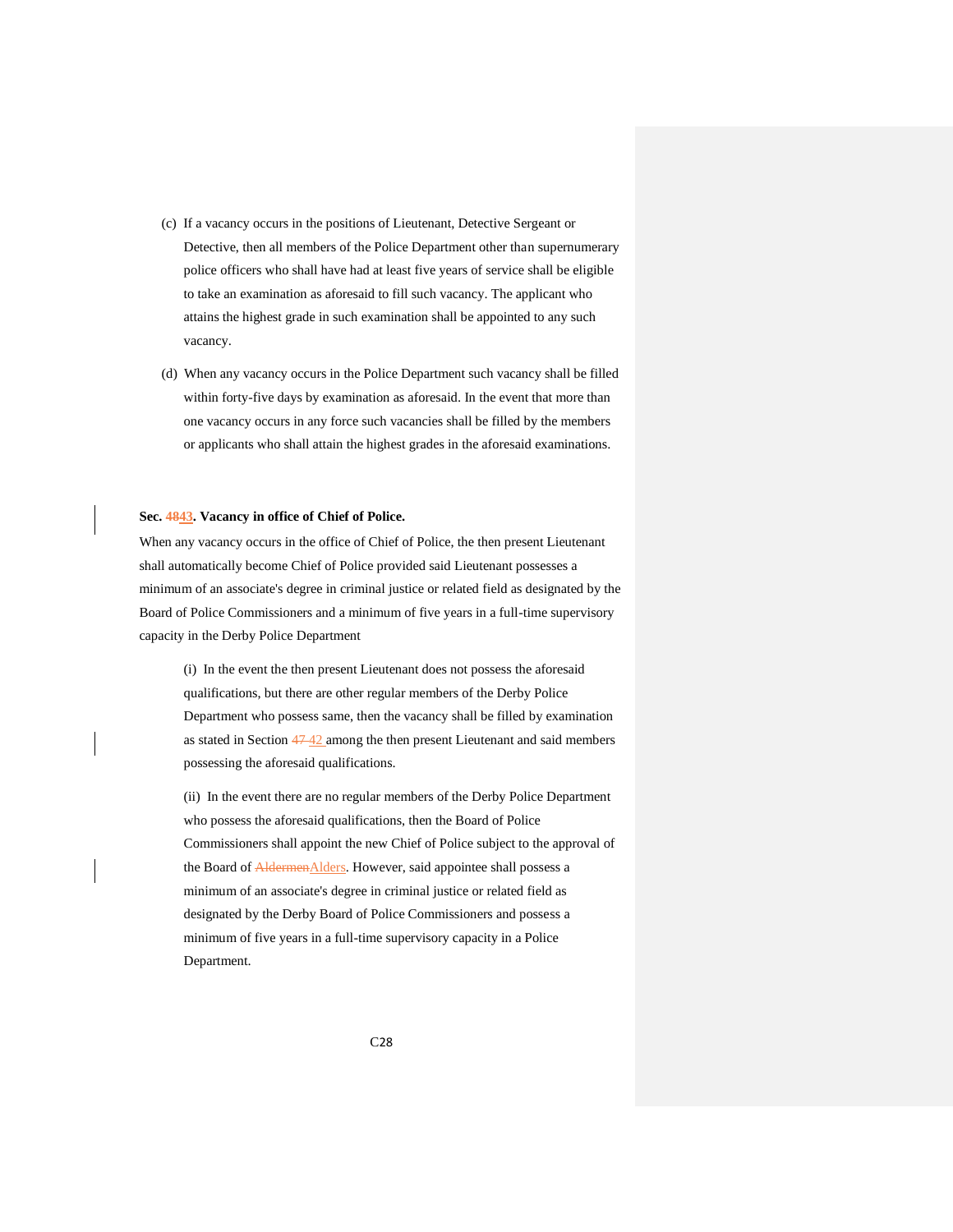#### <span id="page-28-0"></span>**Sec. 4944. Auxiliary police.**

The Board of Police Commissioners may authorize the Chief of Police to appoint and reappoint, for terms not exceeding five years, as many auxiliary police officers to serve without pay as may be deemed advisable by said Board for service in connection with police duty in the City of Derby. Such auxiliary police shall be known as a special constable unit and may be mobilized for training at the call of the. Chief of Police or any member of said Department designated by said Chief of Police, but they shall be mobilized for active service or called upon to perform active police duty .only if the Mayor or Acting Mayor of said City of Derby has declared that a service emergency exists in said city and only upon the authorization of the Mayor or the Chief of Police following such declaration. During such period of active service only, such auxiliary police so appointed shall possess all the powers and privileges and shall perform the duties of the regular members of the police force of said city assigned to them by the Mayor or the Chief of Police. Said auxiliary police officers; when in the performance of their duties, shall wear such badges and such uniforms as may be prescribed by the Board of Police Commissioners, and no such auxiliary policeman shall attempt to carry out any order, rule or regulation promulgated by proper authority when he/she is not wearing such uniform or identifying badge. Such auxiliary police shall receive no wages or compensation for such service.

## **Fire Commissioner.**

#### <span id="page-28-2"></span><span id="page-28-1"></span>**Sec. 5045. Powers and duties generally.**

The Fire Commissioner shall not be a member of any hose, chemical or hook and ladder company composing the Fire Department of said city; he/she shall have entire supervision and control over the Fire Department, and shall purchase all necessary apparatus, appliances and equipment, subject to the approval of the Finance Committee. He/She shall appoint a superintendent of the fire alarm telegraph. He/She shall make all the rules and regulations, not inconsistent with the laws of the state or the Charter and ordinances of said city, for the government and control of said Department. He/She may remove or suspend any officer or member of said Department for cause. Said removal for cause shall only be after notice and an opportunity to be heard. Whenever any person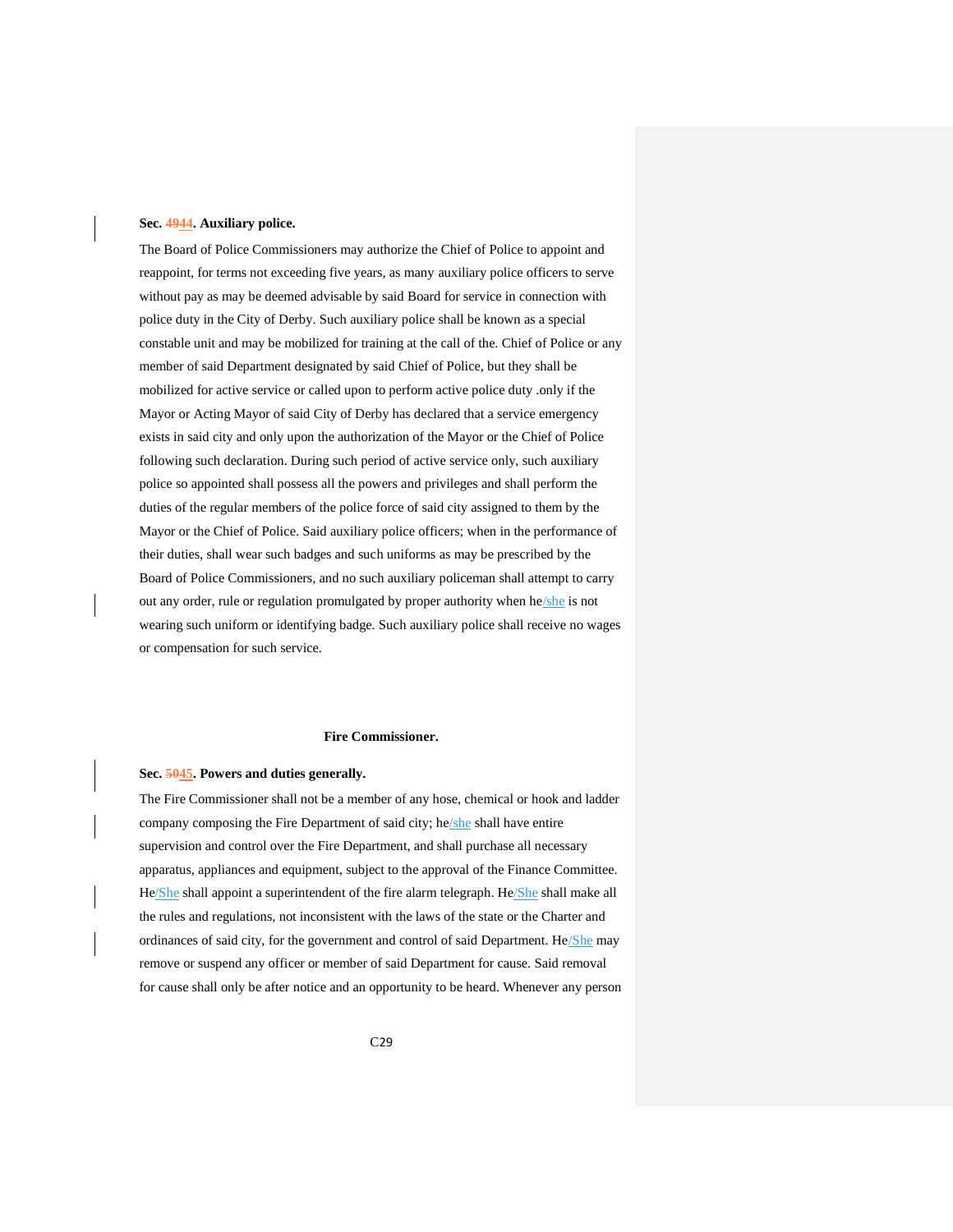shall be suspended or removed from office or membership in said Department, the Fire Commissioner shall give written notice thereof within three days to the Town/City Clerk of said city and shall file with such officer or member a copy of the order of suspension or removal, which order and copy shall contain the Commissioner's reasons for such suspension or removal and the time when the same shall take effect. The said Commissioner shall, on or before the first day of April in each year, make and present to the Mayor an estimate of the expenses necessary for the Fire Department for the year next ensuing. The Mayor shall, upon the request of the State Forest Fire Warden, and with hishis/her concurrence, appoint a Town City Fire Warden who shall act for the term of one year under the instructions of said State Warden. The Fire Department shall consist of four Companies, namely: Hotchkiss Hose No. l; Storm Engine No. 2; East End Hose Company No. 3 (all of which shall be combined hose and chemical companies) and Paugassett Hose Company No. 4 (which shall be a hook and ladder company). The different hose and hook and ladder companies comprising the Fire Department may elect their own members and officers, but they shall be subordinate to the Fire Commissioner and the officers appointed by himhim/her.

## <span id="page-29-0"></span>**Sec. 5146. Limitation on number of active members who are not actual residents of city. [Approved at referendum 11-5-2002]**

Each of the four companies set forth above may have as active members up to twentyfive percent of each individual fire company's roll who shall not be actual residents of the City of Derby. The provisions of this section shall not be construed to exclude from membership any active member in good standing in any of said companies as of January 1, 1984.

## <span id="page-29-1"></span>**Sec. 5247. Board of Ethics.**

There shall be a Board of Ethics consisting of two  $(2)$ -Democrats, two  $(2)$ -Republicans and one  $(1)$ -unaffiliated voter for a total of five  $(5)$ -members who shall be an administrative appointment of the Mayor subject to the approval of the Board of AldermenAlders and shall serve staggered five  $(5)$ -year terms. The Board of Ethics shall have three  $(3)$ -alternates who shall serve staggered three- $(3)$ -year terms. The Board of Ethics shall be empowered to act on matters concerning ethical standards for officials and/or employees of the\_towncity. It shall have its responsibilities defined by ordinance and shall establish written procedures for the conduct of its hearings.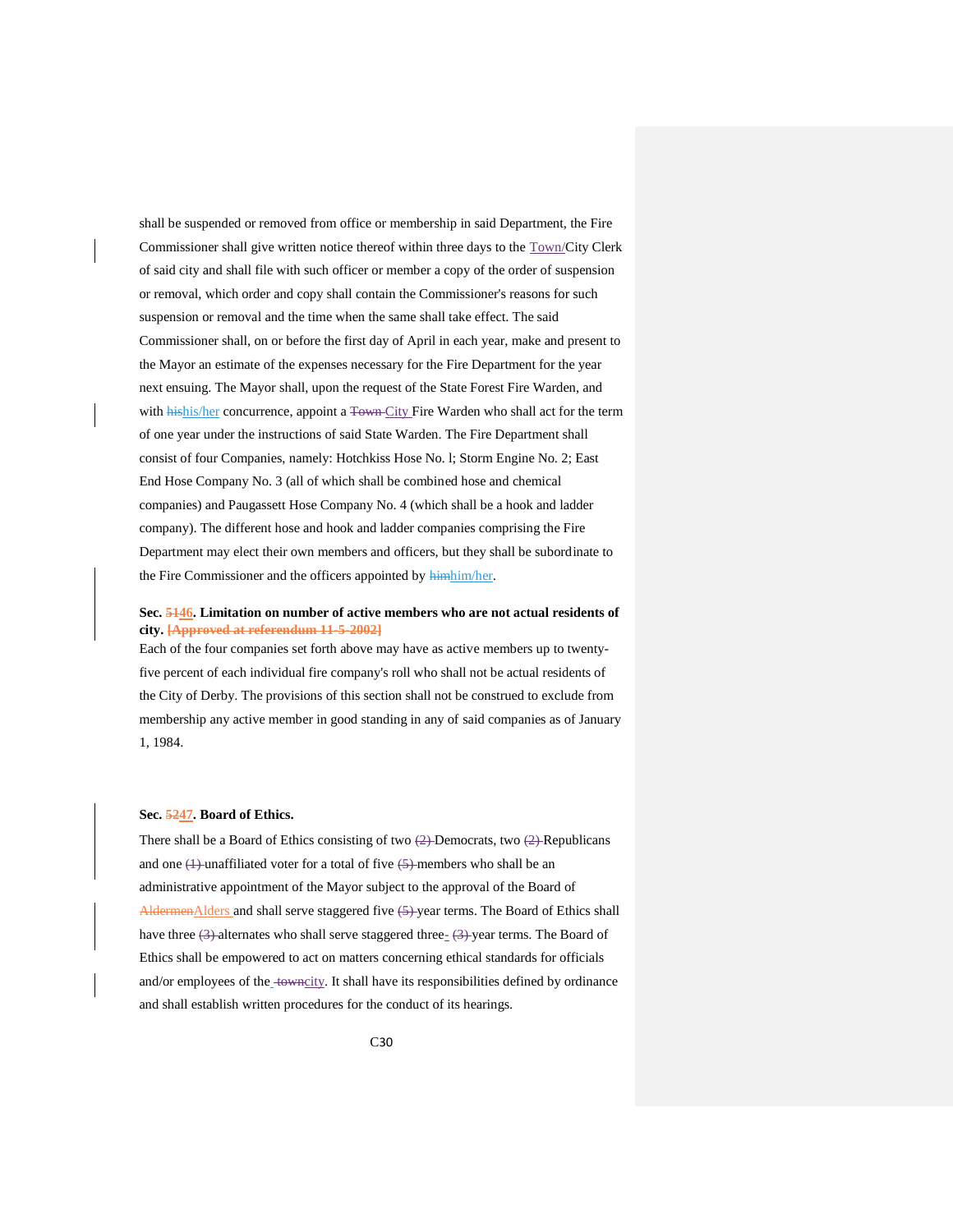#### **Sinking Fund Commissioners.**

## **Assessment Officer.**

## <span id="page-30-2"></span><span id="page-30-1"></span><span id="page-30-0"></span>**Sec. 5648. Assessment Officer; office created; appointment.**

There shall be in the city an Assessment Officer. The Assessment Officer shall be appointed by the Mayor and approved by vote of the Board of AldermenAlders on the basis of qualifications hereinafter set forth. The Assessment Officer shall hold office during good behavior and shall not be removed, except for sufficient cause duly shown, which such cause shall not be political. Such Assessment Officer shall receive for hishis/her services such salary as may be determined by the Board of AldermenAlders, provided that the person holding the office of Assessment Officer when this takes effect shall continue in such office.

#### <span id="page-30-3"></span>**Sec. 5749. Qualifications. [Approved at referendum 11-4-2003]**

The Assessment Officer shall have completed at least three  $(3)$ -years' responsible professional experience in the field of property appraisal prior to hishis/her appointment of a character such as to develop working knowledge in the field of assessing property for municipal tax purposes. Within one  $(1)$ -year of appointment such Assessment Officer shall complete a course or attend a seminar in municipal tax assessment and shall possess any other qualifications as required by the Connecticut General Statutes. The Assessment Officer shall not, during the term of **hishis/her** office, be engaged in the business of selling or appraising of real or personal property in this city-at the time of hishis/her appointment.

## <span id="page-30-4"></span>**Sec. 5850. Powers and duties.**

The Assessment Officer shall have the power and shall perform the duties that now are or hereafter may be conferred upon or required of Tax Assessors of cities and towns by the General Statutes.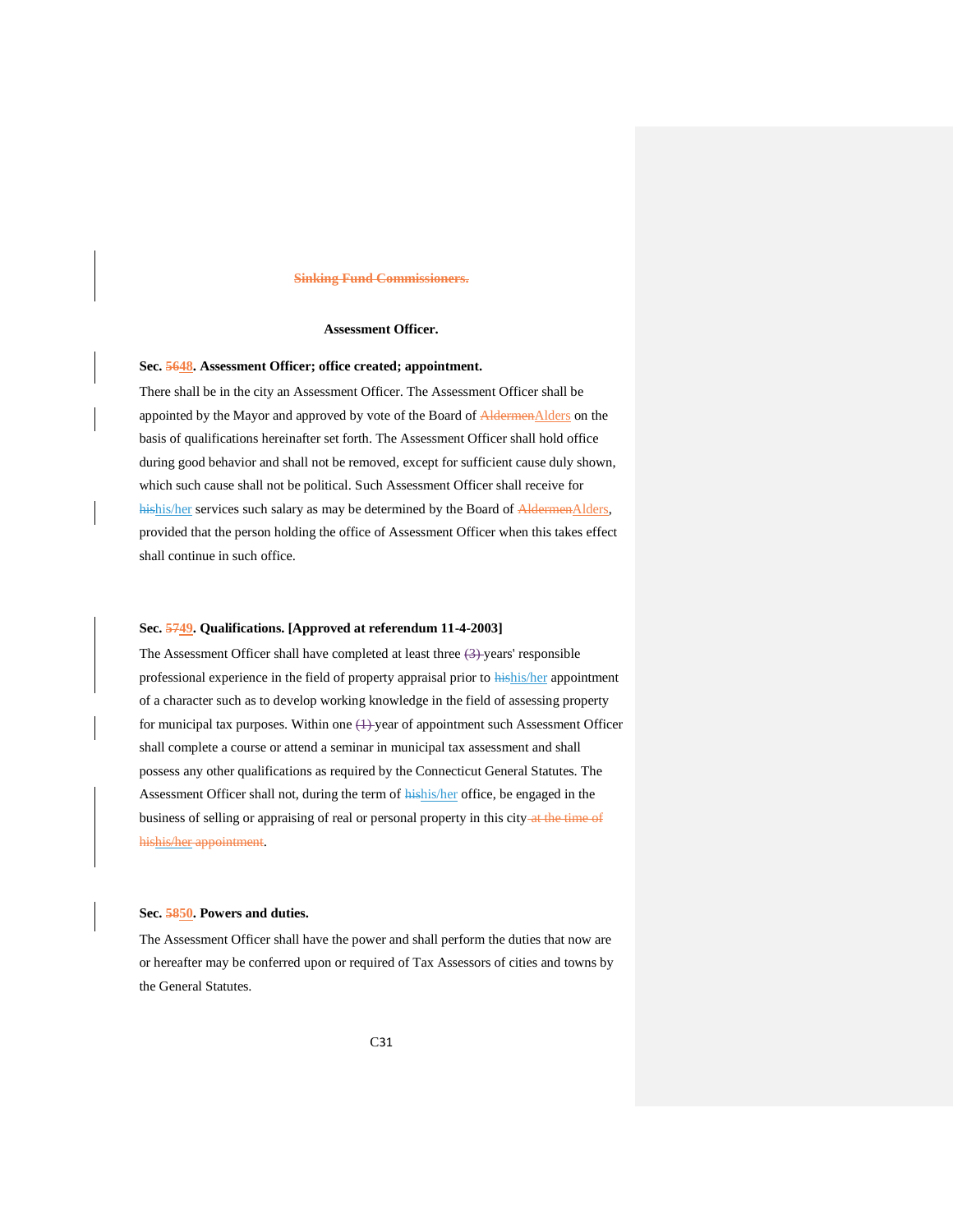#### <span id="page-31-0"></span>**Sec. 5951. Certain provisions not to apply.**

The provisions of Sections 56, 57 and 58 shall not apply to anyone holding office on the date of the adoption of this section.

#### <span id="page-31-1"></span>**Sec. 60. (Reserved)<sup>8</sup>**

## <span id="page-31-2"></span>**Sec. 6152. Submittal of taxable personal property lists-Required.**

The Assessment Officer of the Town and City of Derby shall, at least fifteen days before the first day of October, annually, post on the public signpost in said city, or publish in one or more newspapers published in New Haven County and having a circulation in said city, a notice requiring all persons therein liable to pay taxes to bring in between. October first and November first, inclusive, written or printed lists of the taxable personal property other than motor vehicles belonging to them on the first day of October in that year. If November first shall be a Sunday, then the next business day following shall be the final day for filing said lists.

## <span id="page-31-3"></span>**Sec. 6253. Same-Form.**

The State Tax CommissionerCommissioner of Revenue Services shall, subject to the provisions of this section, prescribe the form to be used by property owners of the Town and City of Derby in filing lists under the provisions of Section 61 of this act. The Assessment Officer of the City of Derby may prepare one or more tentative forms for individual assessment lists and for an abstract book and may make applications to the State Tax Commissioner for hishis/her approval thereof. Any such form which shall have been approved by the Tax Commissioner may thereafter be .used in the Town and City of Derby until the Tax Commissioner shall either revoke hishis/her approval thereof or until such form shall have been superseded by another form approved by said Commissioner. No special form of abstract book for the Town and City of Derby shall be approved which does not permit all information to be shown thereon which shall be contained in the regular form of abstract book.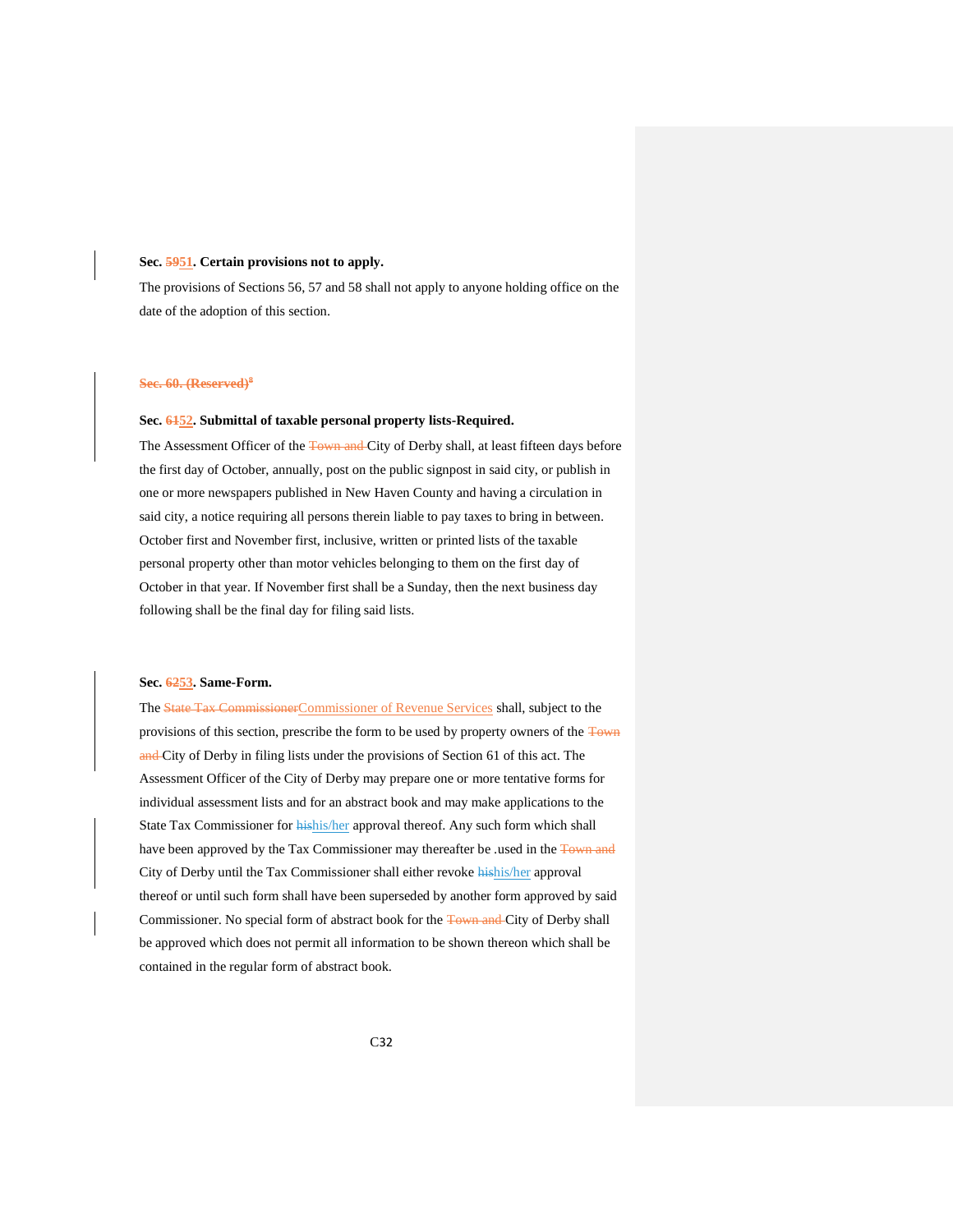#### <span id="page-32-0"></span>**Sec. 6354. Same-Penalty for failure to submit; exceptions.**

The addition of ten percent to taxpayer lists provided by law for failure to file lists shall not apply to any failure to file lists of real estate or motor vehicles.

#### **Board of Assessment Appeals.**

## <span id="page-32-2"></span><span id="page-32-1"></span>**Sec. 6455. Generally. [Approved at referendum 11-5-2002]**

The President of the Board of AldermenAlders, the Chairman of the Board of Apportionment and Taxation and the City Treasurer shall constitute the Board of Assessment Appeals and may exercise the same duties and powers as are conferred upon TownCity Boards of Assessment Appeals by the General Statutes, except as is herein provided. Notice of meetings of said Board of Assessment Appeals shall be given by publication in a newspaper published in New Haven County and having a circulation in said city at least five days before the first meeting of said Board, and the first meeting shall be held within seven days after the assessment list is lodged with the Town/City Clerk. The Board of Assessment Appeals shall not have authority to reduce any assessment unless the party aggrieved shall make a written request to said Board for such reduction, but nothing herein contained shall prevent said Board from raising any assessment or adding thereto any property omitted from the list, for the purpose of making a just and equitable grand list for said city.

## **Finance Committee.**

## <span id="page-32-4"></span><span id="page-32-3"></span>**Sec. 6556. Generally.**

There shall be a Finance Committee in said city which shall consist of two electors, who shall hold no other city office, who shall be appointed by the Mayor, and who shall hold office for a term of two years from the first Monday in January succeeding their appointment and until their successors are appointed and have qualified. Such appointments shall be made so that not more than one of such members so appointed shall be a member of the same political party. Such Committee members shall be paid such compensation as shall be set by ordinance adopted by the Board of AldermenAlders. Any member of said Committee may be removed at any time by the Mayor for good and sufficient cause after notice and an opportunity to be heard. Said Committee shall hold such meetings as may be necessary for the transaction of business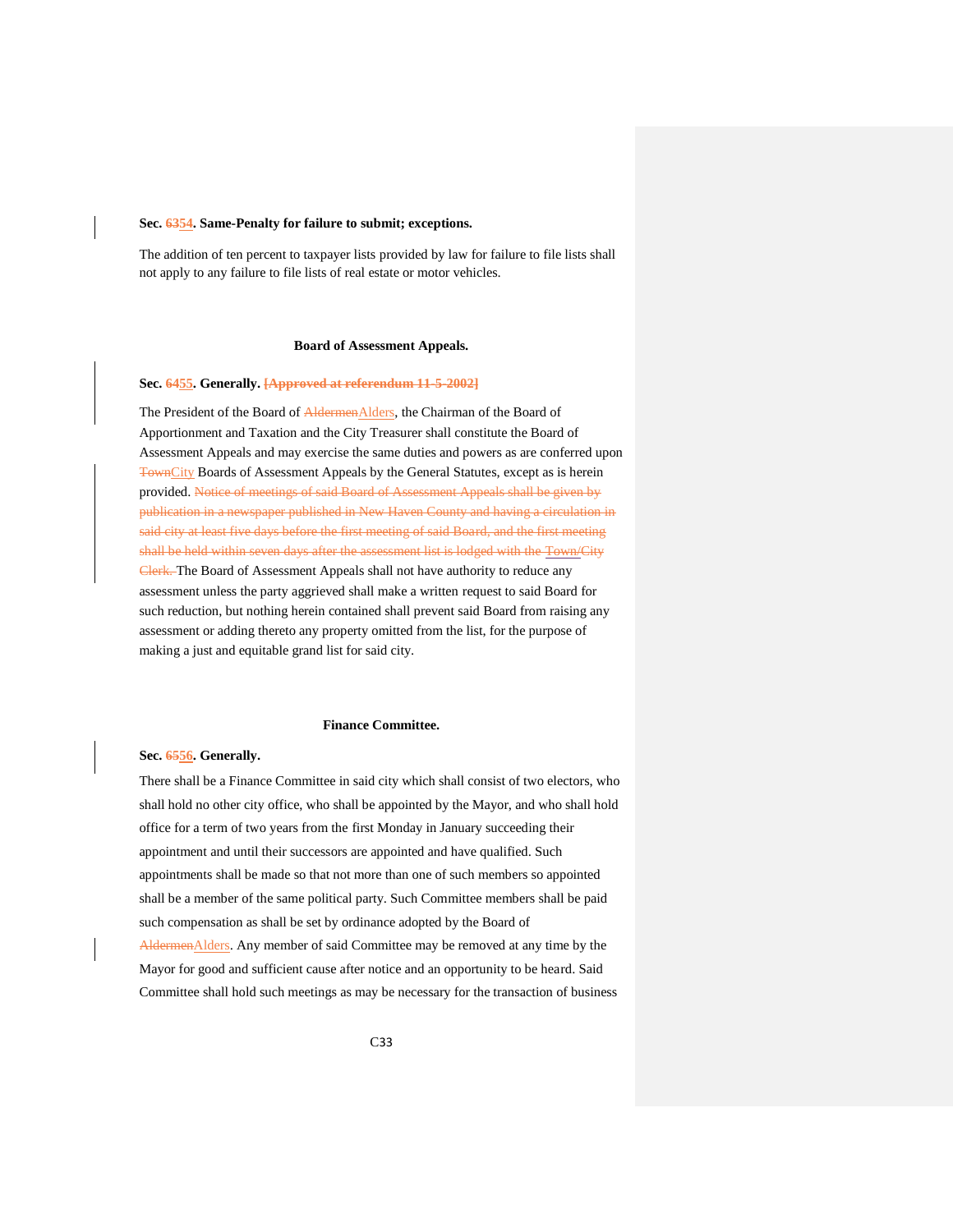and shall carefully examine and consider all items submitted for its examination and approval and, except as otherwise provided herein, no claim or account against said city shall be paid and no contract awarded until approved in writing by both members of said Committee.

## <span id="page-33-0"></span>**Sec. 6657. Procedure for making certain purchases-Sealed bid required;**

Whenever in any department, excepting the Street Department, any work, undertaking or contract the purchase of any goods and services which may reasonably involve the expenditures of funds in excess of \$15,000.00 or more is required to be executed, or supply or supplies furnished, the cost of which work, undertaking, contract or supplies shall exceed one thousand dollars and whenever any expenditure required by the Street Department shall exceed two thousand five hundred dollars, a written contract for the purchase of said goods and services such work, undertaking, supply or supplies or expenditure shall be made under such regulations as the Board of AldermenAlders may establish, which contract shall be based upon sealed bids or proposals made after public notice advertised in a manner as may be determined by the Finance Committee and the Finance Director in order to provide and promote competitive bidding. The contract shall be awarded in accordance with the provisions of Section 58.by publication in a newspaper published in New Haven County and having a circulation in said city, at least five days before the time fixed for the opening of such bids or proposals. Upon the unanimous vote of the entire Board of AldermenAlders and of the entire Board of Apportionment and Taxation and with the written approval of the Mayor, the provisions of this section may be waived. The written approval and filing with the Town/City Clerk within seven days of said votes by members absent therefrom shall be deemed to satisfy this requirement. When any purchase of goods and services is in excess of two thousand five hundred (2,500.00) but less than fifteen thousand the Department Head shall make reasonable efforts to obtain a minimum of three (3) written proposals for the purchase of the item and shall make the purchase from the lowest responsible and qualified vendor. When any purchase of goods and services is less than 2,500.00, the Department Head may make the purchase in a manner determined by the Finance Director to be in the best interest of the City of Derby. Once a Department Head has satisfied the above requirements, the Department Head shall utilize an encumbrance system as designated by the Finance Director when possible and practical.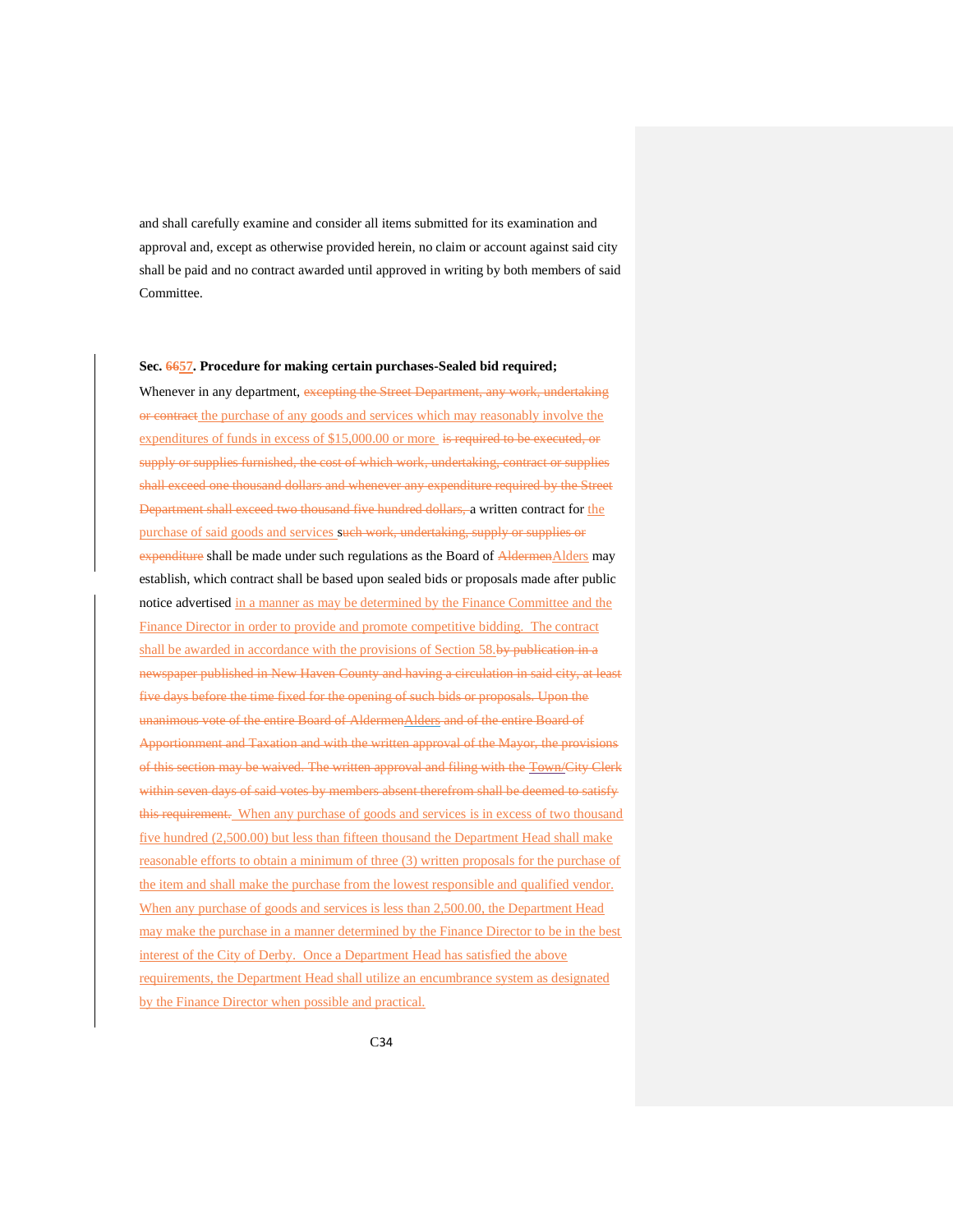In the event of an emergency or if the goods or services are only provided by a single source vendor the foregoing provision shall not apply.

Any provision of Section 57 may be waived upon the vote of six (6) members of the Board of Alders.

## <span id="page-34-0"></span>**Sec. 6758. Same-Opening bids, etc.**

The Finance Committee and the Finance Director shall have charge of advertising for such proposals and shall open bids in public, and if said Finance Committee shall not deem it for the best interest of the city to reject all bids, said Committee shall award the contract to the lowest responsible and qualified bidder; provided, if said Committee shall not deem it practicable or for the best interests of the city to proceed as above required for any particular workpurchase of goods or services, or the obtaining of any particular supply, said Committee may reject such bids. The form of each contract, which shall include the specifications, shall be approved by the Corporation Counsel, and the contractor shall give security, to the satisfaction of the Mayor, for the faithful performance of hishis/her contract. If the lowest bidder shall neglect or refuse to accept the contract within five days after written notice that the same has been awarded, according to hishis/her bid or proposal, or if he/she fails to execute hishis/her contract, or to give proper security, such contract shall be readvertised and let in the manner above provided, or, with the written approval of the Mayor, filed for public record with the Town/City Clerk, said contract may be awarded to the next lowest responsible bidder. If any work shall be abandoned by any contractor, it may be readvertised and relet in the manner herein provided for, or by the said Committee, with the written approval of the Mayor, may cause such work to be finished under a new contract without readvertising therefor, and the original contractor shall be liable to the city for any excess in the cost of such work over the amount of the original contract. No bid shall be accepted from or contract awarded to any person who is in arrears to the city upon debt or contract, or who is a defaulter upon any obligation to the city. Three  $(3)$ copies of every contract shall be executed and one of the original copies thereof shall be filed in the **Town/City Clerk's** office.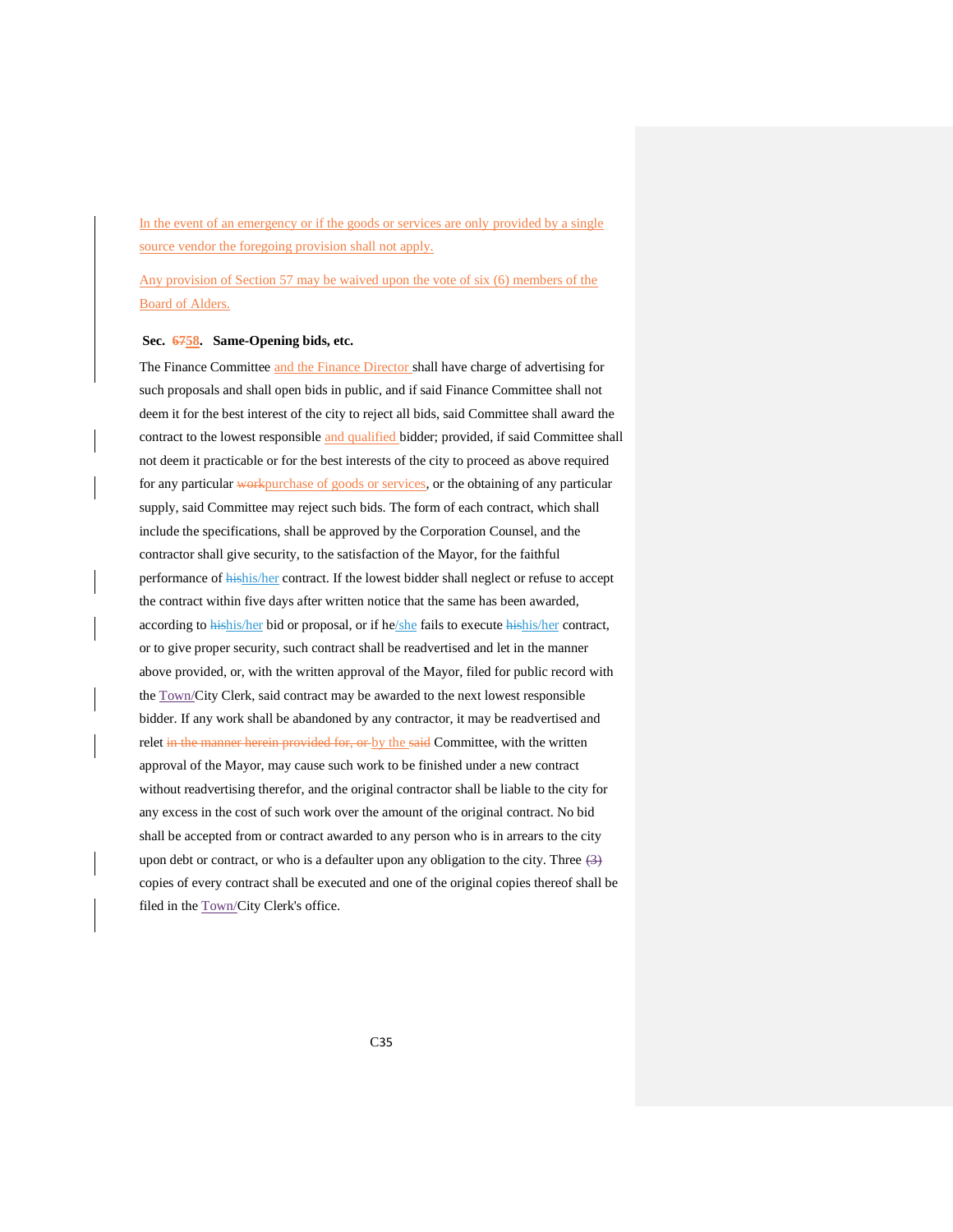#### <span id="page-35-0"></span>**Sec. 6859. Security for bids.**

Whenever proposals for furnishing supplies or doing any work are advertised by the Finance Committee, said Committee shall require as a condition precedent to the reception of any proposal either: (A) a check, drawn to the order of the Treasurer of the City of Derby and certified by the bank upon which it is drawn, in an amount not less than five percent of the amount to be paid by the city for the proposed work to be done or supplies to be furnished; or (B) a bid bond to the City of Derby with surety, issued by a bonding company licensed to do business in the State of Connecticut, in an amount not less than ten percent of the amount to be paid by the city for the proposed work to be done or supplies to be furnished. Within seven days after it shall have been decided to whom such contract shall be let, the Treasurer shall return all other checks or bid bonds to the persons respectively depositing the same; and if such bidder shall refuse or neglect, within five days after due notice that the contract has been awarded to himhim/her to execute the same, the amount of the check or bond deposited by himhim/her shall be forfeited to and retained by the city as liquidated damages for such neglect or refusal, and shall be paid into the treasury of said city; but if said lowest responsible bidder shall execute the contract within the time aforesaid, the bid bond or the amount of the check deposited by **himhim/her** shall be returned to **himhim/her**. In the case of any contract for the construction of any facility, such contract shall contain a provision requiring any successful bidder to provide payment and performance bonds in such form and in such amounts as shall be determined by the City Engineer.

#### <span id="page-35-1"></span>**Sec. 6960. Payment of bills, claims, etc.**

Before the Finance Committee shall approve any bill, claim or payment for work performed for the city for which an assessment may be levied by the Board of AldermenAlders, the Town/City Clerk shall certify in writing to said Board that the contractor or the City Engineer has filed in **hishis/her** office a statement, approved in writing by the **Street Commissioner** Director of Public Works, of the entire cost of doing such work. In case any such work is done under a written contract, the final payments shall not be made to the contractor until the contractor shall have filed with the Town/City Clerk a statement of the total cost of the work, approved in writing by the City Engineer.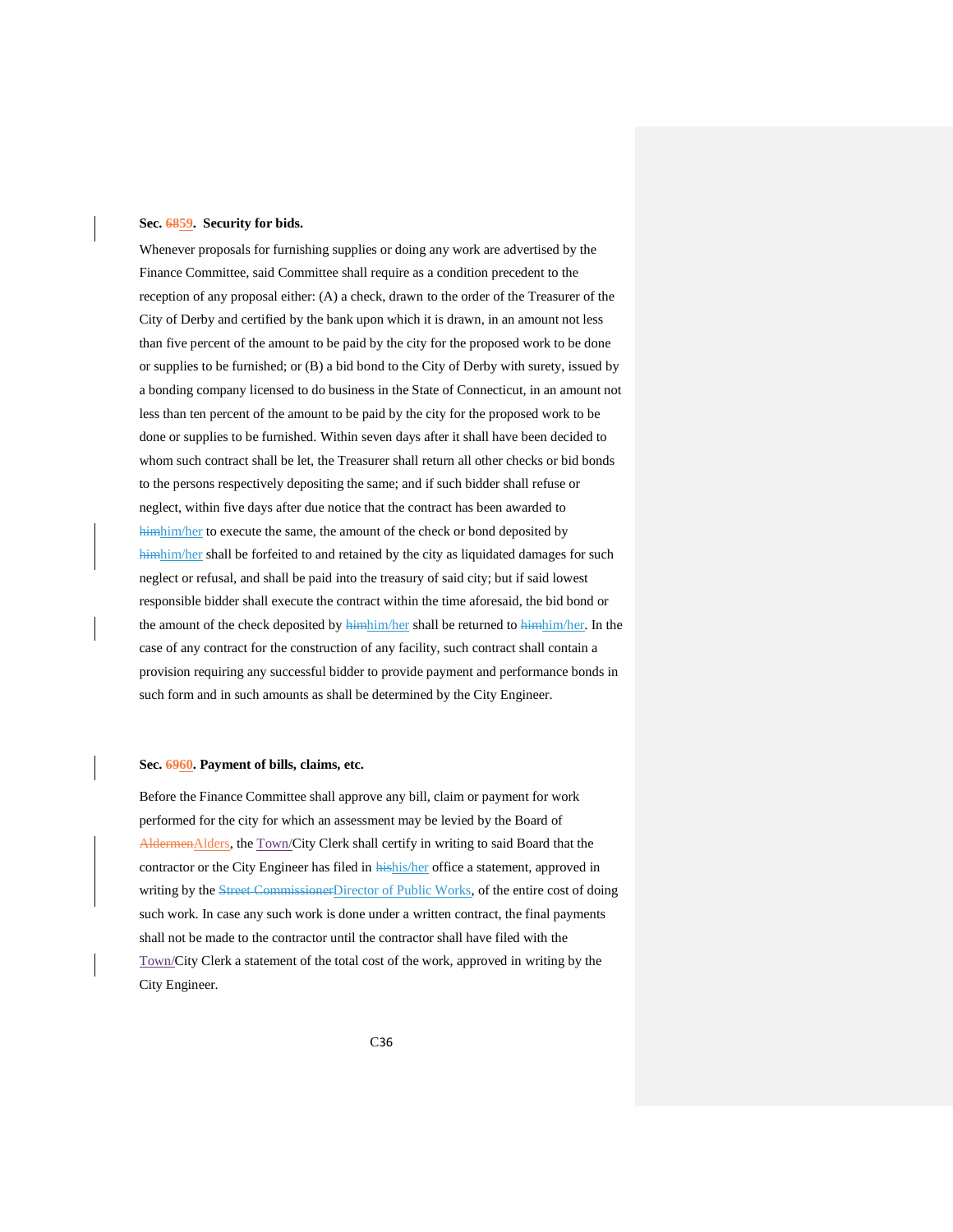#### <span id="page-36-0"></span>**Sec. 7061. Salaries of city officials and employees.**

The salary and compensation of all other city and town officials and employees shall be fixed by the Board of AldermenAlders. The members of the Board of AldermenAlders and the Board of Apportionment and Taxation and the Sinking Fund Commissioners shall serve without compensation or salary. The Mayor, subject to the approval of the Board of AldermenAlders, may determine the compensation or salary of any person holding more than one salaried office at the same time in said city, provided the amount of compensation or salary fixed by the mayor shall not exceed the salary or compensation regularly fixed for such offices.

## **Bonds of City Officials.**

## <span id="page-36-2"></span><span id="page-36-1"></span>**Sec. 7162. Required-Generally.**

The following named officers of the city shall give bonds in such form and in such amounts as shall be duly provided by the Board of AldermenAlders: Town/City Clerk, Assistant Town/City Clerk, Town Clerk, Treasurer, Tax Collector, Assistant Tax Collector, Constables, Chief of Police, and Superintendent of Schools.

## <span id="page-36-3"></span>**Sec. 7263. Same-Form, cost, etc.**

The bonds of all city officials shall be taken to the City of Derby, and shall be conditioned for the faithful performance of the duties of the office according to Jaw. The form of each bond and e surety thereon shall be approved by the Mayor, and no corporation shall be accepted by the Mayor as surety on such bond except a corporation authorized by the laws of this state to transact business in this state. The expense of all bonds of city officials receiving or paying out money for the city shall be paid by the city. In all other cases the expense shall be paid by the party giving such bond. The office held by any person refusing or neglecting to give any bond required under the provisions of this act or any ordinance of said city shall be vacant, and such vacancy shall be filled in the manner provided by law.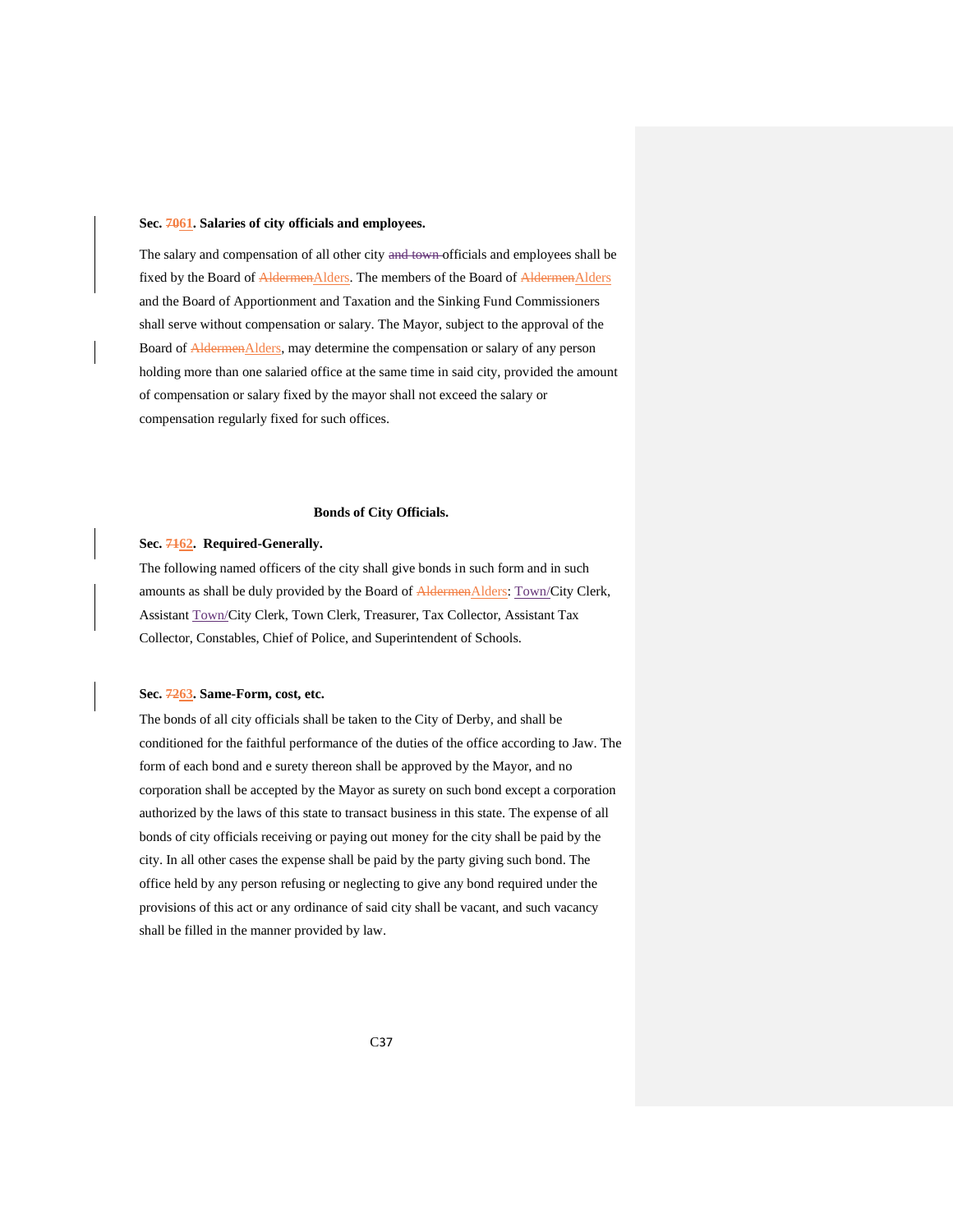## **School District.**

## <span id="page-37-1"></span><span id="page-37-0"></span>**Sec. 7364. Generally.**

Said city shall be a consolidated school district, and shall exercise all the authority and assume all of the obligations of a consolidated school district.

# <span id="page-37-2"></span>**Board of Education. (Effective the Tuesday After the First Monday of November 2005)**

#### <span id="page-37-3"></span>**Sec. 74 65 Composition, powers and duties.**

The Board of Education shall consist of nine members who shall be elected and hold office as hereinbefore provided. The members of the Board of Education who hold such office at the time this charter amendment is effective shall continue to hold office for the terms to which they were elected. At the election held on the Tuesday after the first Monday of November 2005, six members of the Board of Education shall be elected. At the election held on the Tuesday after the first Monday of November 2007, and biennially thereafter, nine members of the Board of Education shall be elected. For the election held on the Tuesday after the first Monday of November 2005 each political party shall nominate four persons as candidates for the office of the Board of Education, and the six candidates receiving the largest number of votes shall be elected as members of the Board. For the election held on the Tuesday after the first Monday of November 2007 candidates for the office of the Board of Education, and the nine candidates receiving the largest number of votes shall be elected as members of said Board. The Board of Education shall elect one of its members to serve as Chairman of the Board of Education. The Chairman shall preside at the meetings of said Board and in addition to acting as Chairman may exercise the same authority as any member of the Board. The Board of Education shall have all of the authority as any invested in, and shall perform all the duties relating to schools and education imposed upon town school committees by the Connecticut General Statues, as the same may be amended from time to time.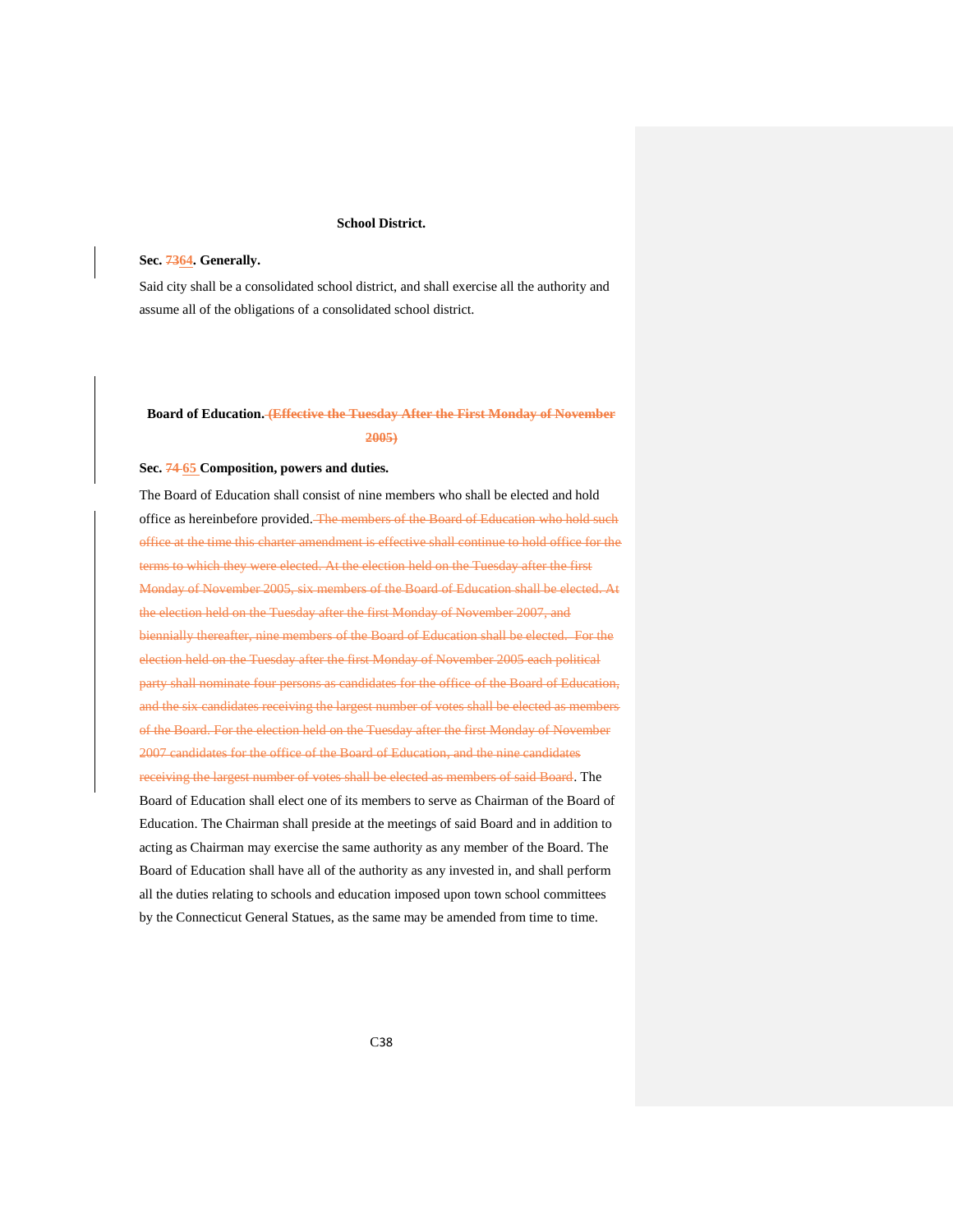## <span id="page-38-0"></span>**Sec. 7566. Vacancies.**

Vacancies in said Board shall be filled from the same political party and ward, by the remaining members of said Board from the political party in which the vacancy occurs until the same shall be filled by the voters of the ward in which such vacancy occurs. However, if the said elective officer is not a member of a political party, then such vacancy shall be filled from the same ward by the remaining members of said Board.

#### <span id="page-38-1"></span>**Sec. 7667. Fiscal affairs.**

Said Board shall audit and approve all bills for the ordinary current expenses of its department, and the Clerk shall, if the appropriation is sufficient, upon the approval in writing by the Finance Committee, draw **hishis/her** order for the same upon the City Treasurer in favor of the persons entitled to payment thereof. Said Board of Education shall submit to the Mayor on or before the first day of April in each year, an estimate of the amount required for the support and maintenance of the public schools of said city for the ensuing fiscal. Year.

#### **Highways.**

#### <span id="page-38-3"></span><span id="page-38-2"></span>**Sec. 7768. Lay out; construction; alteration; grading, etc.**

The City of Derby shall make and keep in repair all public highways, streets, and roads within the limits of said city, and the Board of AldermenAlders shall have all the authority necessary to carry out the provisions of this section, and shall have exclusive authority and control over all the streets and highways and all parts of the same within said city including the authority to lay out, open, make, improve, maintain, repair, grade, drain, alter and discontinue all highways and streets within said city, and no person shall open any public or private street or way within said city, except under an order of said Board of AldermenAlders. Before any street, or way shall be opened by any person within said city such person shall secure from the Board of AldermenAlders permission to open such street or way and shall pay to any adjoining property owner any damage or expense that may be sustained by such owner by reason of the opening of such street or way. Such damage may be recovered in an action brought by any person whose property is damaged thereby. The city may enjoin the opening of any street or way in said city. Before the Board of AldermenAlders shall determine to lay out, alter, extend, grade,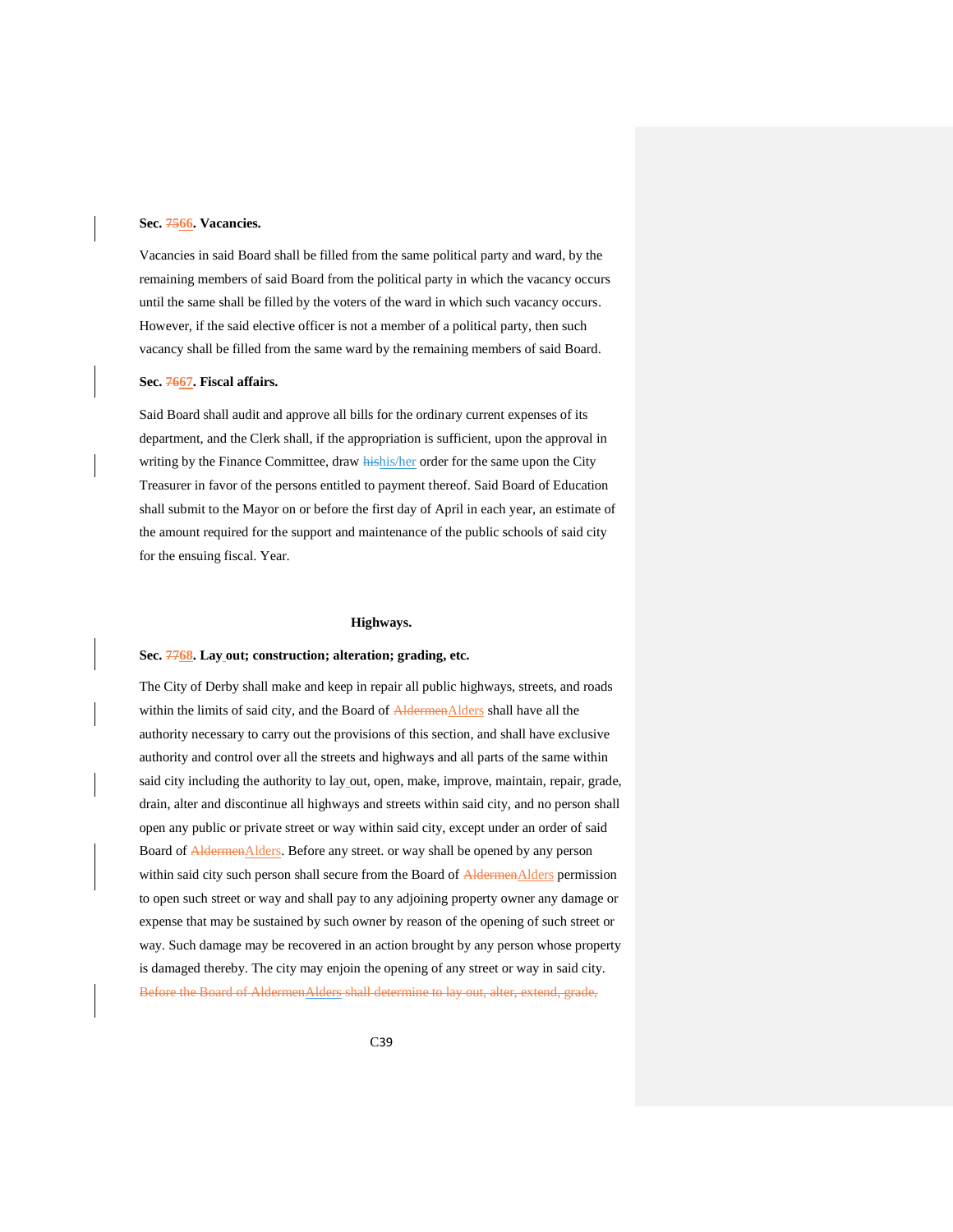#### **Sec. 78. Procedure for appealing damage or assessment of benefits.**

## **Sidewalks, Curbs and Gutters.**

#### <span id="page-39-1"></span><span id="page-39-0"></span>**Sec. 8169. Authority to construct generally.**

<span id="page-39-2"></span>The Board of **AldermenAlders** shall have authority, as public convenience and necessity may require, to order sidewalks, curbs and gutters to be laid upon the streets and highways in said city according to the course, width, height, level and grade, and of such material as it shall determine, and may, at the expense of said city, lay out, construct, raise, flag, pave or make in any suitable manner any crosswalk in said city.

#### **Sec. 8270. Execution of construction; assessment of expense.**

<span id="page-39-3"></span>Whenever any sidewalk, curb or gutter shall be ordered laid by the Board of AldermenAlders, the Commissioner of Streets shall execute such order in a thorough and workmanlike manner, and as economically as possible, and shall report in writing the expense thereof to the Board of AldermenAlders, who which shall investigate the same and approve of it for such amount as it deems proper. Said Board of AldermenAlders shall then assess two-thirds of the expense thereof against the persons and property specially benefited thereby in the judgment of said Board. Said sums so assessed shall be ordered paid into the city treasury within such time as said Board shall order. The publication of such assessment in a newspaper published in New Haven County and having a circulation in said city shall be sufficient notice to all parties in interest.

# **Sec. 8371. Notice to abutting property owners regarding sidewalks, etc., improvements.**

<span id="page-39-4"></span>Said Board may compel the property owners to provide such safeguards thereon as public safety may require, and may. limit such time as it may deem reasonable for the carrying out of such orders, notice of which shall be given by leaving a true and attested copy of such order personally with, or at the usual place of abode of such owner, within five days after the passage of the same; and if such owner be a nonresident of said city, a true and attested copy of said order deposited in the post office at said Derby, postage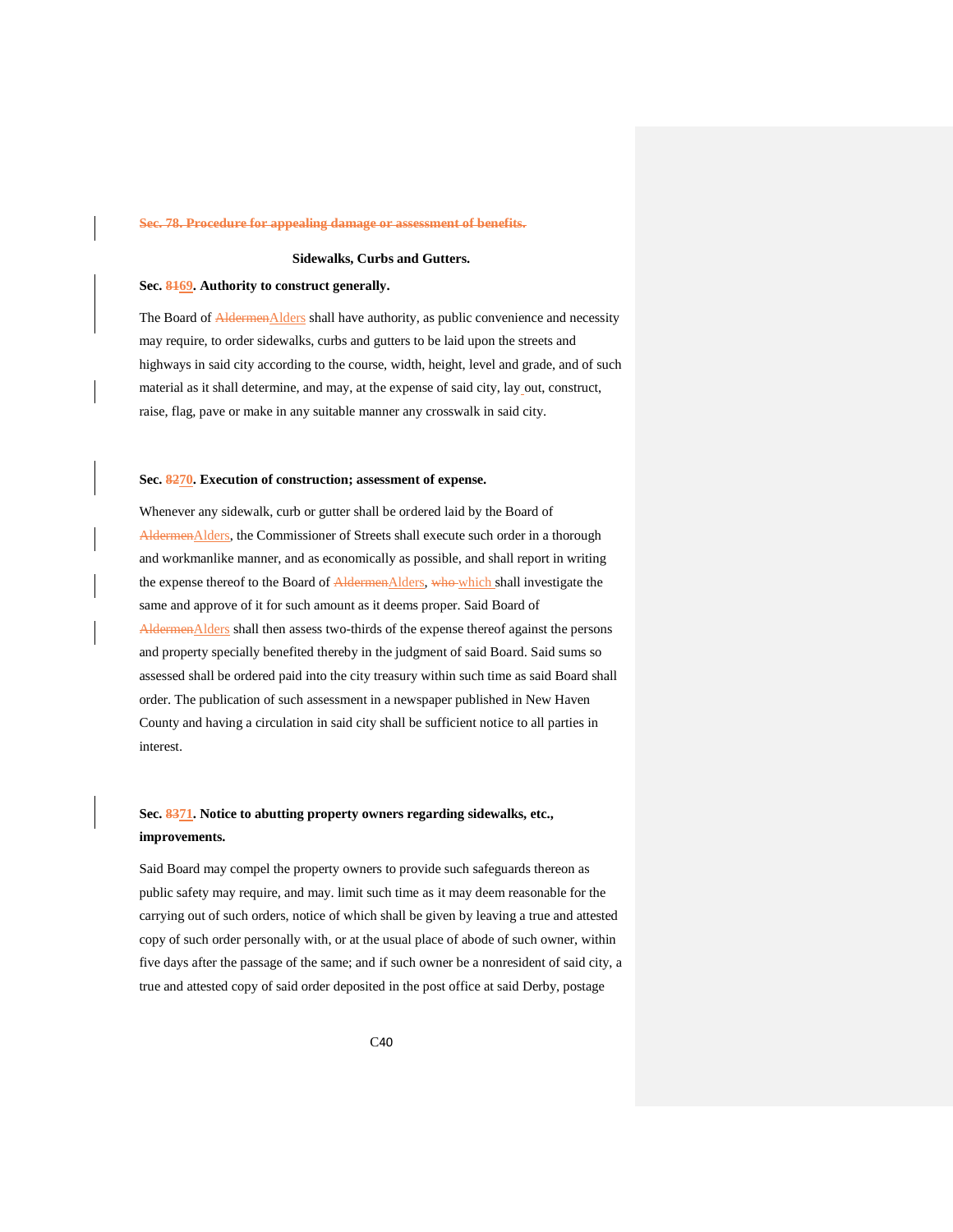paid, addressed to himhim/her at hishis/her last known place of residence, or a like, attested copy left with hishis/her agent or the person having charge of said property or occupying the same shall be sufficient notice to such owner. The width, height, courses and levels, certified by the City Engineer, shall be kept on file in the office of the Town/City Clerk; and whenever any sidewalk, curb or gutter has been laid by order of the Board of **AldermenAlders** in accordance with the grade established and recorded as prescribed, and it is deemed necessary by said Board of AldermenAlders, at any time alter or change said grade, or relay said sidewalk, curb or gutter, such change, alteration or relaying shall be done at the expense of said city, provided, where such alteration or change of grade or relaying of any sidewalk or gutter is made necessary by the change or alteration of any street line, the expense thereof shall be chargeable as is hereinbefore provided. All necessary repairs to sidewalks, curbs and gutters shall be paid by the property owners where such work is done, in the same manner as hereinbefore provided for the laying of sidewalks, curbs and gutters.

#### **Sec. 8472. Removing obstructions.**

<span id="page-40-0"></span>Any structure or obstruction which shall be erected, placed or left in or upon any highway, street, avenue, public park, sidewalk or gutter in said city in violation of any ordinance of said city, and any nuisance continued or existing or anything causing any nuisance in violation of any ordinance of said city, shall be removed at the expense of the person or persons erecting, placing or leaving any such structure, obstruction or nuisance. If such person shall neglect or refuse to pay the same, it may be recovered in an action brought against *himhim/her* by the Corporation Counsel of said city.

#### **Assessments.**

#### <span id="page-40-1"></span>**Sec. 8573. Manner of making generally.**

<span id="page-40-2"></span>The Board of AldermenAlders shall, upon the completion of any work or publicimprovement which shall require an assessment of damages or benefits, forthwith cause such assessment to be made according to the provisions of this Charter, and any such assessment as shall amount to four hundred dollars or less shall be due and payable within six months from the date when made, and any such assessment as shall be in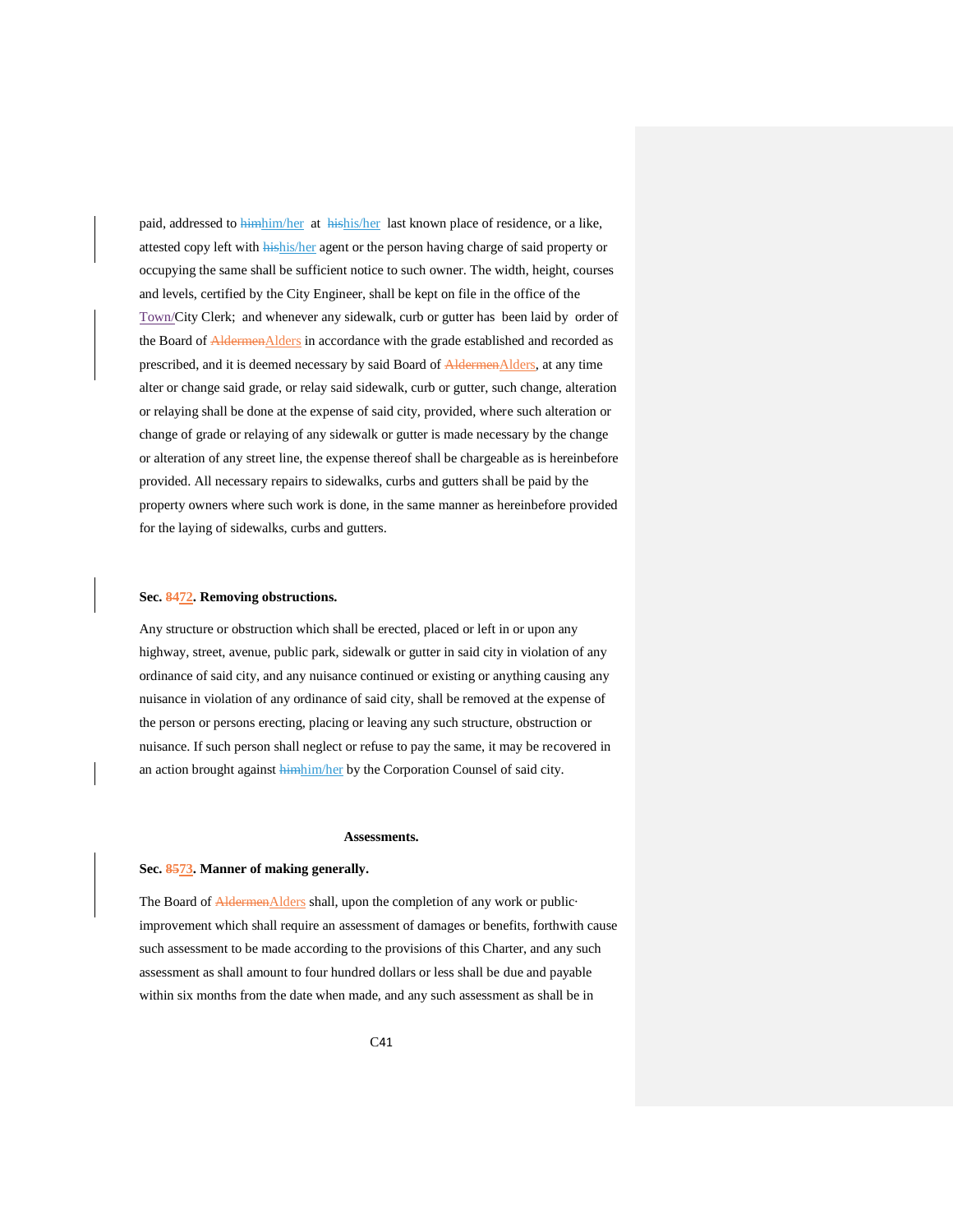excess of four hundred dollars in amount shall be due and payable within twelve months from the date when made. The Town/City Clerk shall immediately cause such assessment to be recorded in a book of the city kept for such purpose, and shall deliver to the Tax Collector a warrant signed by the Mayor authorizing and directing such Tax Collector· to collect such assessments. The Tax Collector shall collect such assessments and shall make a report in writing to the Board of AldermenAlders within ten days after the time limited for the collection of such assessments has expired, showing the assessments collected, the uncollected assessments, and the names of the persons from whom the same are due, with such information concerning the matter as he/she may have. The Board of AldermenAlders shall investigate such unpaid assessments, either by itself or by a committee appointed by it, and may, at the succeeding meeting of the Board, abate any unpaid assessments that it finds for any good cause should be abated and canceled, and the Tax Collector shall, within thirty days thereafter, pay into the treasury the amount of the unpaid assessments which are not abated or canceled by the Board of AldermenAlders, and the Town/City Clerk shall transfer and assign to said Collector all such unpaid assessments, and said Tax Collector may enforce payment and collection of the same to the extent and in the same manner that the collector of towncity taxes may enforce the collection of town taxes.

#### **Sec. 8674. Failure, neglect of Tax Collector to comply with requirements.**

<span id="page-41-0"></span>If the Tax Collector shall neglect or refuse to conform to the provisions of the preceding section, the Mayor shall forthwith institute suit against him/her or his/her bondsman, for the collection of the amount .of such unpaid assessments. The Board of AldermenAlders, after an assessment has been made, shall not vary, change or cancel such assessment except by the unanimous vote of all the members of said Board.

#### **Sec. 8775. Lien of tax assessments.**

<span id="page-41-1"></span>All benefits assessed under any of the provisions of this act shall be a lien upon the land or other property upon which such benefits are respectively assessed, and shall take precedence over all other liens or encumbrances thereon except taxes due the state, and may be foreclosed in the same manner as if such lien were a mortgage on such land or other property in favor of said city, to secure the amount of such assessment, provided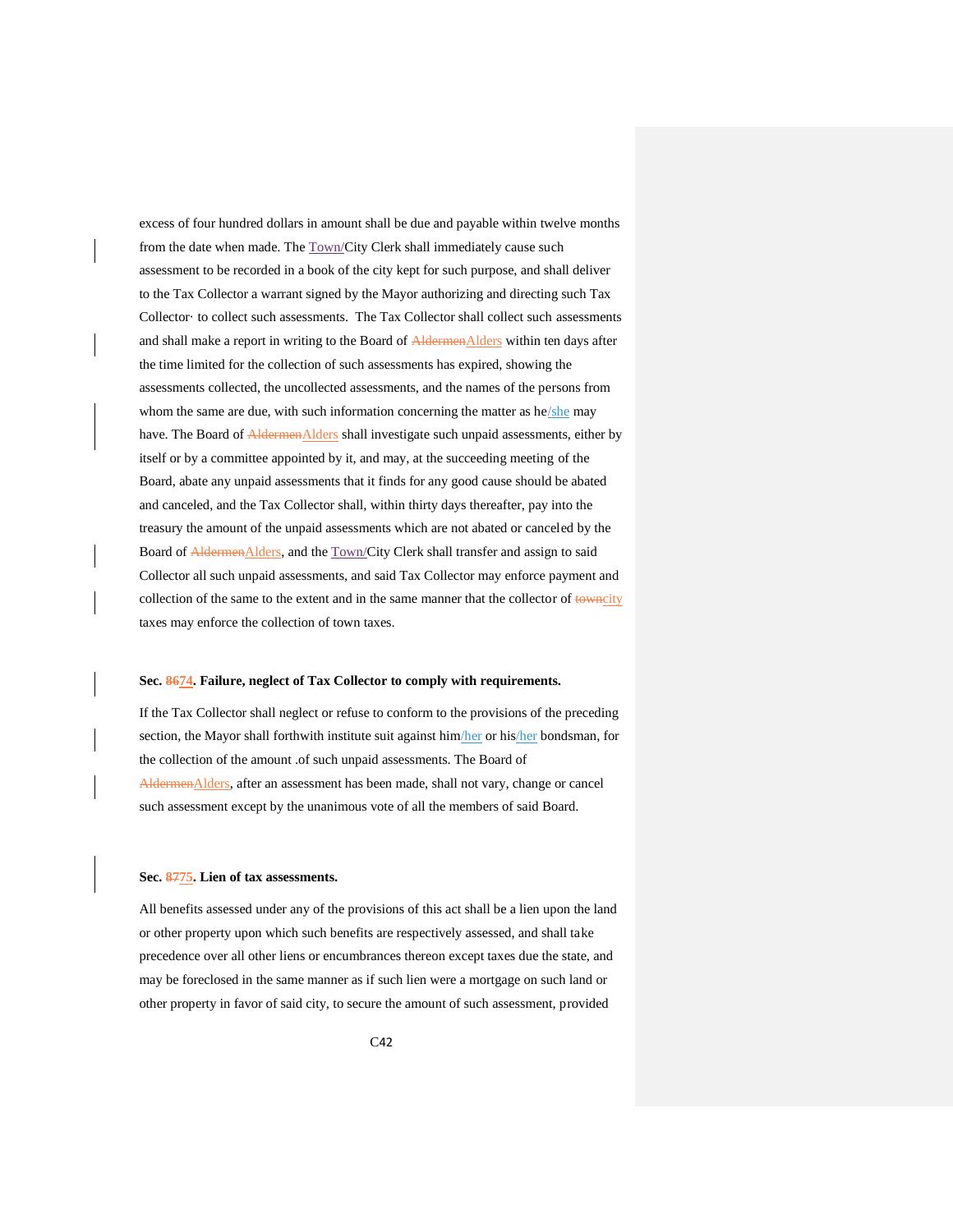such lien shall not continue to exist for a period of more than ninety days after such assessment is due, unless within that period a certificate, signed by the Mayor or Clerk of said city, describing the premises on which such lien exists and the amount claimed by said city as a lien thereon, shall be lodged with the Town/City Clerk of said Town City of Derby, and such lien shall cease to exist whenever a certificate of discharge thereof signed by the Mayor or Clerk shall be filed with said Town/City Clerk. All such certificates shall be recorded by said Town/City Clerk upon the land records of said City of Derby, and the legal fees for recording such lien shall be added to such assessment.

# **Sec. 8876. Right to file lien when appeal is taken from appraisal of damages or assessments of benefits.**

<span id="page-42-0"></span>If any appeal be taken from the appraisal of damages or assessment of benefits, or both, the right to file such certificate of lien shall continue to exist for a period of sixty days after the passage of the final decree of the court having jurisdiction of such appeal.

#### **Sec. 8977. Enforcing collection.**

<span id="page-42-1"></span>All amounts due said city for assessments made under any of the provisions of this act may be collected by warrant under the **hands-hand** of the Mayor of the city, directed to the duly appointed collector thereof, who may enforce the collection of the same in the same manner in which tax warrants are collected. Every such amount shall be and remain a lien upon the land or other property with reference to which it was made; and said lien shall have the same validity and effect and be enforced in the same way as provided in this act for the enforcement of assessments.

#### **Sec. 9078. Assessment of benefits generally.**

<span id="page-42-2"></span>In assessing benefits for any public improvements as prescribed in this act, the authority making the same shall not be limited to property abutting on said improvements, but may assess benefits upon any person whose property, in its sound discretion and judgment, is thereby benefited. No public improvement of any kind shall be undertaken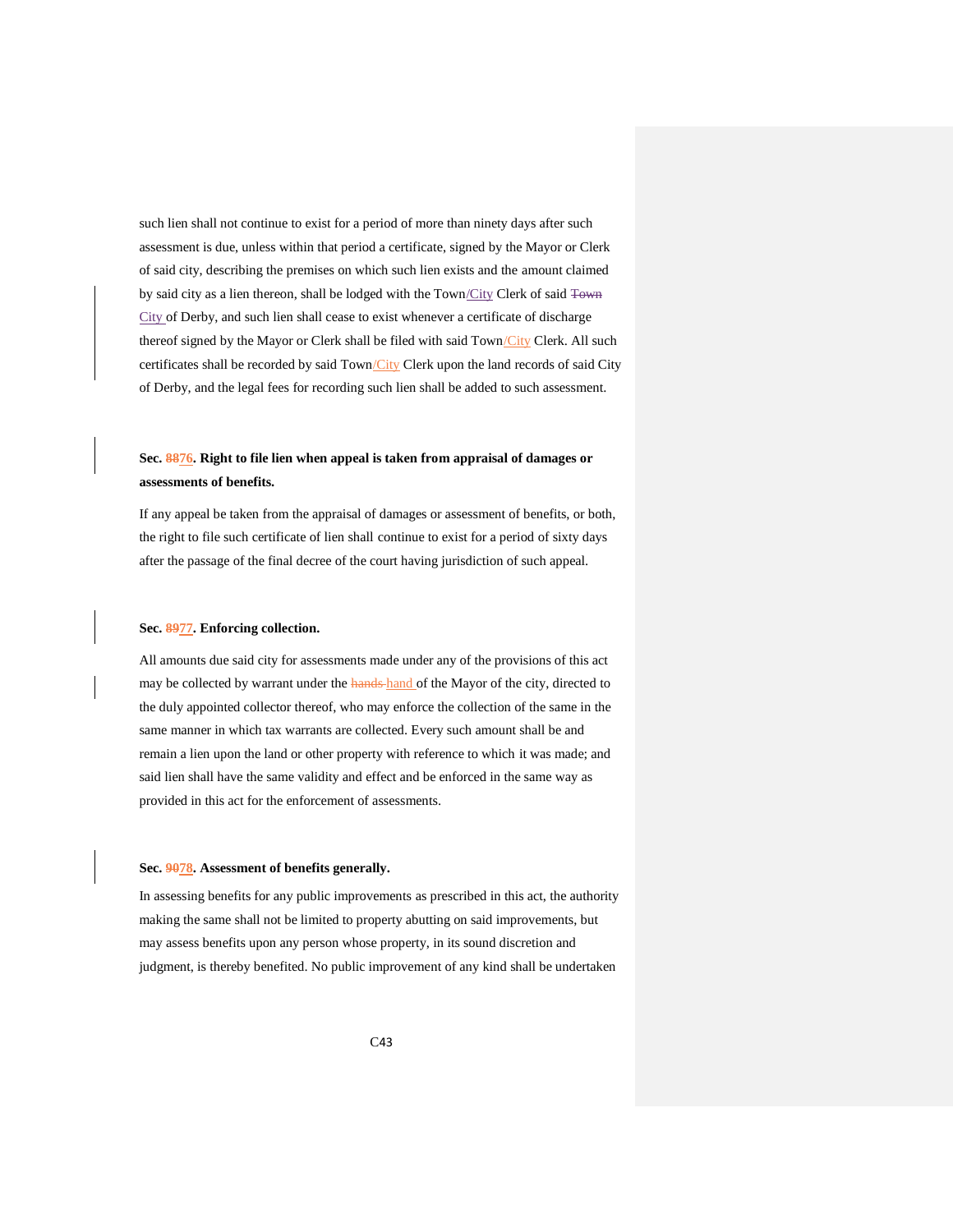by the Board of AldermenAlders or other authority having power to authorize the same appropriation for said improvement has been duly made.

## **Public Parks.**

## <span id="page-43-1"></span><span id="page-43-0"></span>**Sec. 9179. Generally.**

The Board of **Aldermen**Alders shall have charge of the care and maintenance of all public parks and may procure by gift, purchase, lease, exchange or by other contract, or by condemnation, land for public park purposes or for the improvement of or to enlarge any public park or for playground or other public purposes, but no land shall be secured for any such purpose by said Board of AldermenAlders when such land shall cost the city in excess of two hundred and fifty dollars unless the acquisition of such land shall have been authorized by a vote of the Board of AldermenAlders, approved by the Mayor and the Board of Apportionment and Taxation of said city, and in the event the cost of such land to the city shall exceed the sum of two thousand dollars, then the purchase of the same shall first be authorized by a vote of the electors of said city at a meeting called for such purpose.

#### <span id="page-43-2"></span>**Sec. 9280. Use of Coon Hollow Park for educational purposes authorized.**

Notwithstanding any provision to the contrary in the instrument of conveyance to the Town City of Derby of the land known as Coon Hollow Park located in said\_towncity, said town-city may use said land for educational purposes.

## **Issuing Bonds.**

#### <span id="page-43-4"></span><span id="page-43-3"></span>**Sec. 9381. Authority to issue generally.**

Whenever said city shall desire to make any public improvements which shall have been approved by the Board of AldermenAlders and the Board of Apportionment and Taxation, it may issue its bonds. serial in form, payable at such times and at such annual rate of interest as said city may direct, and it shall designate the manner in which said bonds shall be issued and negotiated and the persons by whom they shall be signed, and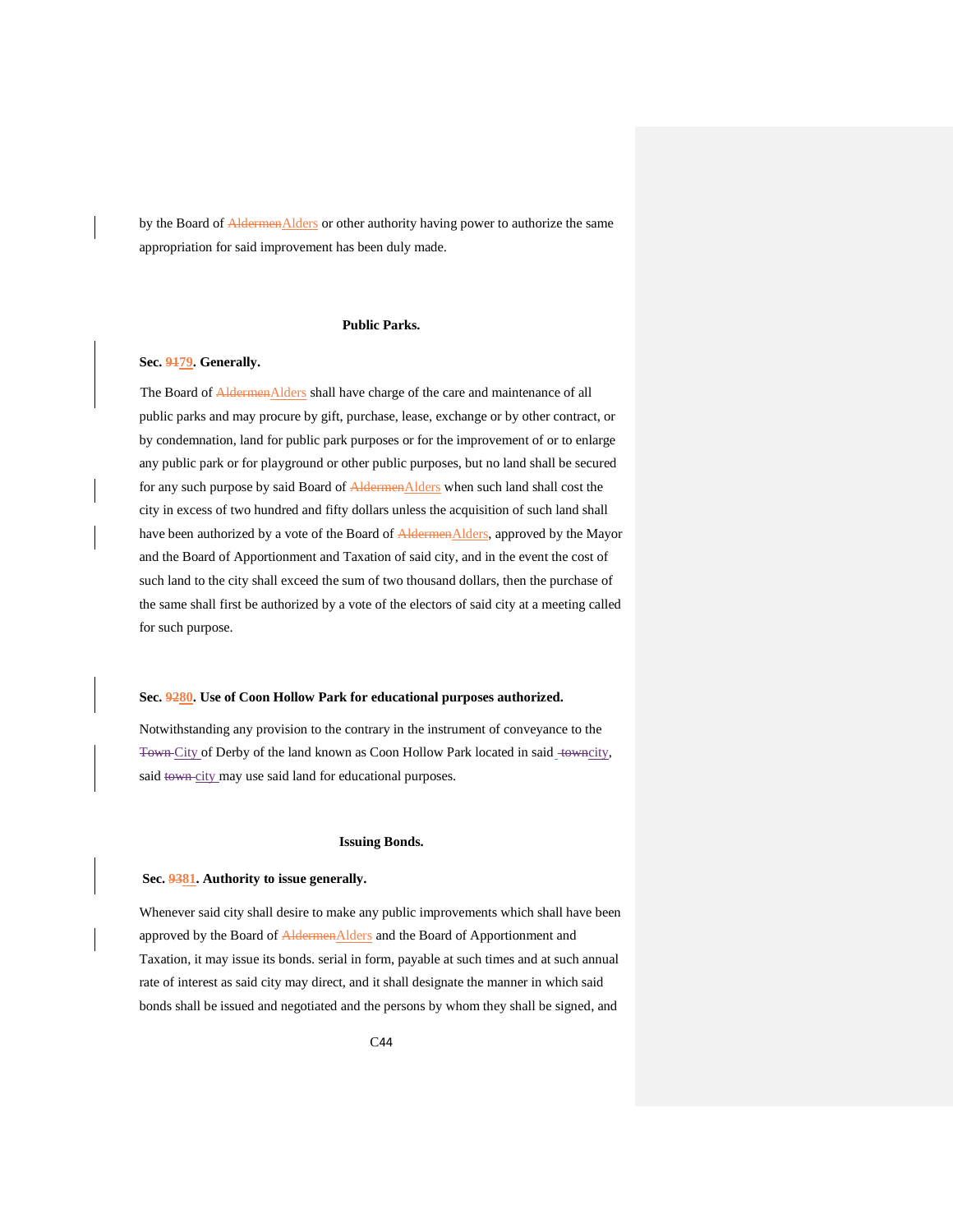when and where said bonds shall be payable. Said city may issue bonds to fund whatever debts of the City of Derby may have outstanding, provided the total indebtedness of said city shall not at any time exceed the percentage of the grand list of said city as shall be authorized by the provisions of the Connecticut General Statutes, as the same may be amended from time to time. No such bonds shall be issued except in pursuance of a vote by ballot of the legal voters of said city at a meeting duly named and held for that purpose. Reissuance of bonds shall be permitted with the approval of both the Board of **AldermenAlders** and the Board of Apportionment and Taxation. In ascertaining the amount of indebtedness of said city, all indebtedness created or bonds issued for the purchase or extension of a waterworks system for said city and any sinking fund of said city shall be deducted from the then existing debt of said city.

#### **Public Library.**

## <span id="page-44-1"></span><span id="page-44-0"></span>**Sec. 9482. Generally.**

The City of Derby may maintain a public library, the use of which under proper regulations shall be free to its inhabitants. The public library shall be under the management and control of a Board of nine Library Directors who shall serve without pay. Said Board of Directors shall have charge of all the property of said city used for the purposes of said library and shall direct the expenditure of all money placed at its disposal by the city from whatever source derived and of all money and property which may be donated by private individuals to said library. Six of said nine Directors shall be residents of said city and shall be appointed by the Mayor as hereinafter provided. The remaining three of said. Directors may be nonresidents of said city and shall be appointed by the Mayor in accordance with any agreement therefor which shall have been approved by the Mayor and Board of AldermenAlders of said city, and said Mayor and Board of **Aldermen**Alders are authorized to enter into any such agreement with reference to the appointment of said three Directors, and for such length of time, whether determinable or in perpetuity, as they may deem advisable. In the absence of any such agreement or upon the expiration of same, the Mayor shall appoint such three Directors, and may in *hishis/her* discretion appoint residents or nonresidents of said city. The present Board of Directors shall hold their offices for the terms to which they have been appointed and until their successors are appointed. In April 1923, and biennially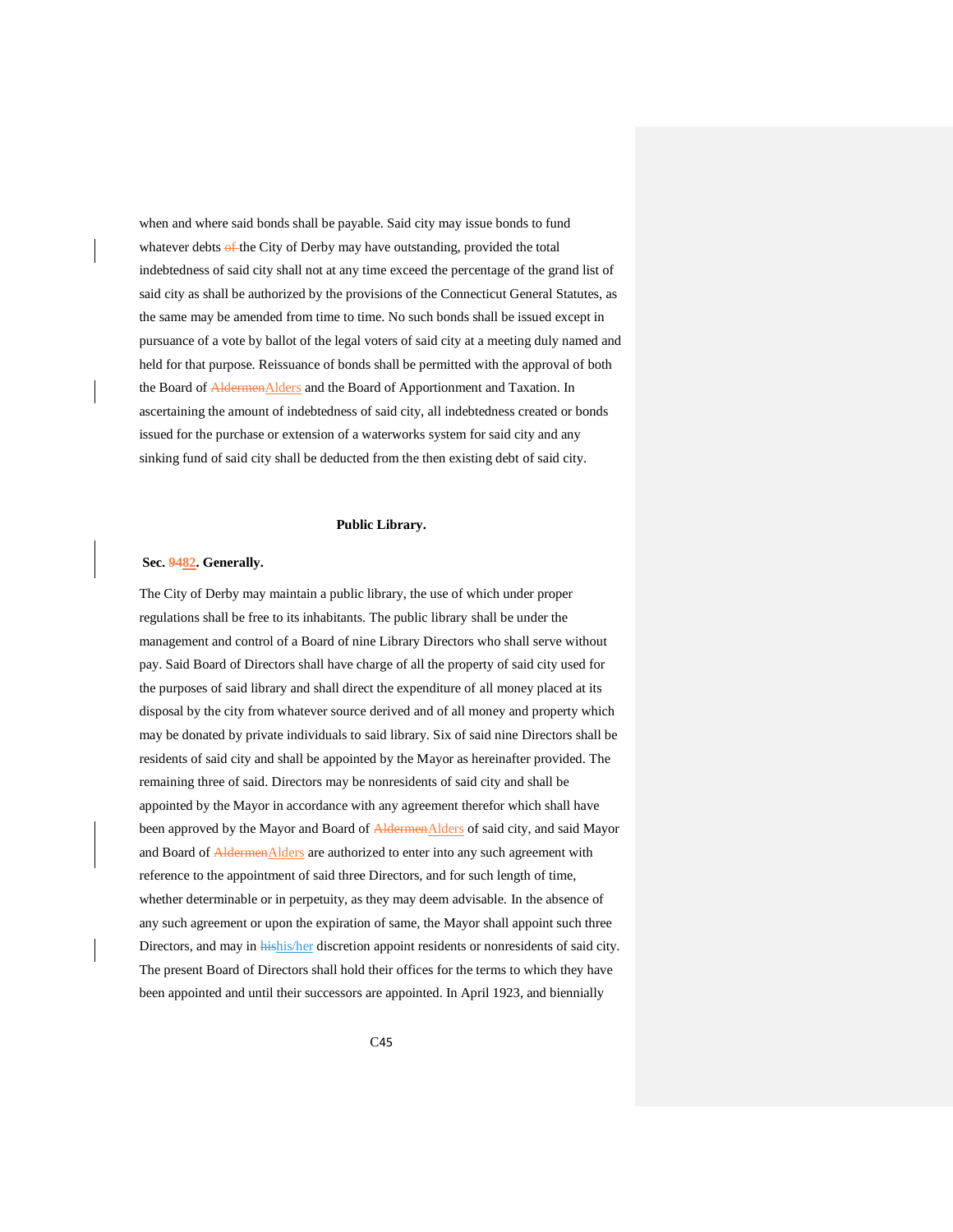thereafter, in the month of April, the Mayor shall appoint three Directors to hold office for six years from the first Monday of May next following and until their successors are appointed, two of whom shall belong to said group of six Directors, and one to said group of three Directors. The Mayor shall fill any vacancy in said Board caused by death, resignation, removal or otherwise, for the unexpired term.

#### **Sec. 9583. Board of Directors-Authority generally.**

<span id="page-45-0"></span>Said Board of Directors shall make and enforce such bylaws, rules and regulations as it may deem. proper for the management, protection and preservation of the property of said library and the management and the use of the rooms thereof, and shall have all the rights and powers and be liable to the performance of all the duties and obligations belonging by statute to Directors of public libraries in cities of this state. They It shall have authority, with the consent of the Mayor and Board of AldermenAlders, to make a or contracts on behalf of and in the name of said city with the Derby Neck Library Association for the use and occupation of any property of said Derby Neck Library Association in furtherance of the purposes of a free public library. Said Board of Library Directors shall annually report in writing to the Mayor of said city the condition of said library, the circulation of books, and generally the operation of said library for the preceding year.

## **Sec. 9684. Same-Organization.**

<span id="page-45-1"></span>Said Board shall, by ballot, biennially, at such time and place as may be prescribed by the bylaws, elect one of its, number, who shall be a resident of said city, to be President, who shall hold office until **hishis/her successor** is elected and said Board shall elect a Secretary, a Treasurer and such other officers as it may deem necessary, all of whom shall serve without shall pay, and shall appoint and remove such librarian or librarians and other employees as it may deem necessary for tile the proper management of said library and shall fix the duties and compensation of such librarian and employees. The offices of Secretary and Treasurer may be held by the same person.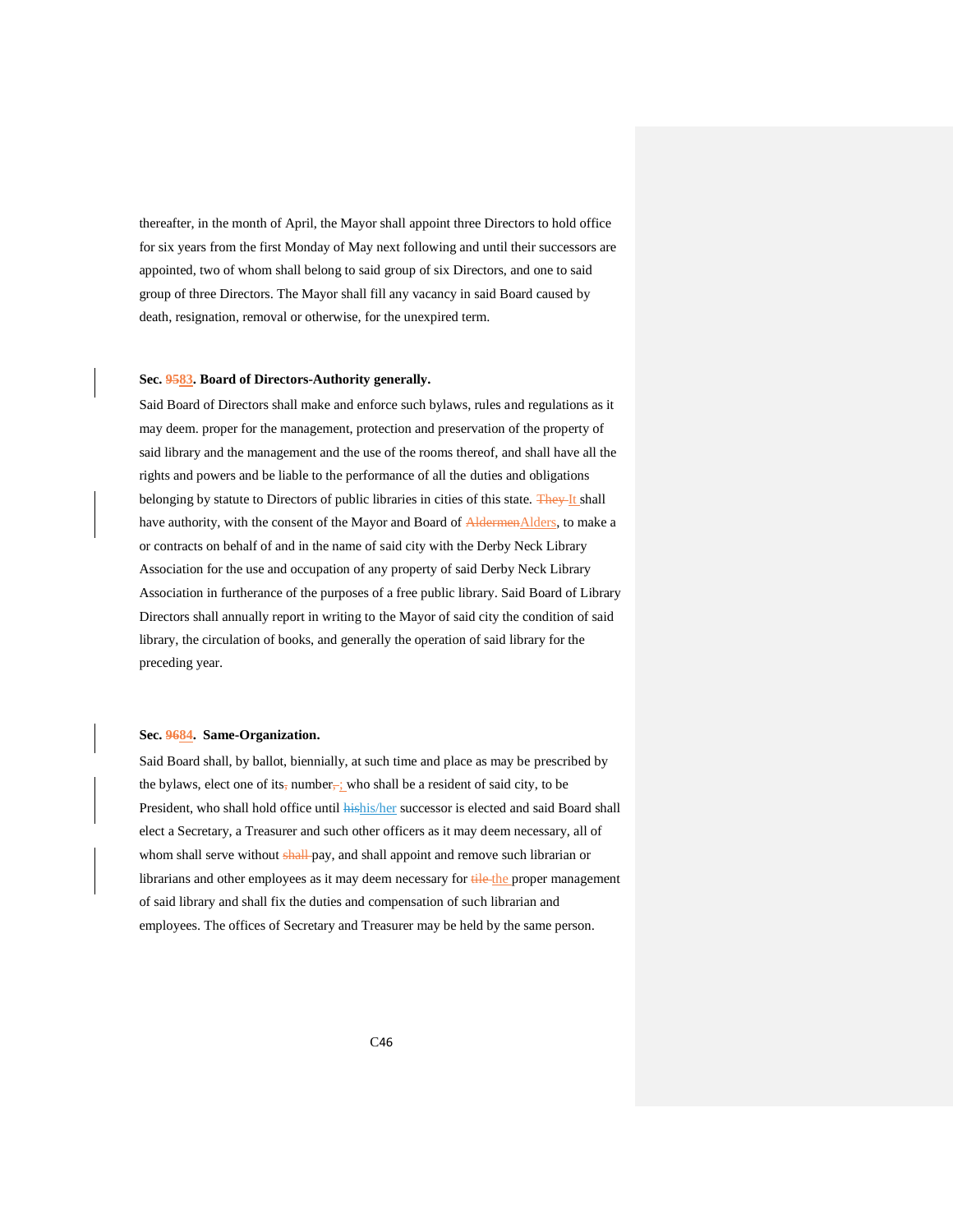#### <span id="page-46-0"></span>**Sec. 9785. Fiscal affairs.**

The Board of Apportionment and Taxation of the City of Derby shall annually appropriate a sum of money for the care, maintenance and support of said public library, and for the purchase of books, and may from time to time appropriate in addition thereto sums of money for building purposes, repairs or improvements in real estate and fixtures. All monies which have been or shall be appropriated by said city for library purposes shall by the Treasurer of said city, be paid over to the Treasurer appointed by the Board of Library Directors, at regular intervals during the fiscal year. No payment shall be made by said Treasurer appointed by said Board of Library Directors except upon bills or orders approved in such manner as may be provided in the bylaws, and all bills and vouchers for expenses incurred shall be kept on file as may be provided in the bylaws and shall be subject to inspection by the Mayor, the City Treasurer, the Corporation Counsel and any member of the Board of Directors of said library. The Board of Directors of said library shall not, on account of city appropriations or as chargeable thereto, expend any money in excess of the money therefor appropriated by said Board of Apportionment and Taxation for the use of said library, except that any funds not derived from such city appropriation may be expended to such an amount and for such purposes as said Board of Directors shall deem that the interests of said library may require.

## <span id="page-46-1"></span>**Sec. 9886. Rules and regulations.**

The public rooms of said library may be used for all such scientific, literary, historical and other educational purposes, lectures and meetings as may be approved by the Directors, and for such other purposes and meetings as the Directors may deem to be expedient, and for the use of said rooms said Directors may charge such reasonable price as they shall deem proper, except that when said rooms shall be used for scientific, literary, historical or other educational lectures or meetings, any charge therefor shall be at the discretion of the Directors, but shall in no case exceed the reasonable expense attendant upon such use. Any fees received for the use of said rooms as aforesaid shall be applied to the general purposes of said library. The Mayor and Board of AldermenAlders of said city are authorized in the name and in behalf of said city to accept any real estate which may be donated to said city for any of the purposes mentioned in this act under such terms, conditions, agreements and stipulations with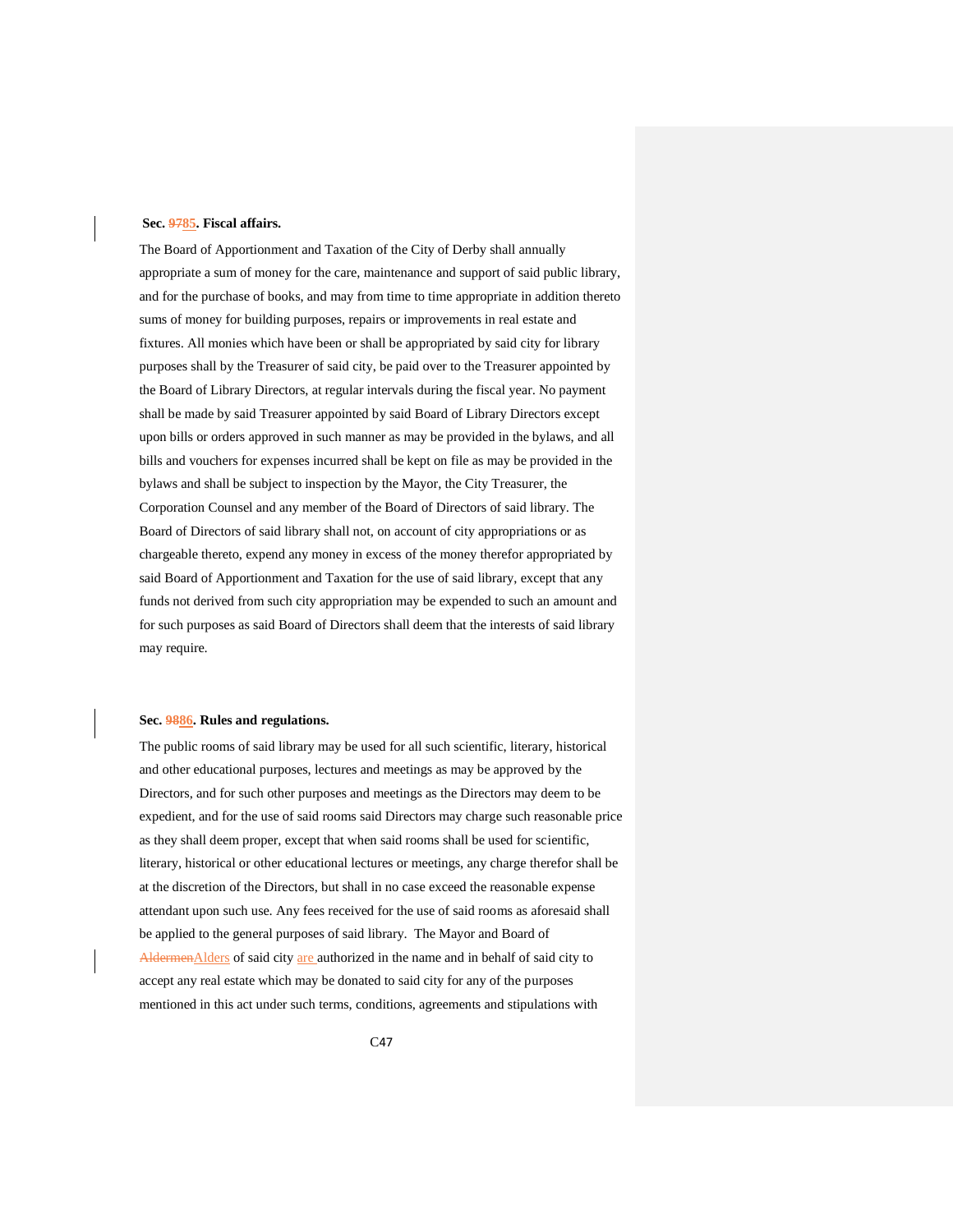reference thereto and the management thereof and in the name of said library as they may deem to be to the advantage of said city and not inconsistent with this act. All money, books and other personal property donated to said city for library purposes, or to said library, may be accepted by said Board of Directors under such conditions, restrictions and stipulations as they it shall deem advantageous to said library and said city.

#### <span id="page-47-0"></span>**Sec. 9987. Management, etc., of library trust funds.**

The Board of Sinking Fund Commissioners. of said city shall be a board of trustees of any permanent fund or any trust for said public library, and shall receive, hold, manage, invest and reinvest, in the manner provided by law with reference to the investment of trust funds in this state, any money or other property which by devise, bequest or donation shall be given for the establishment of any permanent fund, or in trust for the benefit of said public library. Such fund shall be kept as a separate fund, and said Commissioners shall annually report in writing the condition of such fund, its disposition and the manner of its investment, to the Mayor of said city. The income of said fund shall semiannually be turned over to said Board of Directors for the use of said library, or as specified in the terms of any devise, bequest or donation. Should any income of said fund not be expended in any one year, such unexpended income shall be subject at any time to the order of said Board of Directors, Any and all absolute donations of money or other personal property, whether by gift, bequest or devise, shall be held, managed and used as said Board of Directors may deem expedient.

#### **Birmingham Water Company.**

## <span id="page-47-2"></span><span id="page-47-1"></span>**Sec. 10188. Meetings of boards and commissions.**

Prior to the commencement of any public meeting of any board or commission of the city, the agenda for said meeting shall be posted in the meeting room and the first order of business of said meeting shall be the entertainment of public discussion on any item on said agenda and the conduct, length and method of terminating said public discussion shall be determined by majority vote of the members of said board or commission.